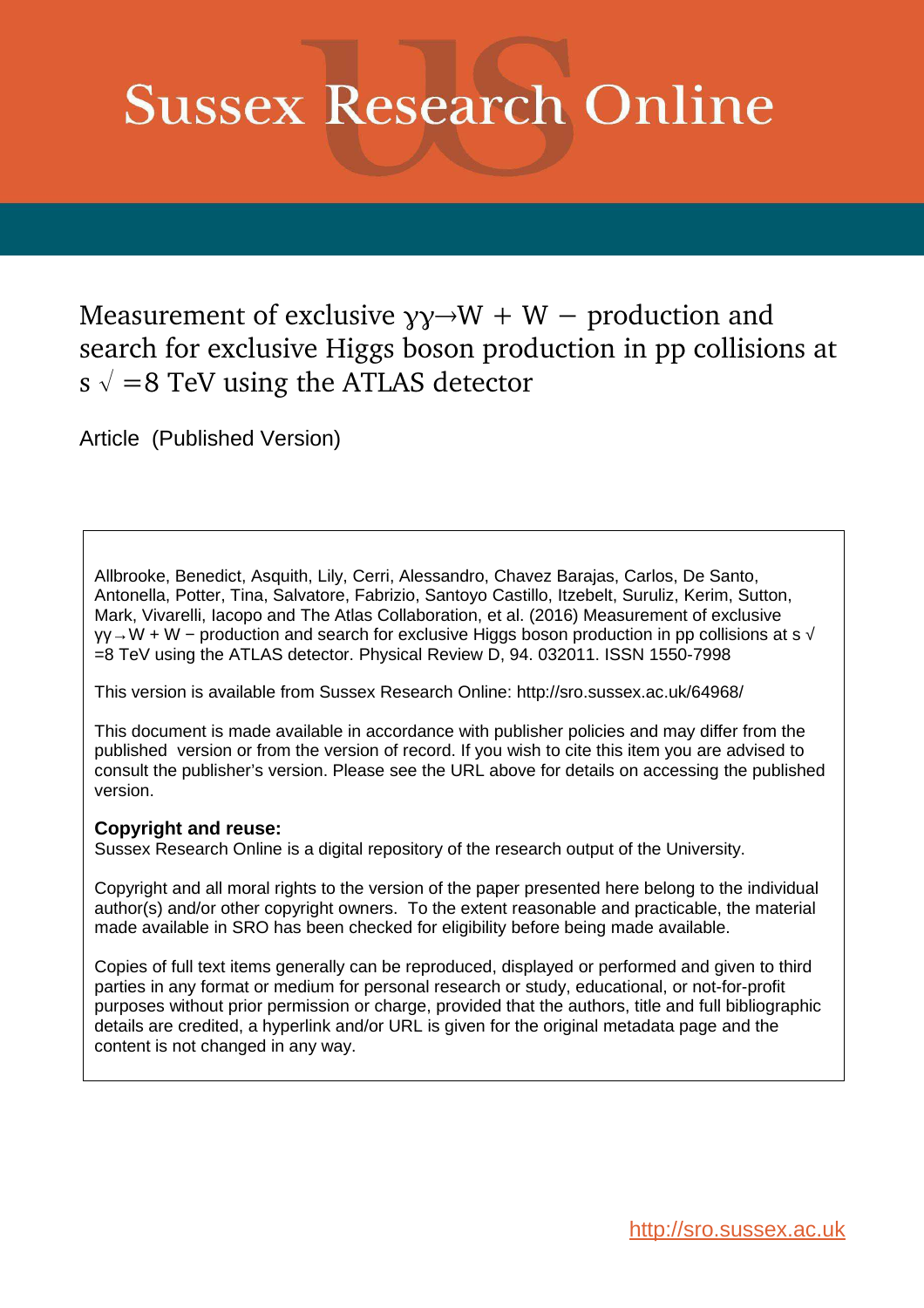# <span id="page-1-0"></span>Measurement of exclusive  $\gamma\gamma \rightarrow W^+W^-$  production and search for exclusive Higgs boson production in pp collisions at  $\sqrt{s} = 8 \text{ TeV}$ using the ATLAS detector

M. Aaboud et al.<sup>\*</sup> (ATLAS Collaboration) (Received 14 July 2016; published 31 August 2016)

Searches for exclusively produced W boson pairs in the process  $p p(\gamma \gamma) \rightarrow pW^+W^-p$  and an exclusively produced Higgs boson in the process  $pp(gg) \to pHp$  have been performed using  $e^{\pm}\mu^{\mp}$  final states. These measurements use 20.2 fb<sup>-1</sup> of pp collisions collected by the ATLAS experiment at a center-of-mass energy  $\sqrt{s} = 8$  TeV at the LHC. Exclusive production of  $W^+W^-$  consistent with the Standard Model prediction is found with 3.0 $\sigma$  significance. The exclusive W<sup>+</sup>W<sup>−</sup> production cross section is determined to be  $\sigma(\gamma \gamma \to W^+W^- \to e^{\pm} \mu^{\mp} X) = 6.9 \pm 2.2$ (stat)  $\pm 1.4$ (sys) fb, in agreement with the Standard Model prediction. Limits on anomalous quartic gauge couplings are set at 95% confidence level as  $-1.7 \times 10^{-6} < a_0^W/\Lambda^2 < 1.7 \times 10^{-6}$  GeV<sup>-2</sup> and  $-6.4 \times 10^{-6} < a_C^W/\Lambda^2 < 6.3 \times 10^{-6}$  GeV<sup>-2</sup>. A 95% confidence-level upper limit on the total production cross section for an exclusive Higgs boson is set to 1.2 pb.

DOI: [10.1103/PhysRevD.94.032011](http://dx.doi.org/10.1103/PhysRevD.94.032011)

#### I. INTRODUCTION

<span id="page-1-2"></span>In the Standard Model (SM) of particle physics, the interactions between electroweak gauge bosons are described by the non-Abelian  $SU(2) \times U(1)$  structure of the electroweak sector. Measurement of the strengths of the trilinear (VVV, where  $V = \gamma$ , W, or Z) and quartic (VVVV) gauge couplings represent an important test of the SM, as deviations from SM predictions would indicate new physics. The discovery of a Higgs boson [\[1,2\]](#page-16-0) at the Large Hadron Collider (LHC) has taken a major step toward confirming the mechanism of electroweak symmetry breaking. Anomalous quartic gauge couplings (aQGCs) provide a window to further probe possible new physics extensions of electroweak theory. Exclusive production of W boson pairs,  $pp(\gamma\gamma) \rightarrow pW^+W^-p$ , provides an opportunity to study  $\gamma \gamma \rightarrow W^+ W^-$  aQGC couplings [\[3,4\].](#page-16-1)

In *pp* collisions, exclusive  $W^+W^-$  events are produced when each proton emits a photon and the two photons annihilate, either via  $t$ - and  $u$ -channel W-exchange diagrams involving trilinear gauge couplings or via a quartic gauge coupling diagram, to create a  $W^+W^-$  pair. Figure [1](#page-1-0) shows the exclusive production of a  $W^+W^-$  pair, where the blobs represent the t-channel, u-channel, and quartic diagrams. After the collisions, either both protons remain intact as shown in Fig. [1\(a\)](#page-1-0) (referred to as elastic hereafter), only one proton remains intact as in Fig. [1\(b\)](#page-1-0) (single

\* Full author list given at the end of the article.

dissociation, SD), or both protons dissociate as in Fig. [1\(c\)](#page-1-0) (double dissociation, DD). In all three cases the trajectories of the protons or their remnants deviate only slightly from their initial directions so that they never enter the acceptance of the ATLAS detector. On the other hand, inclusive processes are produced with accompanying activity such as initial- and final-state radiation and additional scattering in the same  $pp$  collision. The accompanying activity is collectively called the underlying event and emits particles into the acceptance of the ATLAS detector.

Photon scattering in hadron colliders can be described in quantum electrodynamics (QED) by the equivalent-photon approximation (EPA) [\[5,6\].](#page-16-2) In this framework the exclusive  $W^+W^-$  cross section can be written as

$$
\sigma_{pp(\gamma\gamma)\to ppW^+W^-}^{\text{EPA}} = \iint f(x_1)f(x_2)\sigma_{\gamma\gamma\to W^+W^-}(m_{\gamma\gamma}^2)dx_1dx_2,
$$
\n(1)

<span id="page-1-1"></span>where  $f(x_i)$ , for  $i \in \{1, 2\}$ , is the number of equivalent photons carrying a fraction of the proton's energy,  $x_i$ , that are emitted, while  $m_{\gamma\gamma}$  is the two-photon center-of-mass energy. This approach has been used to describe similar exclusive processes in the CDF [\[7\]](#page-16-3), STAR [\[8\],](#page-16-4) and CMS [\[9,10\]](#page-16-5) experiments.

Exclusive  $W^+W^-$  pair production is particularly sensitive to new physics that may be described by aQGC of the form  $WW\gamma\gamma$  [\[4,11\].](#page-16-6) The dimension-6 operators in Ref. [\[3\]](#page-16-1) are the lowest-dimension operators that give rise to anomalous  $WW\gamma\gamma$  couplings,  $a_0^W/\Lambda^2$  and  $a_C^W/\Lambda^2$ , where  $\Lambda$  is the scale of new physics. A procedure adopted by previous measurements [\[12](#page-16-7)–14] uses a dipole form factor to preserve unitarity at high  $m_{\gamma\gamma}$ . The couplings  $a_0^W/\Lambda^2$  and  $a_C^W/\Lambda^2$ then become

Published by the American Physical Society under the terms of the [Creative Commons Attribution 3.0 License.](http://creativecommons.org/licenses/by/3.0/) Further distribution of this work must maintain attribution to the author(s) and the published article's title, journal citation, and DOI.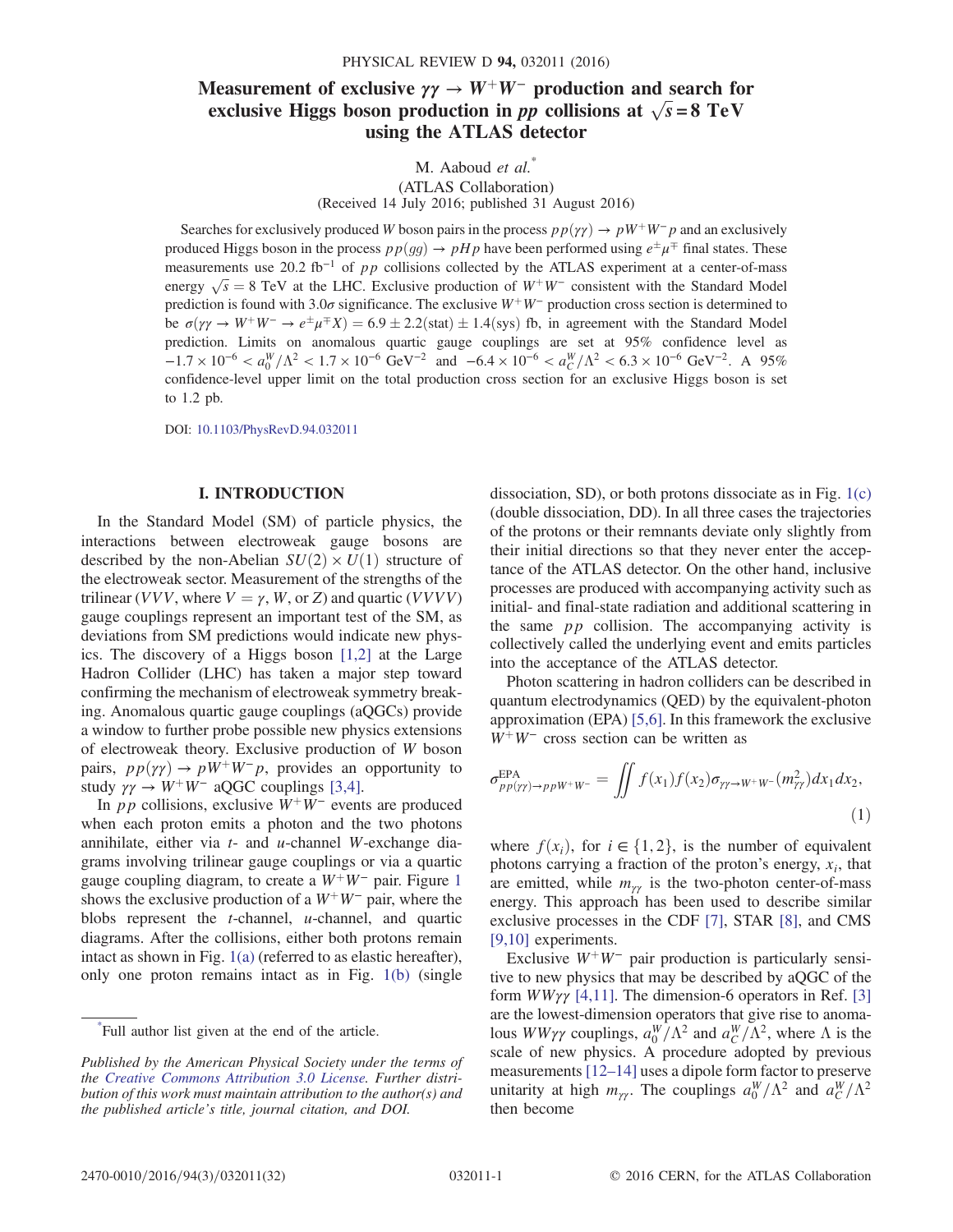

FIG. 1. Diagrams for the exclusive  $\gamma \gamma \rightarrow W^+W^-$  production representing the (a) elastic process, (b) single-dissociation where one initial proton dissociates (SD) and (c) double dissociation where both protons fragment (DD). The symbols  $X$  and  $X'$  denote any additional final state created.

$$
a_{0,C}^W/\Lambda^2 \to \frac{a_{0,C}^W}{\Lambda^2} \frac{1}{\left(1 + \frac{m_{\gamma\gamma}^2}{\Lambda_{\text{cutoff}}^2}\right)^2},\tag{2}
$$

where  $\Lambda_{\text{cutoff}}$  defines the scale of possible new physics, and the term containing it ensures that unitarity is preserved.

Anomalous triple gauge couplings (aTGCs) could also produce similar effects, but the sensitivity of this study to aTGC is not competitive compared with other processes [\[4\]](#page-16-6), so these are taken to be zero.

More recent parametrizations of aQGC are of dimension 8. The parametrizations of the dimension-8 couplings,  $f_{M,0,1,2,3}/\Lambda^4$ , in Ref. [\[15\]](#page-16-8) are linearly related to the  $a_{0,C}^W/\Lambda^2$  as follows:

$$
\frac{f_{M,0}}{\Lambda^4} = \frac{a_0^W}{\Lambda^2} \frac{1}{g^2 \nu^2}, \qquad \frac{f_{M,1}}{\Lambda^4} = -\frac{a_C^W}{\Lambda^2} \frac{1}{g^2 \nu^2}, \tag{3}
$$

where  $g = e / \sin(\theta_w)$  and  $\nu$  is the Higgs boson vacuum expectation value. Also, with this parametrization,  $f_{M,2}$  =  $2 \times f_{M,0}$  and  $f_{M,3} = 2 \times f_{M,1}$ .

<span id="page-2-0"></span>In addition to the discovery of the Higgs boson, several of its properties—such as mass, coupling strengths to various final-state particles, and branching ratios of its decay—have been determined [\[1,16\]](#page-16-0) using Higgs boson candidates from inclusive production. Higgs boson candidates from the exclusive production  $(pp \rightarrow pggp \rightarrow pHp)$ would have lower systematic uncertainties due to their cleaner production environment [17–[20\].](#page-16-9) Since measurements using these Higgs boson candidates would have better precision, they could be used to improve knowledge of the Higgs boson sector. It is therefore interesting to determine the cross section for exclusive Higgs boson production and examine the feasibility of using exclusive Higgs boson candidates for Higgs boson property measurements. This interest is reflected in the inclusion of the exclusive Higgs boson process studies as part of the physics program of forward proton-tagging detectors [\[21](#page-16-10)–23] that extend the ATLAS and CMS coverage for LHC runs at 13 TeV.

Unlike exclusive  $W^+W^-$  production, exclusive Higgs boson production proceeds through a quantum chromodynamics (QCD) process involving at least three gluons, as shown in Fig. [2.](#page-1-1) Two gluons from the colliding protons interact through a top-quark loop to produce a Higgs boson, while additional gluon exchange between the colliding protons keeps the protons color-neutral and allows the protons to remain intact after the collision. The proton trajectories deviate slightly after the collision. One W boson from Higgs boson decays must be off shell so the event selection for that study needs to be different than the exclusive  $W^+W^-$  event selection, and the samples are largely orthogonal.

<span id="page-2-1"></span>The exclusive Higgs boson production cross section can be written as [\[24\]](#page-17-0)

$$
\sigma_{pp(gg)\to ppH} \propto \hat{\sigma}(gg \to H)
$$
  
 
$$
\times \left( \int \frac{dQ_t^2}{Q_t^4} f_g(x_1, x_1', Q_t^2) f_g(x_2, x_2', Q_t^2) \right)^2
$$
 (4)

where  $\hat{\sigma}(gg \to H)$  is the cross section for the gluon fusion process that produces the Higgs boson. The functions  $f<sub>q</sub>$ [\[25\]](#page-17-1) are the generalized gluon densities for the finite proton



FIG. 2. The lowest-order Feynman diagram for the exclusive Higgs boson production. The variables  $x_1$  and  $x_2$  are the fractions of the momenta carried by the gluons that contribute to the production of the Higgs boson, with respect to the momenta of the protons  $P_1$  and  $P_2$ . The variables  $x'_1$  and  $x'_2$ , on the other hand, are the fractions of the momentum carried by the exchanged third gluon with respect to the momenta of the protons  $P_1$  and  $P_2$ .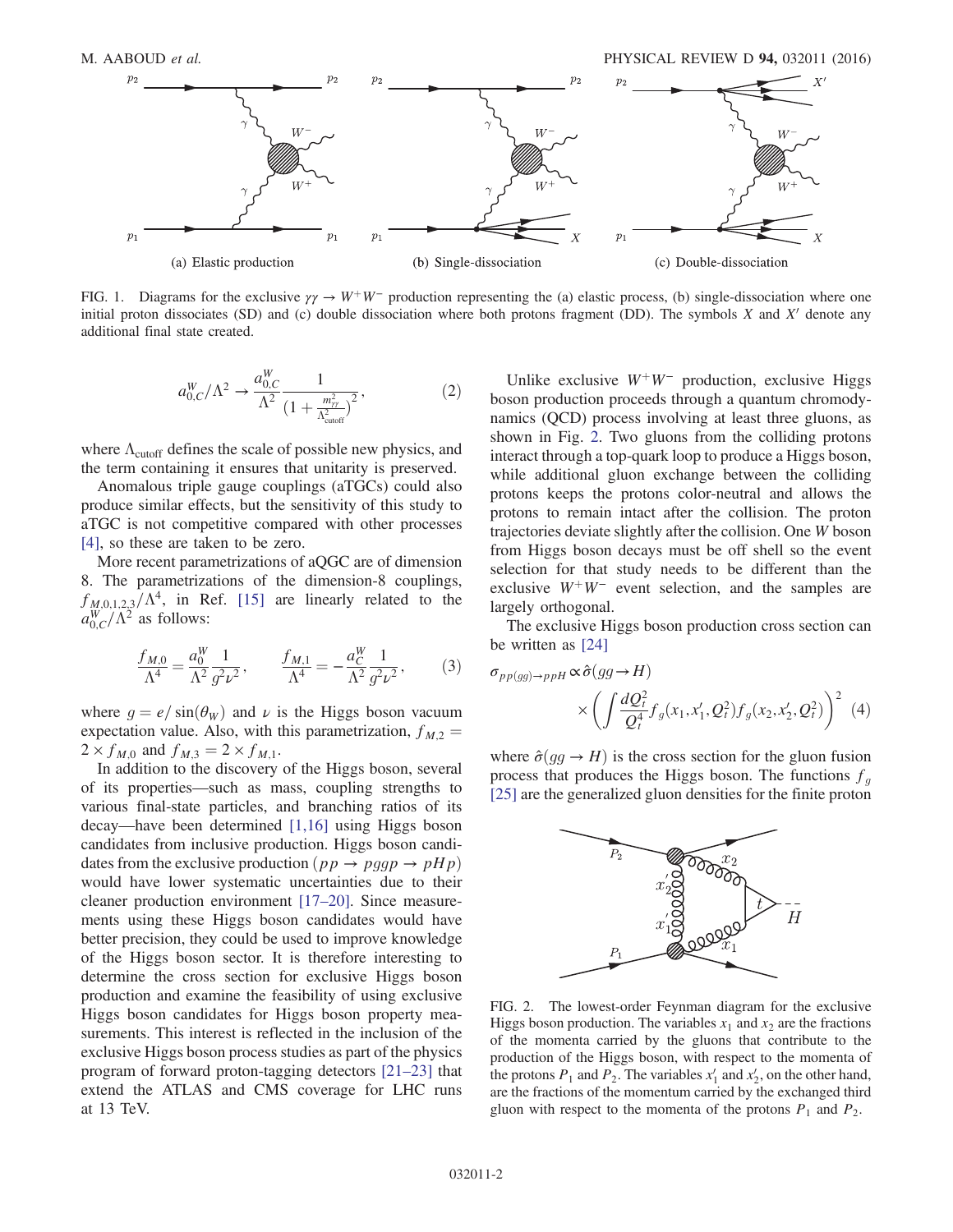<span id="page-3-0"></span>size, which take into account the impact parameter. The variables  $x_1$  and  $x_2$  are the fractions of the momenta carried by the gluons that contribute to the production of the Higgs boson, with respect to the momenta of the protons  $P_1$  and  $P_2$ . The variables  $x'_1$  and  $x'_2$  are the fractions of the momentum carried by the exchanged third gluon with respect to the momenta of the protons  $P_1$  and  $P_2$  as shown in Fig. [2](#page-1-1). These gluon densities are integrated over the exchanged (third) gluon transverse momentum  $Q_t$ . This formalism, used in several theoretical calculations, predicts cross sections that vary by over an order of magnitude [\[24,26\]](#page-17-0). This wide disparity in predictions is an additional motivation for this measurement. While either proton could dissociate, the predictions presented here are for elastic production only and could underestimate the cross section by an order of magnitude [\[24\]](#page-17-0).

This paper describes searches for exclusive  $W^+W^-$  and  $H \to W^+ W^-$  production using  $e^{\pm} \mu^{\mp}$  final states. Events where a W boson decays to a  $\tau$  lepton that subsequently decays to an electron or muon are also included. This final state is denoted  $e\mu X$ , where X represents the neutrinos. Section [II](#page-2-0) describes the experimental setup. Section [III](#page-2-1) describes the data set and simulation tools used to model signal and background processes. Initial selection of electron, muon, jet and track candidates is discussed in Sec. [IV.](#page-4-0) Section [V](#page-4-1) introduces a new approach to separate exclusive from inclusive production processes. Section [VI](#page-5-0) describes the event selections including signal regions for both the exclusive  $W^+W^-$  and Higgs boson processes. Section [VII](#page-6-0) outlines studies of the exclusive event selection and underlying-event models using samples of same-flavor opposite-sign lepton pairs in  $p\gamma p \to p\ell^+\ell^- p$  candidates  $(\ell = \mu \text{ or } \epsilon)$  to validate modeling and selection criteria. In Sec. [VIII](#page-7-0), data control regions designed to test and correct physics and detector modeling are described. Systematic uncertainties are summarized in Sec. [IX](#page-11-0), and the results of the study are described in detail in Sec. [X.](#page-12-0) Section [XI](#page-15-0) summarizes the findings.

#### II. THE ATLAS DETECTOR

ATLAS [\[27\]](#page-17-2) is a multipurpose cylindrical detector<sup>1</sup> that consists of an inner detector surrounded by a superconducting solenoid, a calorimeter system, and a muon spectrometer that includes superconducting toroidal magnets. The inner detector system consists of three subsystems: a pixel detector, a silicon microstrip detector, and a transition radiation tracker. Immersed in a 2 T magnetic field provided by the superconducting solenoid, these three subsystems enable the inner detector to accurately reconstruct the trajectories of charged particles in a pseudorapidity range  $|\eta| < 2.5$  and measure their momenta and charges. The inner detector is surrounded by high-granularity lead/liquid-argon (LAr) sampling electromagnetic calorimeters covering the pseudorapidity range  $|\eta| < 3.2$ . A steel/scintillator tile calorimeter provides hadronic energy measurements in the pseudorapidity region  $|\eta|$  < 1.7. In the regions 1.5 <  $|\eta|$  < 4.9 the hadronic energy measurements are provided by two end-cap LAr calorimeters using copper or tungsten as absorbers. The calorimeters are surrounded by a muon spectrometer that provides muon tracking beyond the calorimeters in the range  $|\eta|$  < 2.7, and improves muon momentum resolution, charge measurements, and identification including triggering.

Events are selected using a three-level trigger system [\[28\]](#page-17-3). A hardware-based level-1 trigger uses a subset of detector information to reduce the event rate to 75 kHz or less. The rate of accepted events is then reduced to about 400 Hz by two software-based trigger levels, level-2 and the event filter. These events are then stored for later offline reconstruction and analysis.

#### III. DATA AND SIMULATED EVENT SAMPLES

This analysis uses a data set of pp collisions collected at a center-of-mass energy  $\sqrt{s} = 8$  TeV during 2012 under stable beam conditions. After applying data quality requirements, the data set has a total integrated luminosity of  $20.2 \pm 0.4$  fb<sup>-1</sup> [\[29\]](#page-17-4).

The exclusive SM  $\gamma \gamma \rightarrow W^+W^-$  signal sample is generated using the HERWIG++[\[30\]](#page-17-5) Monte Carlo (MC) generator, while  $\gamma \gamma \rightarrow W^+W^-$  signal samples with both the SM and non-SM aQGC predictions are generated by FPMC [\[31\]](#page-17-6). These two generators use the EPA formalism with a standard dipole parametrization [\[32\]](#page-17-7) of the proton electromagnetic form factors to produce an equivalent photon flux in  $pp$  collisions. FPMC is used in these studies to generate  $pp \rightarrow pggp \rightarrow pHp$  events. None of these exclusive  $W^+W^-$  and Higgs boson generators supports the case where one or both of the initial protons dissociate.

Produced via a mechanism similar to that for the exclusive  $W^+W^-$  signal, exclusive  $\tau^+\tau^-$  production is an irreducible background when the two  $\tau$  leptons decay to an  $e^{\pm}\mu^{\mp}$  final state. Elastic  $\gamma\gamma \rightarrow \tau^+\tau^-$ ,  $\gamma\gamma \rightarrow \mu^+\mu^-$  and  $\gamma\gamma \rightarrow$  $e^+e^-$  backgrounds are generated using HERWIG++. Singleand double-dissociative  $\gamma \gamma \to \mu^+ \mu^-$  and  $\gamma \gamma \to e^+ e^-$  backgrounds are produced using LPAIR 4.0 [\[33\]](#page-17-8), while PYTHIA8 [\[34\]](#page-17-9) is used to produce single-dissociative  $\gamma \gamma \rightarrow \tau^+ \tau^$ candidates. Double-dissociative  $\gamma \gamma \rightarrow \tau^+ \tau^-$  samples are not available, but their contribution is small. This paper refers to the  $\tau$  processes described in this paragraph as the

<sup>&</sup>lt;sup>1</sup>The ATLAS experiment uses a right-handed coordinate system with its origin at the nominal interaction point (IP) in the center of the detector and the z axis along the beam direction. The x axis points from the IP to the center of the LHC ring and the y axis points upward. Cylindrical coordinates  $(r, \phi)$  are used in the transverse  $(x, y)$  plane,  $\phi$  being the azimuthal angle around the z axis. The pseudorapidity is defined in terms of the polar angle  $\theta$  as  $\eta = -\ln \tan(\theta/2)$ . The angular distance  $\Delta R$  in the  $\eta - \phi$  space is defined as  $\Delta R = \sqrt{(\Delta \eta)^2 + (\Delta \phi)^2}$ .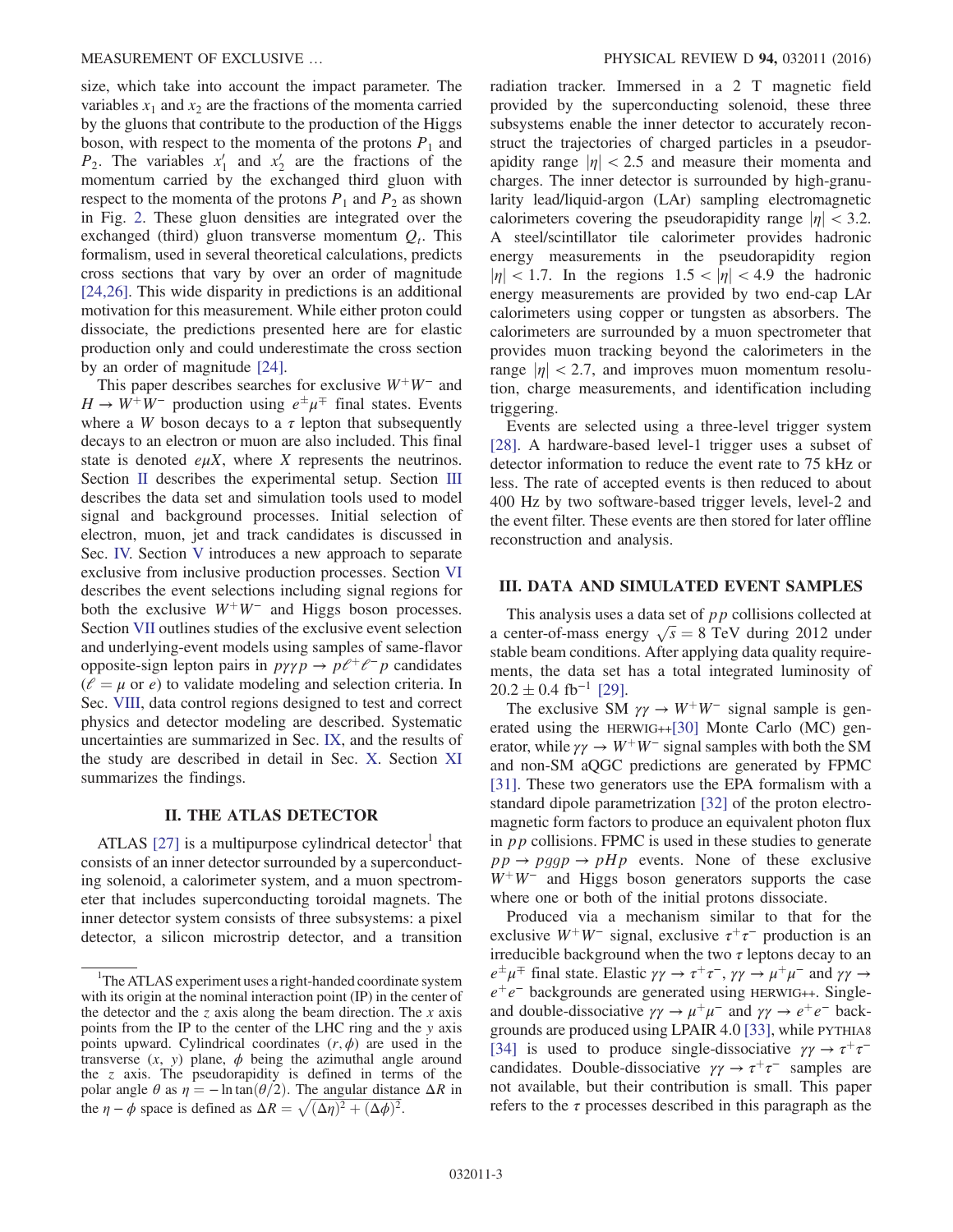TABLE I. A list of the simulated samples used for estimating the expected contributions to the exclusive W<sup>+</sup>W<sup>−</sup> signal region and exclusive Higgs boson signal region. The exclusive  $W^+W^-$  production is treated as background in the exclusive Higgs boson channel. Similarly, the exclusive Higgs boson production is a background to exclusive  $W^+W^-$  signal.

<span id="page-4-0"></span>

| Process<br>MC generator                                                                                          |                                               |  |  |
|------------------------------------------------------------------------------------------------------------------|-----------------------------------------------|--|--|
| Exclusive $W^+W^-$ signal                                                                                        |                                               |  |  |
| $\gamma\gamma \rightarrow W^+W^- \rightarrow \ell^+\nu \ell'^- \bar{\nu}$ ( $\ell, \ell' = e, \mu, \tau$ )       | $HERWIG++$                                    |  |  |
| aQGC signal                                                                                                      |                                               |  |  |
| $\gamma \gamma \rightarrow W^+ W^- \rightarrow e^+ \nu e^{\prime -} \bar{\nu}$ with $a_{0}^W / \Lambda^2 \neq 0$ | <b>FPMC</b>                                   |  |  |
| Exclusive Higgs boson signal                                                                                     |                                               |  |  |
| Exclusive $qq \to H \to W^+W^- \to \ell^+\nu\ell'^- \bar{\nu}$                                                   | <b>FPMC</b>                                   |  |  |
| Exclusive dilepton                                                                                               |                                               |  |  |
| $\gamma\gamma \rightarrow \ell^+ \ell^-$ ( $\ell = e, \mu, \tau$ )                                               | HERWIG++, LPAIR, PYTHIA8                      |  |  |
| Inclusive $W^+W^-$                                                                                               |                                               |  |  |
| $W^+W^- \rightarrow \ell^+\nu\ell'^- \bar{\nu}$ ( $\ell, \ell' = e, \mu, \tau$ )                                 | POWHEG+PYTHIA8, GG2WW+HERWIG                  |  |  |
| Inclusive $qq \to H \to W^+W^- \to \ell^+\nu\ell'^- \bar{\nu}$                                                   | POWHEG+PYTHIA8                                |  |  |
| Vector-boson fusion $W^+W^- \rightarrow \ell^+\nu\ell'^- \bar{\nu}$                                              | <b>SHERPA</b>                                 |  |  |
| Non- $W^+W^-$ diboson (Other-VV diboson)                                                                         |                                               |  |  |
| WZ, ZZ                                                                                                           | POWHEG+PYTHIA8                                |  |  |
| Other background                                                                                                 |                                               |  |  |
| $W + \text{jets}$                                                                                                | ALPGEN+PYTHIA6                                |  |  |
| $Z + \text{jets}$                                                                                                | ALPGEN+PYTHIA6, ALPGEN+HERWIG                 |  |  |
| $t\bar{t}$ , single top-quark, $Wt$                                                                              | POWHEG+PYTHIA6, ACERMC+PYTHIA6, MC@NLO+HERWIG |  |  |

exclusive background. In the exclusive Higgs boson search, exclusive  $W^+W^-$  production is an additional background.

Inclusive  $W^+W^-$  production is a dominant background and has similar final states to the signal process, except that it is usually accompanied by additional charged particles from the underlying event. The inclusive  $W^+W^-$  background is the sum of nonresonant  $q\bar{q} \rightarrow W^+W^-$  events,  $gg \to W^+W^-$  events from nonresonant direct production, and resonant production and decay of the 125 GeV Higgs boson. The  $q\bar{q} \rightarrow W^+W^-$  and  $H \rightarrow W^+W^-$  samples are generated using the POWHEG-BOX [35–[39\]](#page-17-10) generator (hereafter referred to as POWHEG) interfaced to PYTHIA8 (POWHEG+PYTHIA8) for parton showering, hadronization, and underlying-event simulation. The AU2 [\[40\]](#page-17-11) parameter set ("tune") is used for the underlying event. For the nonresonant  $gg \to W^+W^-$  sample, the GG2WW [\[41\]](#page-17-12) program is used and the showering, hadronization, and underlying event are simulated using HERWIG [\[42\]](#page-17-13) and JIMMY [\[43\]](#page-17-14), with the AUET2 [\[44\]](#page-17-15) tune. The CT10 PDF set [\[45\]](#page-17-16) is employed for all of these samples. The contribution from vector-boson fusion production of  $W^+W^-$  events, generated with SHERPA [\[46\]](#page-17-17) with CT10 PDFs, is also included. In all regions of phase space, a normalization factor of 1.2 is applied to inclusive  $W^+W^-$  background as a correction to the cross section as described in Sec. [VIII C.](#page-9-0)

<span id="page-4-1"></span>Other backgrounds such as  $W/Z$  + jets are easier to reject than inclusive  $W^+W^-$  production, because, in addition to being produced with extra charged particles, their final-state topologies are also different. However, their contribution is non-negligible due to their several orders of magnitude higher cross section. Both  $W/Z$  + jets processes are modeled with ALPGEN [\[47\]](#page-17-18) interfaced to PYTHIA6 [\[48\]](#page-17-19) (ALPGEN+PYTHIA6) using the CTEQ6L1 PDF set [\[49\]](#page-17-20) and Perugia 2011C [\[50\]](#page-17-21) tune. Diboson processes such as  $WZ$  and  $ZZ^2$  are also sources of background if exactly two charged lepton candidates are reconstructed and identified. The WZ and ZZ samples are generated using POWHEG+PYTHIA8 [\[51\]](#page-17-22) with the AU2 tune and the CT10 PDF set. Other diboson processes (W<sub> $\gamma$ </sub> and Z<sub> $\gamma$ </sub>) are also considered, but their contributions are found to be negligible. The POWHEG generator interfaced to PYTHIA6 with the CT10 PDF set is used to simulate  $t\bar{t}$  background. Single-top-quark production through the t-channel is modeled with ACERMC [\[52\]](#page-17-23) interfaced to PYTHIA6 with the CTEQ6L1 PDF set, while s-channel and  $Wt$  single-topquark backgrounds are simulated using MC@NLO [\[53\]](#page-17-24) interfaced to HERWIG and JIMMY with the CT10 PDF set and AUET2 tune. The underlying event AUET2B [\[44\]](#page-17-15) tune is employed for the  $t\bar{t}$  and t-channel single-top-quark backgrounds. A summary of the processes and simulation tools used in this paper are given in Table [I.](#page-3-0)

<span id="page-4-2"></span>The same background samples are used for the exclusive Higgs boson search, except for  $Z +$  jets, which is modeled with ALPGEN interfaced to HERWIG and JIMMY (ALPGEN +HERWIG) and top-quark background whose contribution to the exclusive Higgs boson signal region is negligible. The CTEQ6L1 PDF set is employed for the ALPGEN+HERWIG  $Z + \text{jets}$  samples. Two more sets of  $Z + \text{jets}$  samples, generated using POWHEG+PYTHIA8 and SHERPA with CT10 PDF set, are used for additional background studies.

<sup>&</sup>lt;sup>2</sup>The symbol Z in WZ and ZZ is used here for both Z and  $\gamma^*$ production decaying to a lepton pair.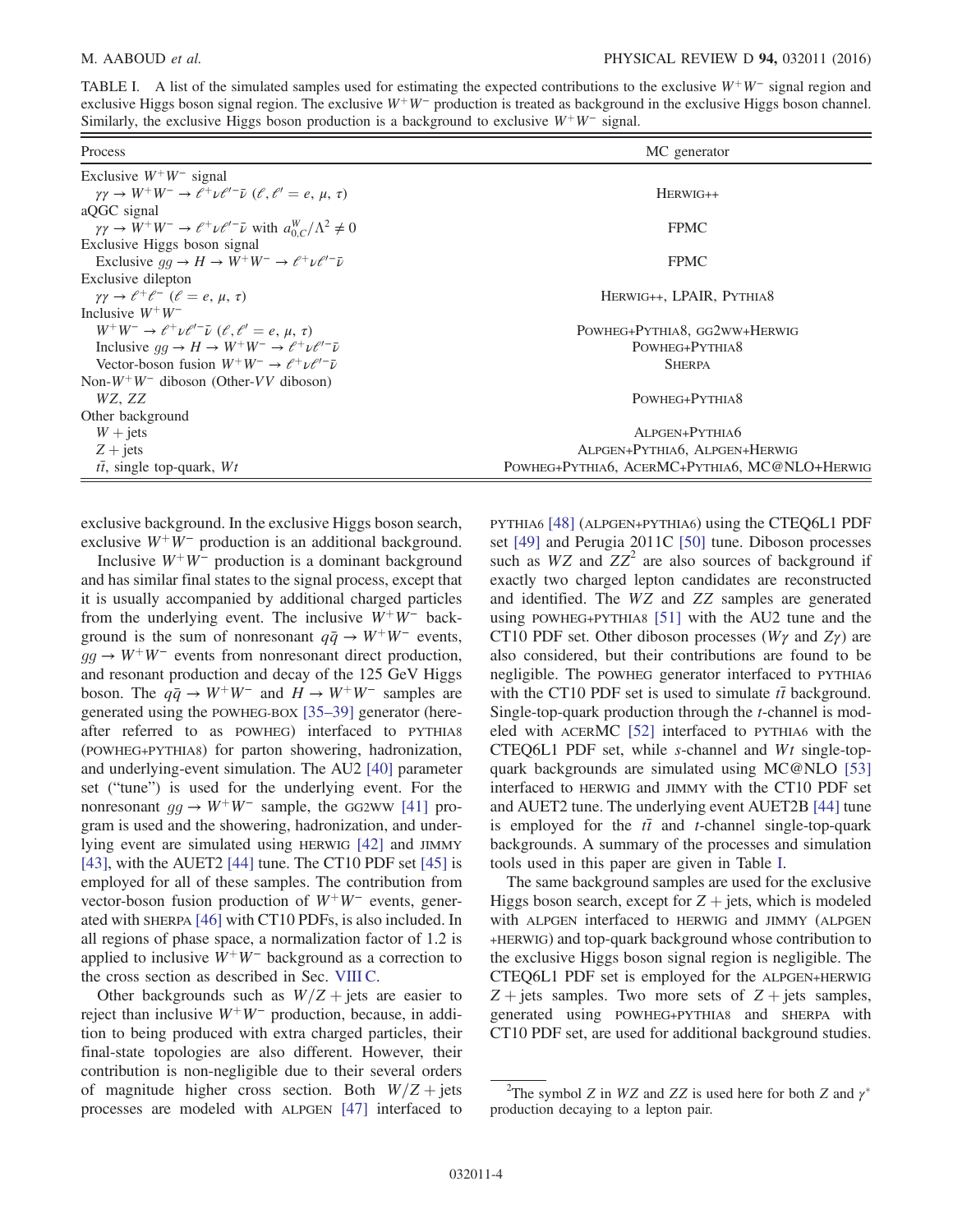<span id="page-5-1"></span>All the background samples mentioned above are processed through a simulation of the ATLAS detector [\[54\]](#page-17-25) based on GEANT4 [\[55\]](#page-17-26). The signal samples are processed through the fast detector simulation program ATLFAST2 [\[56\]](#page-17-27). The effect of the multiple  $pp$  collisions, which is referred to as pileup throughout this paper, is also simulated by overlaying minimum-bias events generated using PYTHIA8 and corrected to agree with data.

#### IV. SELECTION OF LEPTONS, JETS, AND CHARGED PARTICLES

<span id="page-5-0"></span>Selection criteria are applied to the data and simulated samples to identify events that have good quality electron and muon candidates. Electron candidates are reconstructed from clusters of energy deposited in the electromagnetic calorimeter that are matched to tracks in the inner detector. They are required to have transverse momentum  $p_T$  > 10 GeV and be within a pseudorapidity range  $|\eta| < 2.47$ , excluding the region  $1.37 \le |\eta| \le 1.52$ . Also, they satisfy shower shape and track selection criteria that make up the "very tight" likelihood criteria [\[57\]](#page-17-28) defined by a multivariate likelihood algorithm. Electrons are required to be isolated based on tracking and calorimeter information. Efficiencies for very tight electron identification range from 60% to 70%. Muon candidates with  $p_T > 10$  GeV are reconstructed from tracks in the inner detector matched to tracks in the muon spectrometer. Muon candidates are required to be within a pseudorapidity range  $|\eta| < 2.5$ and must satisfy the criteria outlined in Ref. [\[58\]](#page-17-29), providing muon identification efficiencies of up to 95%. The tracking and calorimeter isolation criteria for muon and electron candidates are the same as those used in Ref. [\[59\]](#page-17-30).

Jets with  $|\eta| < 4.5$  are reconstructed from energy clusters in the calorimeter using the anti- $k_t$  algorithm [\[60\]](#page-17-31) with a radius parameter of 0.4. To suppress jets from pileup, only jets with  $p_T > 25$  GeV are considered. Missing transverse momentum  $p_T^{\text{miss}}$  with magnitude  $E_T^{\text{miss}}$  is reconstructed as the magnitude of the negative vector sum of the momentum of reconstructed physics objects—e,  $\mu$ , photons, and jets and remaining calorimeter clusters that are not associated with any hard objects are also included with the proper calibration [\[61\]](#page-17-32).

<span id="page-5-2"></span>Charged particle tracks having  $p_T > 0.4$  GeV and  $|\eta|$  < 2.5 reconstructed by the inner detector are used in this paper to reject nonexclusive production. They are required to leave at least one hit in the pixel detector and at least four hits in the silicon microstrip detector.

#### V. EXCLUSIVITY SELECTION

Exclusive candidates are characterized by large rapidity gaps [\[62,63\]](#page-17-33) between the protons and the system of interest —a  $W^+W^-$  pair or Higgs boson. A signature for this, in the ATLAS detector, is an absence of tracks, other than tracks from the  $W^+W^-$  pair or Higgs boson decay products. Inclusive candidates, in contrast, are produced with extra particles that originate from the emission and hadronization of additional gluons, and the underlying event. These extra particles usually produce tracks in the inner detector. This analysis takes advantage of the absence of additional charged particle tracks to separate exclusive from inclusive (color processes) production.

In exclusive Higgs boson and  $W^+W^-$  production, no further charged particles are produced apart from the two final-state leptons. So in order to select exclusive events, the distance between the  $z_0$  of the leptons is required to be less than 1 mm, where  $z_0$  is the z coordinate at the point of closest approach of a lepton (or track) to the beam line in the r- $\phi$  plane. Then the average  $z_0$  of the two leptons,  $z_0^{\text{av}}$ , is taken as the event vertex and is referred to as the lepton vertex. In this paper, an exclusivity selection is applied, which requires zero additional tracks with  $p_T > 0.4$  GeV near  $z_0^{\text{av}}$  with  $|z_0^{\text{track}} - z_0^{\text{av}}| < \Delta z_0^{\text{iso}}$ . To improve the efficiency for exclusive events whose leptons have more than one associated track (due to bremsstrahlung for example), candidate tracks considered for this selection are required to be unmatched to either of the final-state leptons. Therefore, a candidate track within an angular distance  $\Delta R$  < 0.01 and within 1 mm in  $z_0$  of either of the final-state leptons is considered matched and is ignored. The value  $\Delta z_0^{\text{iso}}$  is optimized using exclusive Higgs boson and exclusive  $W^+W^-$  simulated samples. A value of  $\Delta z_0^{\text{iso}} = 1$  mm is chosen for all results in this paper. The exclusivity selection efficiency is found to be 58% and is largely process independent as is discussed in Sec. [VIII A](#page-7-1). In Fig. [3](#page-4-2) the exclusivity efficiency is extracted from exclusive Higgs boson signal simulated by FPMC, plotted against the average number of interactions per beam crossing  $\mu$ . For the data set used in this study,  $\langle \mu \rangle$  is 20.7.



FIG. 3. Efficiency of the exclusivity selection, extracted from the exclusive Higgs boson signal simulation, is plotted against the average number of interactions per beam crossing  $\mu$ . The average is 20.7 for the current data set.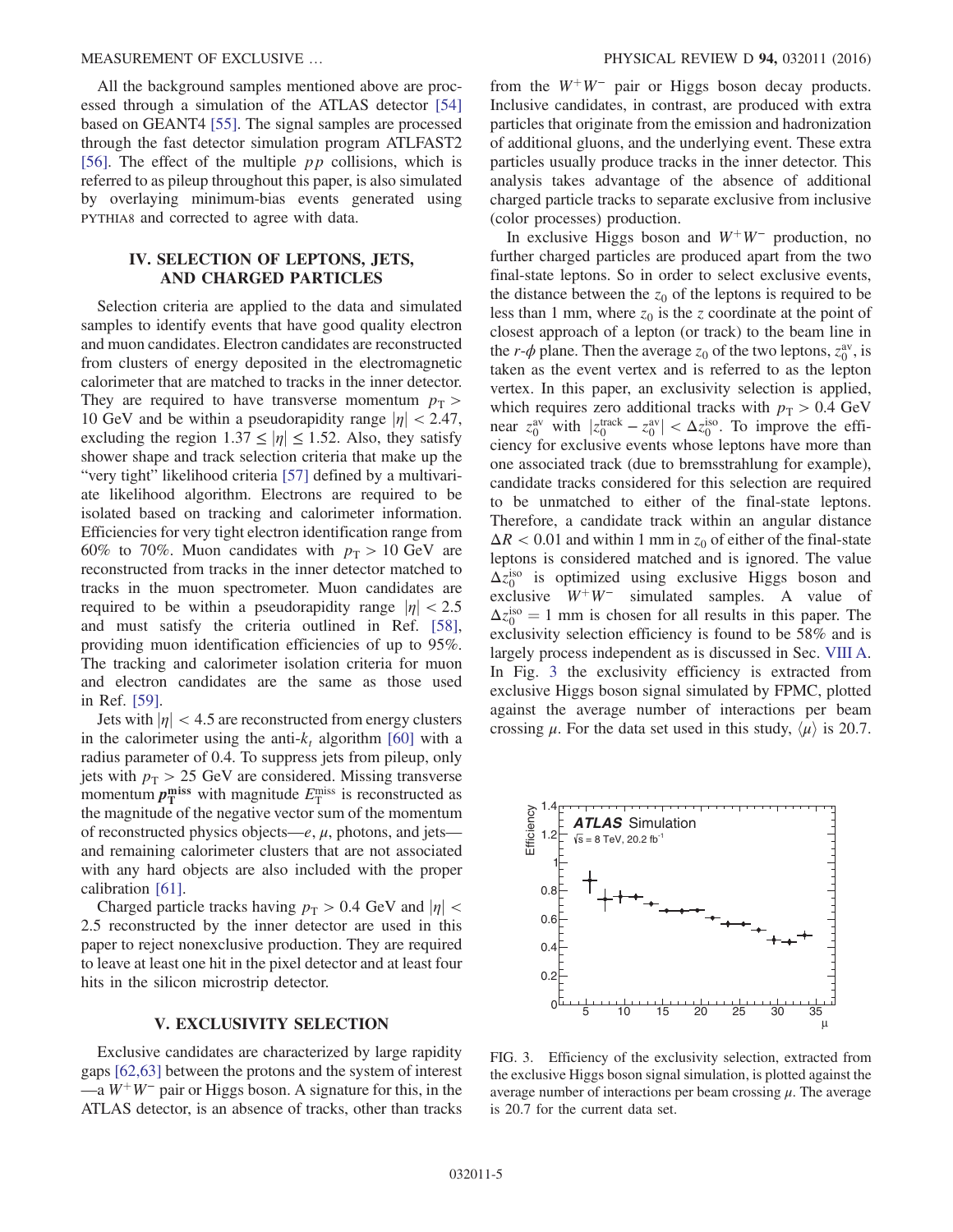TABLE II. Single-lepton and dilepton triggers are used to select event candidates. Single-lepton triggers require either of the leptons to satisfy the specified  $p<sub>T</sub>$  criterion, while dilepton triggers have two specific  $p<sub>T</sub>$  criteria.

<span id="page-6-0"></span>

| Trigger              | Lepton $p_T$ criteria [GeV]                     |
|----------------------|-------------------------------------------------|
| Single electron      | $p_{\rm T}^e > 24$                              |
| Single muon          | $p_{\rm T}^{\mu} > 24$                          |
| Symmetric dielectron | $p_T^{e_1} > 12, p_T^{e_2} > 12$                |
| Asymmetric dimuon    | $p_{\rm T}^{\mu_1} > 18, p_{\rm T}^{\mu_2} > 8$ |
| Electron-muon        | $p_T^e > 12, p_T^{\mu} > 8$                     |

#### VI. EVENT SELECTION

Events are required to satisfy at least one of the singlelepton and dilepton triggers in Table [II](#page-5-1). They are further categorized into ee,  $\mu\mu$ , and  $e\mu$  final states. A combination of single-lepton and different-flavor dilepton triggers is used to select the signal events, while the same-flavor dilepton triggers are used to select ee and  $\mu\mu$  events for validation and control regions.

For both the exclusive  $W^+W^-$  and Higgs boson channels, this analysis selects candidates consistent with leptonic decays of W-boson pairs into oppositely charged different-flavor leptons. Additional kinematic requirements reject background while retaining as much of the signal as possible. Exclusive  $W^+W^-$  production is a large background in the exclusive Higgs boson search, while the exclusive Higgs boson contribution to the exclusive  $W^+W^$ signal is negligible. So the kinematic requirements for the two channels differ slightly. Table [III](#page-5-2) summarizes the selection criteria for both channels.

#### A. Exclusive  $W^+W^-$  candidate selection

For the exclusive  $W^+W^-$  channel, requiring oppositely charged  $e^{\pm} \mu^{\mp}$  leptons rejects same-flavor lepton events from Drell-Yan and exclusive dilepton processes. The invariant mass of the dilepton system is required to be greater than 20 GeV. This rejects a significant fraction of the remaining background in which jets have nonprompt or fake electron and/or muon signatures. The lepton with the higher <span id="page-6-1"></span> $p<sub>T</sub>$  is referred to as the leading lepton ( $\ell$ 1), and the other, the subleading lepton ( $l^2$ ). The  $p_T$  requirement on the leading lepton is chosen to be higher than the single-lepton trigger threshold, resulting in different leading and subleading leptons requirements:  $p_T^{\ell_1} > 25$  GeV and  $p_T^{\ell_2} > 20$  GeV, respectively. These selection criteria define preselection.

To reduce  $\gamma \gamma \to \tau^+ \tau^-$  and  $Z/\gamma^* \to \tau^+ \tau^-$  contamination, the magnitude of the transverse momentum of the dilepton system  $(\rho_T^{e\mu})$  is required to be greater than 30 GeV. The exclusivity requirement rejects most of the remaining inclusive background. After applying these selection criteria, 70% of the predicted background is due to inclusive W<sup>+</sup>W<sup>−</sup> production, while  $\gamma\gamma \to \tau^+\tau^-$  contributes 15% and the contributions from other categories are negligible.

The limits on aQGCs are extracted from the region with  $p_{\rm T}^{e\mu} > 120$  GeV. This requirement considerably reduces the SM contribution.

#### B. Exclusive Higgs boson candidate selection

The Higgs boson decays to  $W^+W^-$  give one on-shell and one off-shell W boson. Thus, the subleading lepton minimum  $p_T$  is lowered to 15 GeV. For the same reason, the  $m_{eu}$ threshold is lowered to 10 GeV. The other requirements in the preselection are the same as for the exclusive  $W^+W^$ sample. In contrast to the  $W^+W^-$  topology, the zero spin of the Higgs boson implies that the final-state leptons have small angular separation. Therefore, the angular separation of the leptons in the transverse plane  $(\Delta \phi_{e\mu})$  and the dilepton mass  $(m_{e\mu})$  are two good discriminating variables against the remaining exclusive  $W^+W^-$  background, which has a wider angular separation and relatively higher dilepton mass. Thus,  $m_{e\mu}$  and  $\Delta\phi_{e\mu}$  selection criteria are further imposed in the Higgs boson search. The transverse mass of the Higgs boson system,  $m<sub>T</sub>$ , is defined as

$$
m_{\rm T} = \sqrt{(E_{\rm T}^{e\mu} + E_{\rm T}^{\rm miss})^2 - |\bm{p}_{\rm T}^{\bm{e}\mu} + \bm{p}_{\rm T}^{\rm miss}|^2},\tag{5}
$$

where  $E_T^{e\mu} = \sqrt{|\vec{p}_T^{e\mu}|^2 + m_{e\mu}^2}$  and  $|\vec{p}_T^{\text{miss}}| = E_T^{\text{miss}}$ . Requiring  $m<sub>T</sub>$  < 140 GeV further reduces both the inclusive and

TABLE III. Selection criteria for the two analysis channels.

|                    | $W^+W^-$ selection                                  | Higgs boson selection                                                                      |  |  |  |  |
|--------------------|-----------------------------------------------------|--------------------------------------------------------------------------------------------|--|--|--|--|
|                    | Oppositely charged $e\mu$ final states              |                                                                                            |  |  |  |  |
| Preselection       | $p_T^{\ell_1} > 25$ GeV and $p_T^{\ell_2} > 20$ GeV | $p_T^{\ell_1} > 25$ GeV and $p_T^{\ell_2} > 15$ GeV                                        |  |  |  |  |
|                    | $m_{e\mu} > 20 \text{ GeV}$                         | $m_{e\mu} > 10 \text{ GeV}$                                                                |  |  |  |  |
|                    |                                                     | $p_T^{e\mu} > 30$ GeV                                                                      |  |  |  |  |
|                    |                                                     | Exclusivity selection, $\Delta z_0^{\text{iso}}$                                           |  |  |  |  |
| aQGC signal        | $p_{\rm T}^{e\mu} > 120~{\rm GeV}$                  | $\cdots$                                                                                   |  |  |  |  |
|                    | $\cdots$                                            | $\begin{array}{l} m_{e\mu} < 55 \,\, \mathrm{GeV} \\ \Delta \phi_{e\mu} < 1.8 \end{array}$ |  |  |  |  |
| Spin-0 Higgs boson | $\cdots$<br>$\cdots$                                | $m_T < 140 \text{ GeV}$                                                                    |  |  |  |  |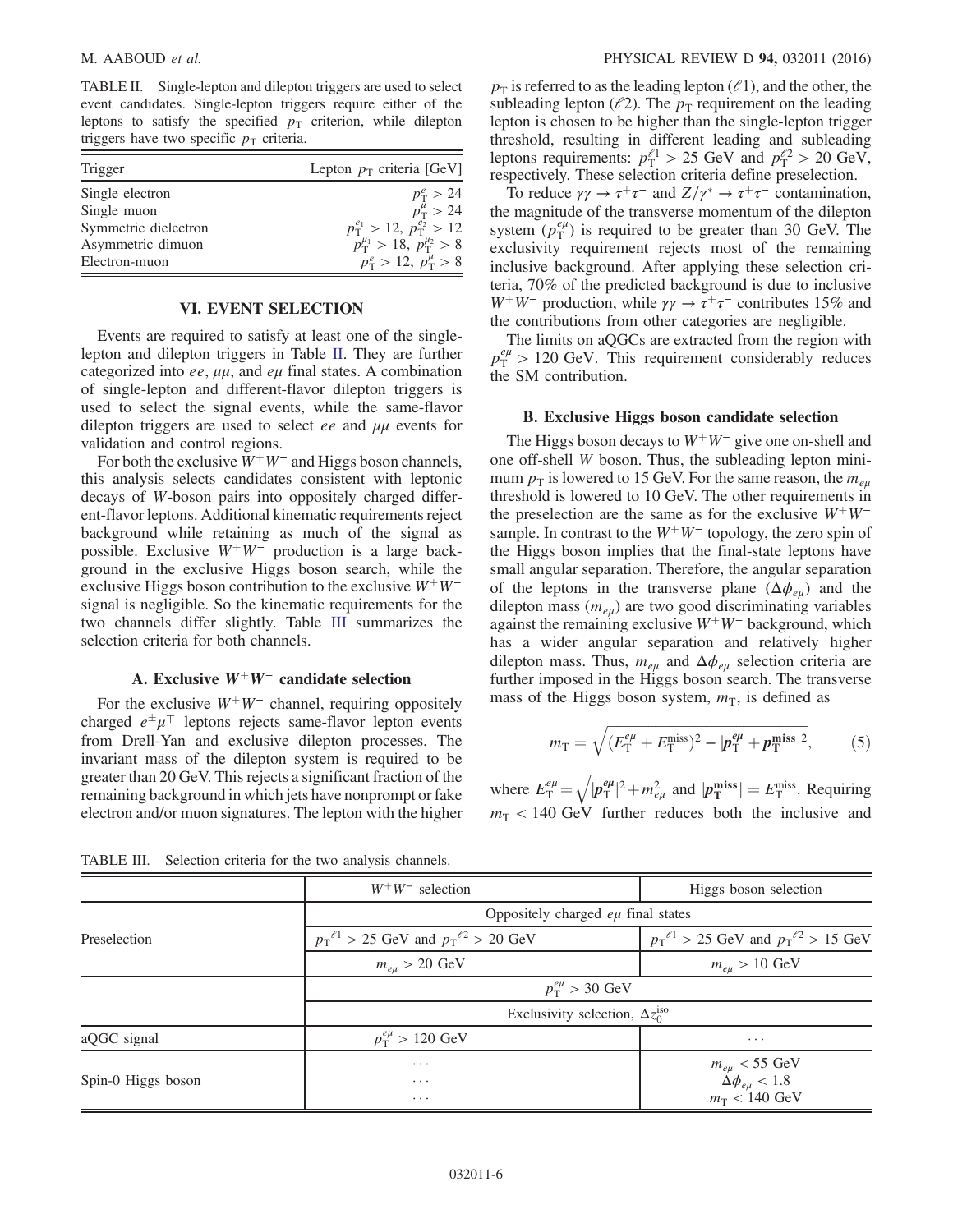<span id="page-7-2"></span>exclusive  $W^+W^-$  backgrounds and improves the signal significance by 20% (see Fig. [15](#page-14-0)). The exclusivity selection uses  $\Delta z_0^{\text{iso}} = 1$  mm here as well.

### VII. PILEUP AND EXCLUSIVITY VALIDATION WITH  $\gamma \gamma \to \ell^+ \ell^-$  EVENTS

The selection strategy described in Sec. [V](#page-4-1) represents a new approach to extract exclusive processes without using the usual vertex reconstruction [\[64\].](#page-17-34) This section describes two studies designed to validate this technique. The first one demonstrates how the  $\Delta z_0^{\text{iso}}$  selection gives results comparable to those of previous strategies employed by the ATLAS Collaboration in a related measurement at  $\sqrt{s} =$ 7 TeV [\[65\],](#page-17-35) and the second one shows how simulation of pileup and modeling of underlying event activity are verified. Except for possible nonstandard couplings, the exclusive production of  $W^+W^-$  and that of  $e^+e^-$  are similar. Exclusive dilepton candidates are therefore used in both studies because elastic  $\gamma \gamma \rightarrow e^+e^-$  production can be separated from SD and DD production using dilepton transverse momentum  $p_T^{\ell\ell}$  and acoplanarity  $(1 - |\Delta \phi_{\ell\ell}|/\pi)$  of the dilepton system, where  $\Delta \phi_{\ell\ell}$  is the dilepton azimuthal separation. The  $\gamma \gamma \rightarrow \mu^+ \mu^-$  candidates are used for these studies, while  $\gamma \gamma \rightarrow e^+e^-$  candidates are used for cross-checks.

<span id="page-7-3"></span>First, a measurement is made of the correction factor,  $f_{\text{EL}}$ , defined as the ratio of observed elastic  $\gamma \gamma \rightarrow \mu^+ \mu^$ candidates to the HERWIG++ prediction based on the EPA formalism. This factor is expected to be lower than 1.0 due to the finite size effects of the proton [\[66\]](#page-18-0). Alternative formulations give similar results [\[67\]](#page-18-1). Candidates are required to have two muons with  $p_T^{\mu} > 20$  GeV, invariant mass  $45 < m_{\mu\mu} < 75 \text{ GeV}$  or  $m_{\mu\mu} > 105 \text{ GeV}$  and pass the exclusivity selection  $(\Delta z_0^{\text{iso}} = 1 \text{ mm})$ . The Drell-Yan  $Z/\gamma^* \to \mu^+ \mu^-$  process is the dominant background, while contributions from other backgrounds are negligible. The elastic  $\gamma \gamma \rightarrow \mu^+ \mu^-$  signal is enhanced by selecting the low $p_T^{\ell\ell}$  region with an upper limit on  $p_T^{\ell\ell}$  varied between 3 GeV and 5 GeV to study systematic uncertainties.

<span id="page-7-0"></span>The value of  $f_{EL}$  is extracted from template fits in acoplanarity. Some of the contributing processes have similar acoplanarity shapes; in particular, the Drell-Yan and DD backgrounds are not distinguishable. Two fitting strategies are pursued. The first template strategy attempts to distinguish three shapes: elastic, SD, and combined DD plus background. The relative weighting of DD and background is varied to estimate the associated systematic uncertainty. The second template strategy uses the elastic and combined SD and DD shapes, with the background yield constrained to the simulation's prediction. These two fitting strategies give consistent results and are stable at the level of 10% under the variation of  $p_T^{\mu\mu}$  and  $\Delta z_0^{\text{iso}}$  selections, the four different Drell-Yan generators, bin width, and fit range. These variations reflect mismodeling of  $p_T^{\mu\mu}$  and systematic uncertainties related to shape correlations and



<span id="page-7-1"></span>FIG. 4. Dimuon acoplanarity distributions after applying the exclusivity selection and requiring  $p_T^{\mu\mu} < 3$  GeV. The expected Drell-Yan shape and the elastic and combined SD and DD (dissociative) shapes normalized from the fit are stacked. This fit determines the factor  $f_{EL}$ .

signal strength. The effect of these variations is much larger than the 3% combined effect of the systematic uncertainties discussed in Ref. [\[65\]](#page-17-35), which can then be ignored. The bestfit value is  $f_{EL} = 0.76 \pm 0.04$  (stat)  $\pm 0.07$  (sys), where the systematic uncertainty covers the spread of fit values, and Fig. [4](#page-6-1) shows the acoplanarity distribution compared to SM expectation normalized by the factors determined in this fit. An additional uncertainty of 10% related to pileup is discussed in the following paragraph. A similar study using  $\gamma \gamma \rightarrow e^+e^-$  candidates yields a consistent correction factor but with lower precision; thus, the final value for  $f_{\text{EL}}$  is taken from the  $\gamma \gamma \rightarrow \mu^+ \mu^-$  sample. This correction factor is used to correct the number of  $\gamma \gamma \rightarrow \tau^+ \tau^-$  candidates predicted by simulation in both the exclusive  $W^+W^-$  and the exclusive Higgs boson signal regions. Similar suppression is expected [\[66\]](#page-18-0) and observed [\[65\]](#page-17-35) in dissociative events, so the  $f_{\text{EL}}$ factor is applied to dissociative events as well.

In the second study, the impact of pileup on the signal efficiency and accuracy of the modeling in the simulation is evaluated. A kinematic selection is defined to enhance the fraction of elastic events. Events with  $p_T^{\mu\mu} < 3$  GeV and acoplanarity  $< 0.0015$  are studied with both the nominal exclusivity selection criteria and by demanding exactly one extra track within  $\Delta z_0^{\text{iso}} = 3$  mm. In the case of exclusive signal, when there is one extra track, the extra track is from pileup and its  $\Delta z_0 = |z_0^{\text{track}} - z_0^{\text{av}}|$  has a locally constant distribution, while for any inclusive background, the track originates from the same vertex and the  $\Delta z_0$  distribution peaks at zero, as can be seen in Fig. [5](#page-7-2). A normalization factor, the background-subtracted ratio of observed exclusive events to the predicted sum of elastic, SD, and DD, is determined for both selections. For nominal (zero track) exclusivity this normalization factor is  $0.73 \pm 0.03$  (stat) $\pm$  $0.01$ (sys). The one-track selection, illustrated in Fig. [5](#page-7-2), gives a factor of  $0.70 \pm 0.06$ (stat)  $\pm 0.03$ (sys) where the systematic uncertainties result from the uncertainty in the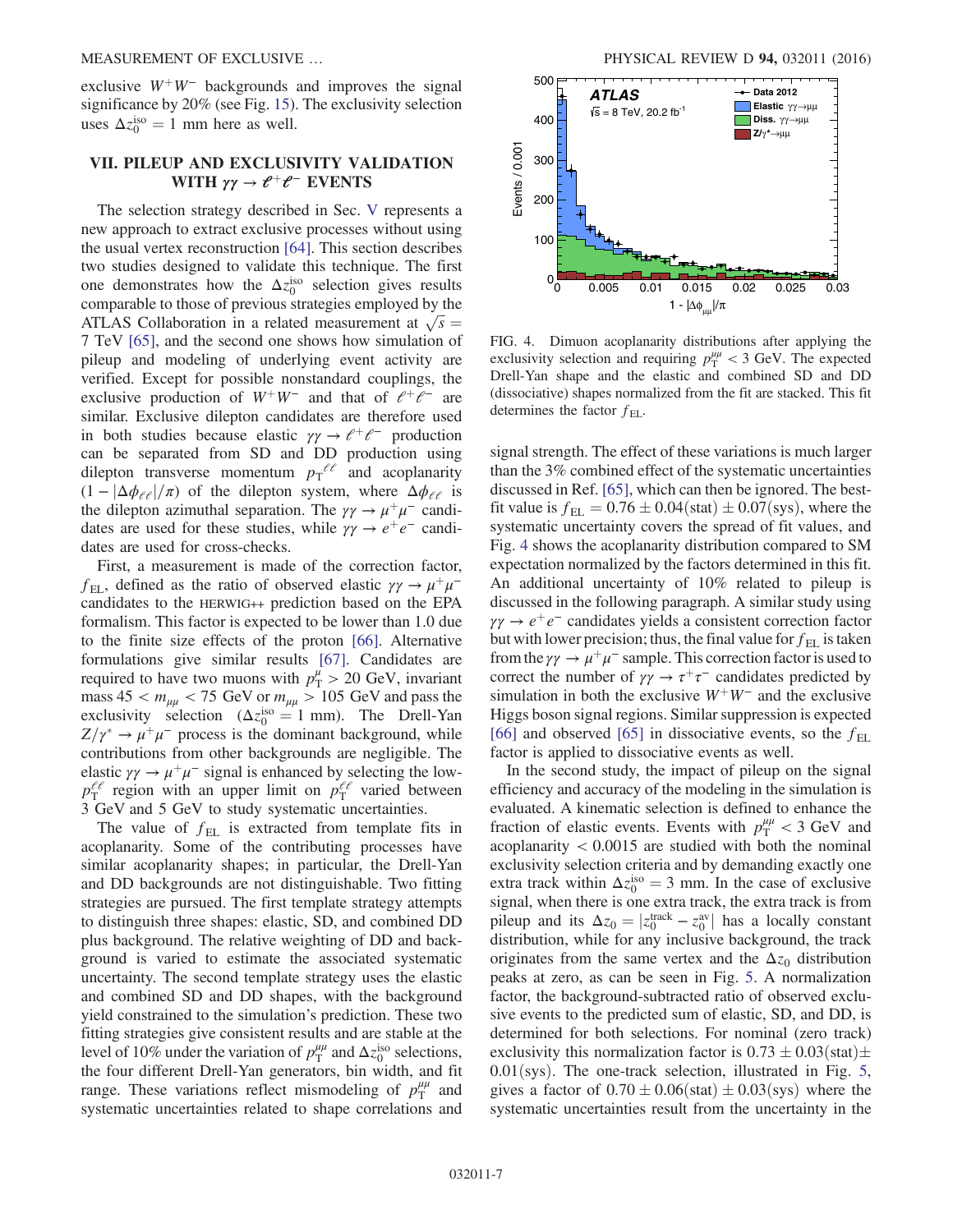<span id="page-8-1"></span>

FIG. 5. Absolute  $\Delta z_0$  of the extra track to the lepton vertex in the region defined by acoplanarity  $< 0.0015$ . The exclusivity requirement was changed to select exactly one extra track within 3 mm. The exclusive predictions are scaled by a factor of 0.70.

background normalization factor. The zero-track and onetrack normalization factors are consistent at the level of 10%, which is taken to be a measure of the accuracy of the pileup simulation in predicting signal efficiency.

The value of  $f_{EL}$  with the additional  $\pm 10\%$  relative systematic uncertainty for signal efficiency added in quadrature with the previous systematic uncertainty

$$
f_{\rm EL} = 0.76 \pm 0.04 \text{(stat)} \pm 0.10 \text{(sys)} \tag{6}
$$

is consistent with the value of  $0.791 \pm 0.041$  (stat)  $\pm$  $0.026$ (sys)  $\pm 0.013$ (theory) obtained in an earlier analysis using data from pp collisions at  $\sqrt{s} = 7$  TeV [\[65\].](#page-17-35) This value is also consistent with the theoretical estimate of  $f_{\text{EL}} \sim 0.73{\text{-}}0.75$ , related to the proton size effects in the probed region of dimuon mass [\[66\]](#page-18-0).

#### <span id="page-8-0"></span>VIII. SIGNAL AND BACKGROUND CONTROL REGIONS

Several control regions are established to use data events to cross-check simulations in areas where they are known to be less reliable. The ratio of elastic to dissociative contributions is extracted from one control region, since a simulation for  $\gamma \gamma \rightarrow W^+W^-$  dissociative events is not available. Another set of control regions is used to study the proximity of small numbers of extra tracks to the lepton vertex. This is another regime where the underlying-event models have not been thoroughly tested, so relying on the data is preferred. Finally a control region is established for inclusive  $W^+W^-$  production, a predominant background. This control region has a different exclusivity requirement, one to four extra tracks, in order to increase the fraction of inclusive  $W^+W^-$  events. The inclusive  $W^+W^-$  contribution to the exclusive  $W^+W^-$  signal region is estimated using a data-driven method. Based on the number of events observed in this control region, this method makes some assumptions about the rejection of background when going from the control (one to four tracks) to the nominal (zero tracks) exclusivity requirement, and derives an estimate for the background from inclusive  $W^+W^-$ , Drell-Yan,  $W +$  jets, and top-quark production. The latter three processes collectively have a smaller contribution and are referred to as other background. Other contributions to the background are derived from Monte Carlo simulation and are found to be negligible.

#### A. Single-dissociative and double-dissociative contributions

Without detecting the outgoing protons, the elastic  $\gamma \gamma \rightarrow$  $W^+W^-$  events are indistinguishable from SD and DD candidates. However, simulations are only available for the elastic  $\gamma \gamma \rightarrow W^+W^-$  process; predictions for dissociative production of  $W^+W^-$  are not available. Following the strategy in Ref. [\[68\],](#page-18-2) a normalization factor  $f_{\gamma}$  is determined. This factor is used to correct the prediction for elastic  $\gamma \gamma \rightarrow W^+W^-$  to account for dissociative events. It is computed from data using  $\gamma \gamma \rightarrow \mu^+ \mu^-$  candidates that satisfy the exclusivity selection with  $\Delta z_0^{\text{iso}} = 1$  mm,  $p_T^{\mu} >$ 20 GeV and  $m_{\mu\mu} > 160$  GeV (~2 $m_W$ ). The factor  $f_\gamma$  is defined as the ratio of observed dimuons in data to the HERWIG++ prediction for elastic dimuon production:

$$
f_{\gamma} = \frac{N_{\text{Data}} - N_{\text{Background}}^{\text{POWHEG}}}{N_{\text{Elastic}}^{\text{HERWIG++}}} \Big|_{m_{\mu\mu} > 160 \text{ GeV}}
$$
  
= 3.30 ± 0.22(stat) ± 0.06(sys), (7)

where  $N_{\text{Data}}$  is the number of candidates in the data, N<sup>POWHEG</sup> is the expected number of background events, and  $N_{\text{Elastic}}^{\text{HERWIG++}}$  is the expected number of elastic  $\gamma \gamma \rightarrow \mu^+ \mu^-$  candidates directly from HERWIG++, i.e, the unscaled EPA prediction. Drell-Yan processes are the main sources of background, whereas inclusive and exclusive  $W^+W^-$  processes contribute less than 10%. The uncertainty is predominantly statistical but also contains a systematic component estimated by varying the POWHEG+PYTHIA8 Drell-Yan correction factor by  $\pm 20\%$ , as is discussed in Sec. [VIII B.](#page-8-0) Predictions for this ratio are becoming available [\[69\].](#page-18-3)

<span id="page-8-2"></span>The dilepton invariant mass distributions for the  $\mu^+\mu^$ and  $e^+e^-$  final states are shown in Fig. [6.](#page-8-1) The elastic contribution is scaled by  $f_{\text{EL}} = 0.76$ , and the SD contribution is normalized so that the sum of the elastic and SD contributions corresponds to  $f_{\gamma} \times N_{\text{Elastic}}^{\text{HERWIG++}}$ . The shapes of the SD and DD samples are quite similar, so the SD shape is used to describe both the SD and DD processes. The data are well described by the simulation over the full mass range. While the range of  $m_{\ell\ell} > 160 \text{ GeV}$  was chosen to correspond to the threshold  $m_{WW} > 2m_W$ , the value of  $f_{\gamma}$  is in fact rather insensitive to the choice of this threshold. The  $W^+W^-$  sample tends to have higher  $m_{WW}$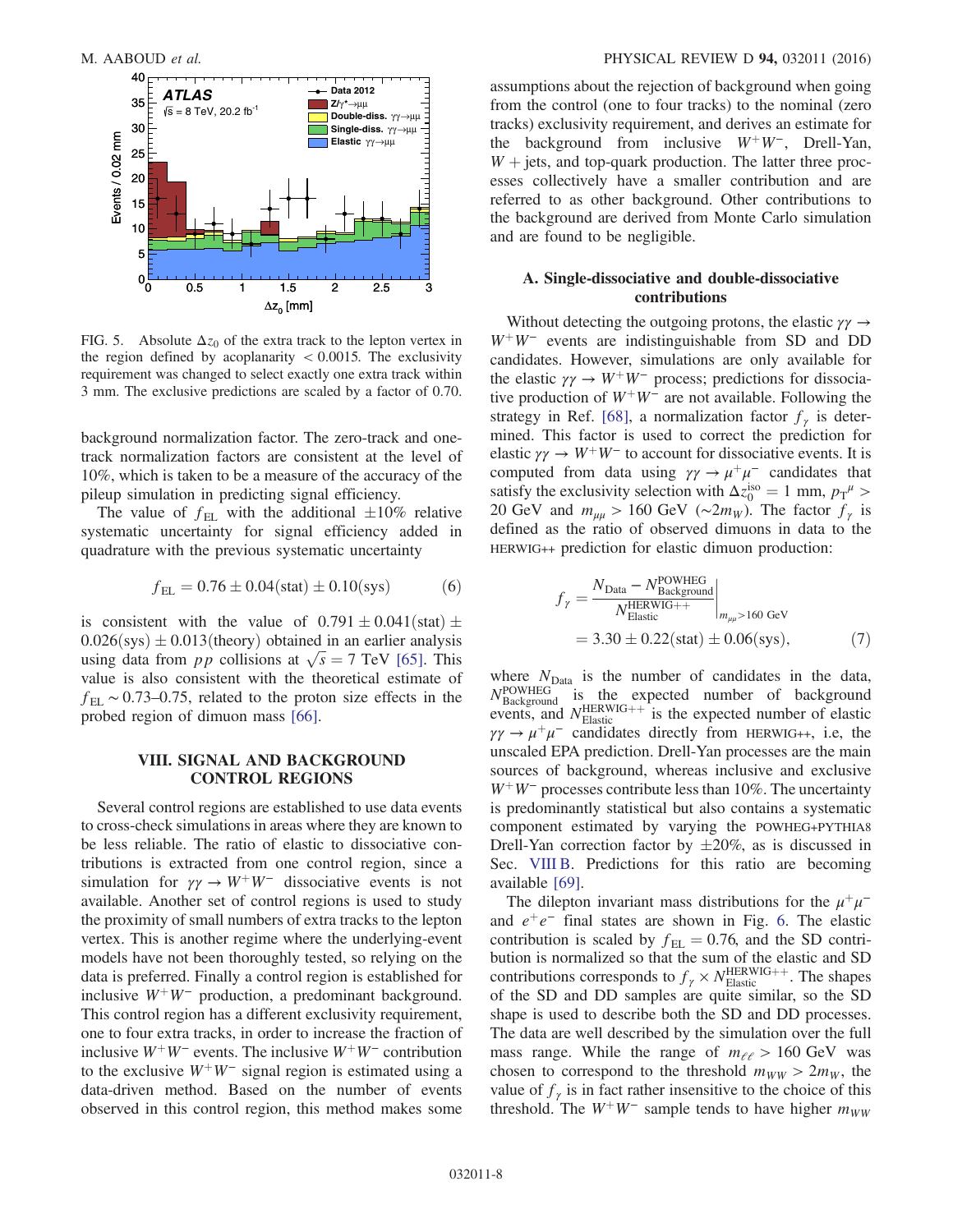<span id="page-9-1"></span>

FIG. 6. The dilepton invariant mass distribution for muon candidates (left) and electron candidates (right). The elastic yield is scaled by  $f_{\text{EL}} = 0.76$ , and the SD distribution is scaled to bring the sum of the elastic and SD contributions to the HERWIG++ prediction for the elastic process multiplied by the  $f<sub>\gamma</sub>$  factor in the mass region above 160 GeV. The last bin includes overflow.

than these dilepton control samples  $m_{\ell\ell}$ . The  $m_{ee}$  distri-bution in Fig. [6](#page-8-1) shows that  $f_{\gamma}$  is also valid for the electron channel. Therefore, the total expected  $\gamma \gamma \rightarrow W^+W^-$  event yield in both the exclusive  $W^+W^-$  and the exclusive Higgs boson channels is taken to be the product of  $f_{\gamma}$  times the HERWIG++ prediction for elastic  $\gamma \gamma \rightarrow W^+W^-$  production.

The dimuon signal sample with mass above 160 GeV is also used to determine the signal efficiency for exclusivity, which is  $0.58 \pm 0.06$ , where the 10% uncertainty arises from pileup modeling as described in Sec. [VII.](#page-6-0) Other signal samples give compatible results.

#### B. Track multiplicity modeling

In *pp* collisions, inclusive Drell-Yan,  $W^+W^-$ ,  $t\bar{t}$ , and many other events are initiated by quarks or gluons. Through hard radiation and the accompanying underlying event, such events are produced with several additional charged particles. The exclusivity selection is designed to reject such inclusive candidates that have additional tracks near the dilepton vertex. To estimate inclusive backgrounds from Drell-Yan production of  $\tau^+\tau^-$  and inclusive  $W^+W^$ production, the track multiplicity modeling of low-multiplicity candidates is studied with a high-purity Z boson sample and scaled with appropriate correction factors.

<span id="page-9-0"></span>Drell-Yan candidates are selected by requiring exactly two muons with  $p_T^{\mu} > 20 \text{ GeV}$  and  $|\eta| < 2.4$ , and satisfying  $m_{\mu\mu} > 45$  GeV. The Z-resonance region,  $80 < m_{\mu\mu} < 100$  GeV, is used to measure the efficiency of the exclusivity selection in both the data and simulation. The contributions from non-Z processes are subtracted before and after the exclusivity selection for both the data and simulated samples. This non-Z contribution is estimated from the sideband regions  $70 < m_{\mu\mu}$ 80 GeV and  $100 < m_{\mu\mu} < 110$  GeV. The efficiency of the exclusivity selection for inclusive Z events in data is found to be 0.004. This was compared to efficiencies for simulated Drell-Yan samples from four generators: ALPGEN+PYTHIA6, ALPGEN+HERWIG, POWHEG+PYTHIA8, and SHERPA. In general, the exclusivity criterion rejects more  $Z/\gamma \rightarrow \mu^+\mu^-$  candidates in the data than in the simulation. The study was repeated for events with one to four additional tracks.

<span id="page-9-2"></span>Correction factors are defined as the ratio of the exclusivity selection efficiency in data to the one in the simulation. They are reported in Table [IV](#page-8-2) and denoted by  $f_{n\text{Tracks}}^{\text{sim}}$ , where sim is P for POWHEG+PYTHIA8, AH for ALPGEN+HERWIG, and AP for ALPGEN+PYTHIA6, and nTracks is the number of additional tracks. These correction factors are used to scale the Monte Carlo prediction for the inclusive processes considered in the paper. The background event tuning for simulation of low multiplicity in 8 TeV data is seen to vary widely.

TABLE IV. Ratio of exclusivity efficiencies for  $Z \rightarrow \mu\mu$  production in data and simulation for different generators after sideband subtraction of nonresonant contributions. The efficiency ratios  $f_{n\text{Tracks}}^{\text{sim}}$  are shown for exclusive selection ( $n = 0$ ) as well as for a relaxed selection with one to four additional tracks  $(n = 1-4)$ .

| Number of extra<br>tracks | <b>POWHEG</b><br>+PYTHIA8 $f_n^P$ | <b>ALPGEN</b><br>$+$ HERWIG<br>$f_n^{\text{AH}}$ | <b>ALPGEN</b><br>$+$ PYTHIA6<br>$f_n^{\text{AP}}$ |
|---------------------------|-----------------------------------|--------------------------------------------------|---------------------------------------------------|
| $n=0$                     | 0.58                              | 0.21                                             | 0.69                                              |
| $n = 1 - 4$               | 0.88                              | 0.39                                             | 0.85                                              |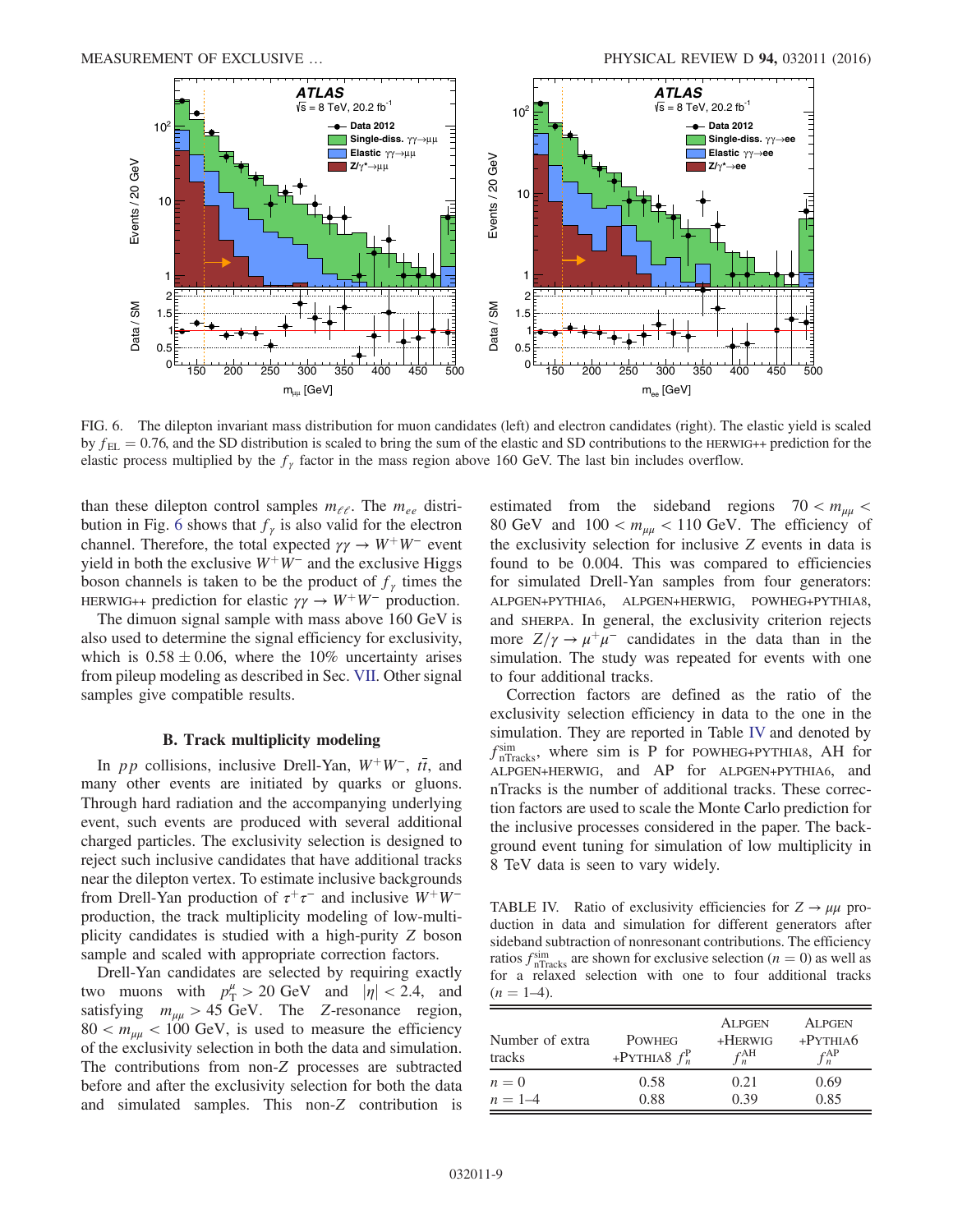<span id="page-10-0"></span>

FIG. 7. Distribution of track multiplicities after requiring the exclusive  $W^+W^-$  preselection (left) with no number of track-dependent correction, and the  $p_T^{e\mu}$  distribution of candidates that have 1–4 extra tracks (right), with the simulation including all appropriate correction factors such as  $f_{nTracks}^{sim}$  (Table [IV](#page-8-2)) for Drell-Yan and inclusive W<sup>+</sup>W<sup>−</sup> production. The enriched inclusive W<sup>+</sup>W<sup>−</sup> control region is the 1–4 extra-track region above  $p_T^{e\mu} > 30$  GeV. The band around the Data/SM ratio of one illustrates the systemic uncertainties. The upward red arrows indicate ratios outside the plotting range.

The uncertainties in these correction factors are estimated from the variation of the exclusive efficiency as a function of  $m_{\mu\mu}$  of the various generators. To check the consistency of the predictions of evolution of underlying event multiplicity as a function of mass, ratios of the predictions of the three generators to the one by SHERPA are listed in Table [V.](#page-10-0) These are normalized such that the average over the full mass range is 1. The variations are typically within 20%, which is taken as the systematic uncertainty in extrapolating the  $f_{n\text{Tracks}}^{\text{sim}}$  correction factors.

<span id="page-10-3"></span><span id="page-10-1"></span>To validate the correction factors  $f_{n\text{Tracks}}^{\text{sim}}$ , an  $e^{\pm}\mu^{\mp}$ sample was defined. Figure [7](#page-9-1) (left) shows the distribution of the number of additional tracks after applying the  $W^+W^-$  preselection as defined in Table [III](#page-5-2). Applying a relaxed exclusivity selection to select  $e^{\pm}\mu^{\mp}$  candidates with one to four extra tracks yields a sample that has low enough statistical uncertainties and is dominated by Drell-Yan events for  $p_T^{e\mu} < 30$  GeV as illustrated in Fig. [7](#page-9-1) (right). Selecting  $m_{e\mu}$  < 90 GeV further rejects non-Drell-Yan contamination as shown in Fig. [8](#page-9-2). The correction factor for ALPGEN+PYTHIA6 Drell-Yan, computed in the region defined by  $p_T^{e\mu} < 30$  GeV and  $m_{e\mu} < 90$  GeV, is found to be  $0.90 \pm 0.11$ , in good agreement with  $f_{1-4}^{AP} = 0.85$  found above for  $Z \to \mu^+ \mu^-$ .

#### C. Inclusive  $W^+W^-$  normalization

Inclusive  $W^+W^-$  production is a significant background in both the exclusive Higgs boson and exclusive  $W^+W^$ channels. From previous measurements [\[59,70\]](#page-17-30), it known that the NLO prediction for the  $q\bar{q} \rightarrow W^+W^-$  process as provided by POWHEG+PYTHIA8 underestimates the observed  $W^+W^-$  event yield. It is therefore necessary to understand the simulation of this background before requiring the exclusivity selection. A region close in phase space to the exclusive Higgs boson signal region is chosen, referred to here as the Higgs-specific inclusive  $W^+W^-$  control region. It has the same definition except for the following:  $55 < m_{eu} < 110$  GeV,  $\Delta \phi_{eu} < 2.6$  to reduce Drell-Yan

<span id="page-10-2"></span>

FIG. 8. The  $m_{e\mu}$  distribution after requiring 1–4 extra tracks within  $\Delta z_0^{iso} = 1.0$  mm and  $p_T^{e\mu} < 30$  GeV. The Drell-Yan and inclusive  $W^+W^-$  samples are scaled by the factors  $f_{1-4}^{AP}$  and  $f_{1-4}^{P}$ , respectively. The other samples are normalized as mentioned in the text. In the Data/SM ratio plot, the color band illustrates the systematic uncertainties, and the red upward arrows indicate ratios outside the plotting range.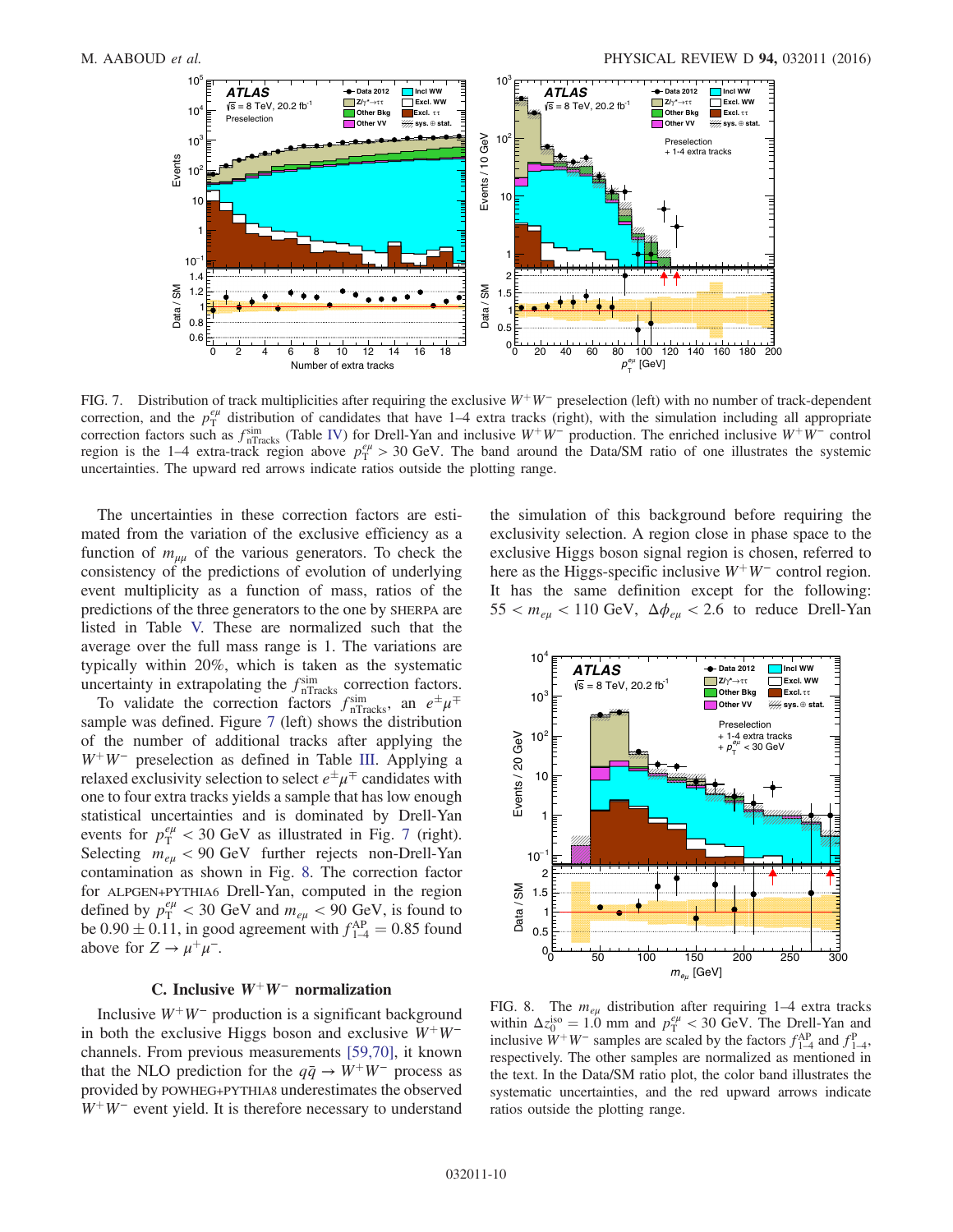<span id="page-11-1"></span>TABLE V. Ratio of the exclusivity selection efficiency in Drell-Yan  $\mu^+\mu^-$  production as a function of dimuon mass of different generators to SHERPA. A common normalization factor is applied to each column to obtain an average ratio of 1. Only statistical uncertainties are shown. The statistical uncertainty from SHERPA is included and contributes 2.9%, 0.8%, 0.7% and 5.7% in the four mass regions.

| <b>Mass</b> | <b>ALPGEN</b>   | <b>ALPGEN</b>   | <b>POWHEG</b>   |
|-------------|-----------------|-----------------|-----------------|
| [GeV]       | +HERWIG         | +PYTHIA6        | +PYTHIA8        |
| $44 - 60$   | $0.81 \pm 0.02$ | $0.84 \pm 0.03$ | $0.99 \pm 0.09$ |
| $60 - 90$   | $1.04 \pm 0.02$ | $0.98 \pm 0.03$ | $1.01 \pm 0.02$ |
| $90 - 116$  | $1.00 \pm 0.01$ | $1.02 \pm 0.02$ | $1.00 \pm 0.02$ |
| 116-200     | $0.89 \pm 0.10$ | $1.04 \pm 0.19$ | $0.76 \pm 0.10$ |

background, no jets to reduce  $t\bar{t}$  background, and no requirement on exclusivity. This region is dominated by inclusive  $W^+W^-$  production and has a purity of 60%. After subtracting the predicted backgrounds from data,  $(20 \pm 1)$  $5\%$  more data is observed than is predicted by POWHEG +PYTHIA8. A normalization factor of  $1.20 \pm 0.05$ (stat) is therefore taken as a correction to the cross section and applied to the inclusive  $W^+W^-$  prediction in all regions of phase space studied here, as done in Ref. [\[59\].](#page-17-30) The transverse mass  $m<sub>T</sub>$  distributions in the Higgs-specific inclusive  $W^+W^-$  control region after applying the normalization factor to the POWHEG+PYTHIA8 prediction is shown in Fig. [9](#page-10-1).

#### D. Sum of inclusive  $W^+W^-$  and other background

An estimate of the sum of inclusive  $W^+W^-$  background and smaller contributions from Drell-Yan,  $W + jets$ , and



FIG. 9. The  $m<sub>T</sub>$  distributions in the Higgs-specific inclusive  $W^+W^-$  control region that is used to determine the scaling for the POWHEG+PYTHIA8 inclusive  $W^+W^-$  prediction. In the Data/SM ratio plot, the color band illustrates systematic uncertainties, and the red upward arrow indicates a ratio outside the plotting range.

<span id="page-11-2"></span>top-quark production (collectively referred to as other background) is performed using an inclusive  $W^+W^-$ enriched control region defined with the same criteria as the exclusive  $W^+W^-$  signal region, except the exclusivity selection requires 1–4 extra tracks within  $\Delta z_0^{\text{iso}} = 1$  mm. This control region is shown in Fig. [7](#page-9-1) (right) in the region above  $p_{\rm T}^{e\mu} > 30$  GeV. It is dominated by the inclusive  $W^+W^-$  process and also has small contributions of exclusive events, non- $W^+W^-$  (other-VV) dibosons, and other background.

<span id="page-11-0"></span>Figure [10](#page-10-2) shows the leading lepton  $p_T^{\ell_1}$  distribution in this control region. The prediction is systematically lower than the data. The processes contributing to this control region can be found in Table [VI](#page-11-1), and the total SM expectation is compared to the data. The data exceed the simulation by  $2\sigma$ . This discrepancy is attributed to a component from jets faking leptons that is unreliably simulated. Events produced with jets such as  $W +$  jets,  $Z$  + jets, and top-quark production, particularly jets faking leptons, are more easily rejected by the exclusivity selection, while other-VV and Drell-Yan (without accompanying jets) processes are likely to extrapolate from the 1–4 extra-track control region to the zero-track region with a scale factor similar to that for inclusive  $W^+W^-$  background. Therefore, this control region is used to constrain the inclusive  $W^+W^-$  plus other background involving fake leptons.

For the purpose of estimating the contribution of inclusive  $W^+W^-$  events and other background in the zero-track region, the number of these events in the 1–4 extra-track control region is bracketed by the number of observed events in the data, after subtracting the exclusive and other-VV contributions, as an upper bound and by the predicted number of inclusive  $W^+W^-$  obtained from POWHEG+PYTHIA8 as a lower bound. To obtain the contribution for the exclusive  $W^+W^-$  signal region, the two

<span id="page-11-3"></span>

FIG. 10. The leading-lepton  $p_T^{\ell_1}$  distribution in the inclusive  $W^+W^-$  control region. The simulation includes all appropriate correction factors such as  $f_{1-4}^{\text{sim}}$  for Drell-Yan and  $f_{1-4}^{\text{p}}$  for inclusive  $W^+W^-$  production.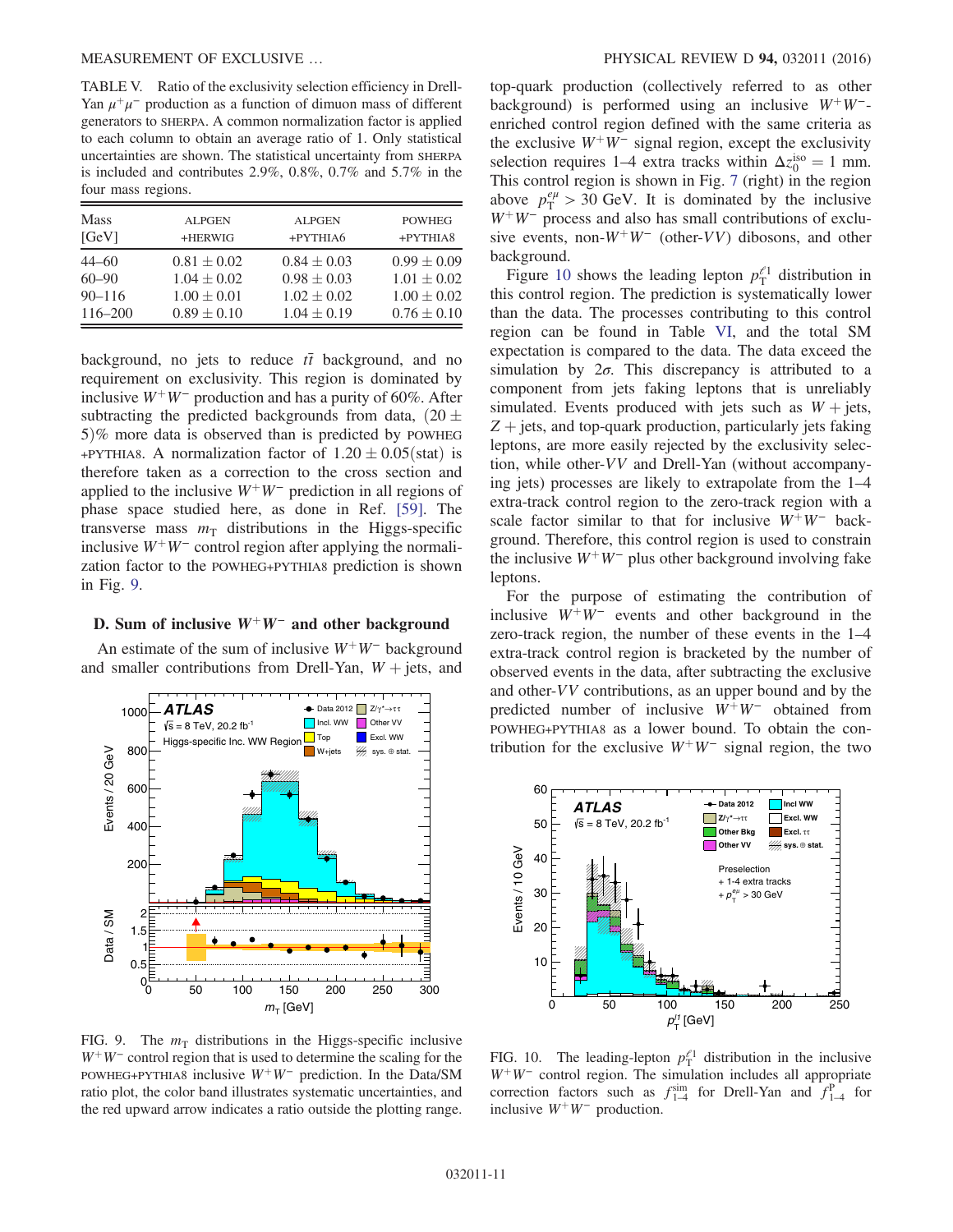<span id="page-12-1"></span>TABLE VI. Event yields in the inclusive  $W^+W^-$  control region. The uncertainties quoted are statistical and systematic.

| Processes                | Inclusive $W^+W^-$ |
|--------------------------|--------------------|
| Inclusive $W^+W^-$       | $102 \pm 20$       |
| Exclusive $W^+W^-$       | $5.5 \pm 0.4$      |
| Exclusive $\tau^+\tau^-$ | $1.2 \pm 0.2$      |
| Other diboson            | $10.9 \pm 2.2$     |
| Other background         | $27.4 \pm 6.2$     |
| <b>Total SM</b>          | $147 + 21$         |
| Data                     | 191                |

estimates are extrapolated from the 1–4 extra-track control region to the zero-track signal region. In this framework, the lower bound corresponds to the optimistic case where the other background contribution is completely rejected by the zero-track exclusivity requirement, while the upper bound corresponds to the case where all observed candidates in the control region are suppressed by the same factor as the inclusive  $W^+W^-$  process. Finally, the average of the two estimates (after extrapolation) is taken as the contribution for the signal region.

<span id="page-12-0"></span>The extrapolation is achieved by multiplying the estimates by the ratio of the predicted numbers of inclusive  $W^+W^-$  events:

$$
N_0^{\text{Estimated}} = N_{1-4}^{\text{Estimated}} \times \frac{N_{WW,0}^{\text{Predicted}}}{N_{WW,1-4}^{\text{Predicted}}},\tag{8}
$$

<span id="page-12-3"></span>where  $N_0^{\text{Estimated}}$  and  $N_{1-4}^{\text{Estimated}}$  are the estimates for the lower bound or upper bound mentioned above, and  $N_{WW,0}^{\text{Predicted}}$  and  $N_{WW,1-4}^{\text{Predicted}}$  are, respectively, the number of inclusive  $W^+W^-$  events predicted by POWHEG+PYTHIA8 for the zero-track and 1–4 extra-track regions. This ratio is found to be  $0.048 \pm 0.014$ , where the uncertainty is dominated by the 20% systematic uncertainties taken to be uncorrelated between the  $f_0^P$  and  $f_{1-4}^P$  factors that are included in the predicted numbers of events. As mentioned above, the small exclusive and other-VV contributions are subtracted before the extrapolation. So for inclusive  $W^+W^$ and Drell-Yan processes, the expected number of events in the zero-track region is 20 times less than the prediction for the 1–4 extra-track control region.

<span id="page-12-2"></span>As mentioned above, the inclusive  $W^+W^-$  and other background contributions to the signal region are taken as the average of the two estimates. Half the difference is included as an additional contribution to the uncertainty in this determination. This results in a final estimate of 6.6  $\pm$ 2.5 background candidates for the exclusive  $W^+W^-$  signal region.

This background estimate,  $6.6 \pm 2.5$  events in the exclusive  $W^+W^-$  signal region, corresponds to scaling the POWHEG+PYTHIA8  $W^+W^-$  prediction by a normalization factor of 0.79. This factor is used to estimate the inclusive  $W^+W^-$  and other background contamination in the Higgs boson and aQGC signal regions.

TABLE VII. Sources of uncertainty for the measured exclusive  $W^+W^-$  cross section. "All other" includes other efficiencies, acceptance, luminosity, and lepton scales and resolution.

| Source of uncertainty         | Uncertainty $[\%]$ |
|-------------------------------|--------------------|
| <b>Statistics</b>             | 33%                |
| Background determination      | 18%                |
| Exclusivity signal efficiency | 10%                |
| All other                     | $<$ 5%             |
| Total                         | 39%                |

#### IX. SYSTEMATIC UNCERTAINTIES

The main sources of systematic uncertainty are related to the exclusivity selection and the background determination. The uncertainty in the efficiency of the exclusive signal selection contributes 10% to the exclusive  $W^+W^$ and Higgs boson signal yields, as estimated in Sec. [VII](#page-6-0) from the ratios of dimuon event yields without extra tracks and those with exactly one extra track. The prediction of the exclusive  $W^+W^-$  process uses the  $f_\gamma$  factor as described in Sec. [VIII A](#page-7-1) and thus carries the 7% uncertainty in  $f_{\gamma}$ . The  $\gamma \gamma \rightarrow \tau^+ \tau^-$  background has an uncertainty of 14% that is propagated from the  $f_{EL}$  factor. As described in Sec. [VII](#page-6-0), the  $f_{\text{EL}}$  uncertainty includes 10% related to the exclusive signal selection and another 10% that results from acoplanarity fits. There is a 38% uncertainty in the inclusive  $W^+W^-$  background, as discussed in Sec. [VIII D.](#page-10-3) This 38% uncertainty contains a component from the  $\pm 20\%$  uncertainty in Drell-Yan background described in Sec. [VIII B.](#page-8-0)

The contributions from these systematic uncertainties to the measured exclusive  $W^+W^-$  cross section can be found



FIG. 11. The  $p_T^{e\mu}$  distribution before exclusivity, i.e., after requiring  $p_T^{e\mu} > 30$  GeV. The main backgrounds at this stage are top-quark production, inclusive  $W^+W^-$  and Drell-Yan. In the Data/SM ratio plot, the color band illustrates systematic uncertainties.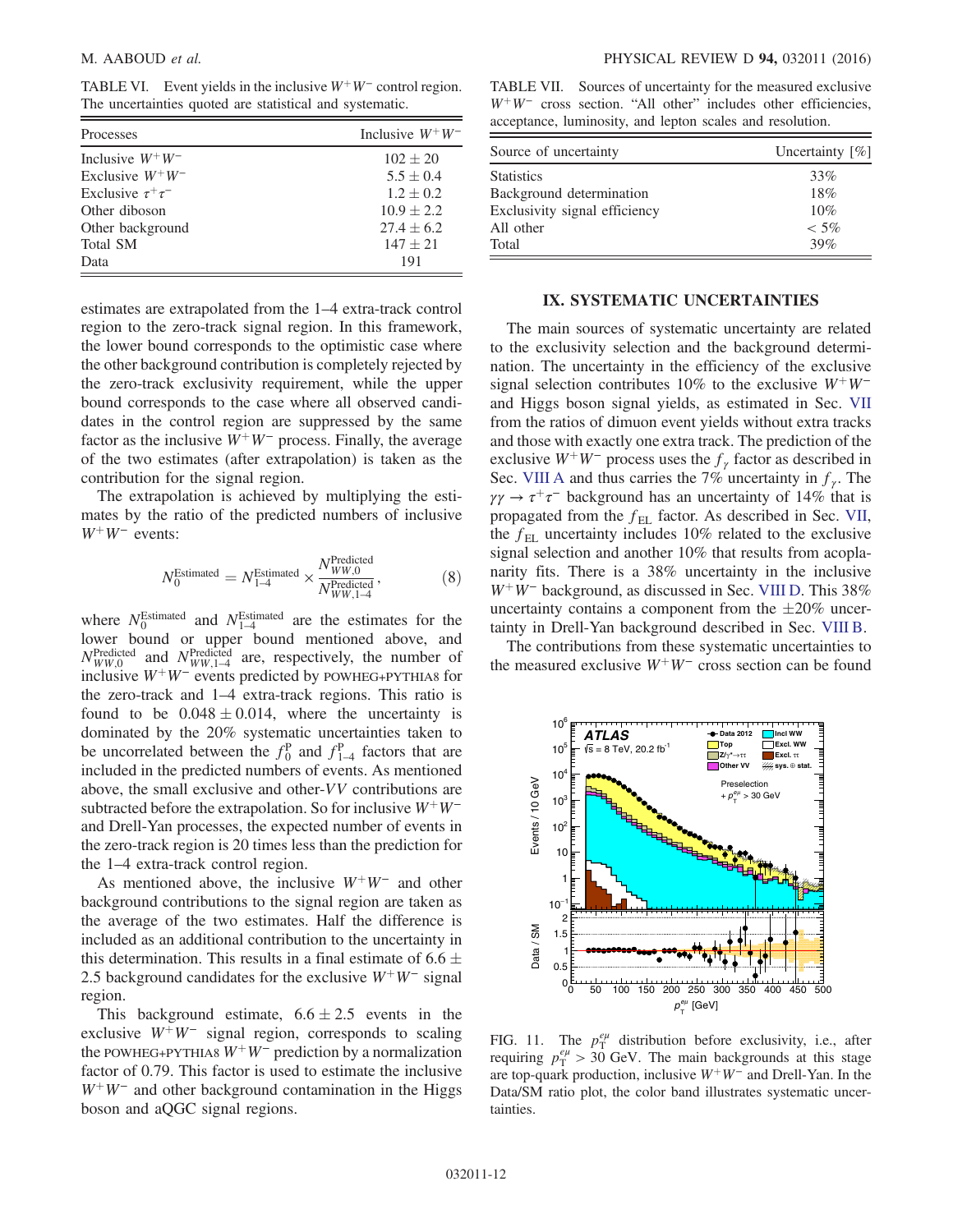<span id="page-13-0"></span>TABLE VIII. The event yield at different stages of the selection. The expected signal ( $\gamma \gamma \to W^+W^-$ ) is compared to the data and total background. The SM-to-data ratio (SM/Data) gives the level of agreement between prediction and data. The product of efficiency and acceptance ( $\epsilon A$ ) for the signal is computed from the  $\gamma\gamma \to W^+W^- \to e^{\pm}\mu^{\mp}$  MC generator. The statistical and systematic uncertainties are added in quadrature. For the background, the uncertainties are only shown for the yields after exclusivity selection, where they are relevant for the measurement.

|                                        | Expected signal Data Total bkg. Incl. $W^+W^-$ Excl. $\tau\tau$ Other-VV Other bkg. SM/Data |       |                  |                                                  |               |                |            |      | $\epsilon A$ (signal) |
|----------------------------------------|---------------------------------------------------------------------------------------------|-------|------------------|--------------------------------------------------|---------------|----------------|------------|------|-----------------------|
| Preselection                           | $22.6 \pm 1.9$                                                                              | 99424 | 97877            | 11443                                            | 21.4          | 1385           | 85029      | 0.98 | 0.254                 |
| $p_{\rm T}^{\ell\ell} > 30~{\rm GeV}$  | $17.6 \pm 1.5$                                                                              | 63329 | 63023            | 8072                                             | 4.30          | 896.3          | 54051      | 1.00 | 0.198                 |
| $\Delta z_0^{\text{iso}}$ requirement  | $9.3 \pm 1.2$                                                                               |       | 23 $8.3 \pm 2.6$ | $6.6 \pm 2.5$                                    | $1.4 \pm 0.3$ | $0.3 \pm 0.2$  | $\ldots$ . | 0.77 | $0.105 \pm 0.012$     |
| aQGC signal region                     |                                                                                             |       |                  |                                                  |               |                |            |      |                       |
| $p_{\rm T}^{\ell\ell} > 120~{\rm GeV}$ | $0.37 \pm 0.04$                                                                             |       |                  | $1\ 0.37 \pm 0.13\ 0.32 \pm 0.12\ 0.05 \pm 0.03$ |               | $\overline{0}$ | $\cdots$   | 0.74 | $0.0042 \pm 0.0005$   |

in Table [VII](#page-11-2). The overall background contribution is 18%, predominantly from uncertainty in the extrapolation from the 1–4 track control region. In addition to the systematic uncertainty from the exclusivity selection (10%), other systematic uncertainties (lepton selection efficiencies and acceptance, luminosity and lepton scales and resolution) contribute less than 5%. The statistical uncertainty dominates the uncertainties in the cross section.

#### X. RESULTS

This paper presents three main results: the exclusive  $W^+W^-$  production cross section, limits on possible aQGCs, and a limit from a search for exclusive Higgs boson production. Each is summarized in the following. The exclusive  $W^+W^-$  signal is the sum of elastic and singleand double-dissociative events through the  $f_{\gamma}$  factor discussed in Sec. [VIII A.](#page-7-1)

#### A. Standard Model exclusive  $W^+W^-$  production

Before the exclusivity selection, good agreement between data and background prediction is observed. In the  $e\mu$  final state, the overall event yield agrees to within 2%, and after requiring  $p_T^{e\mu} > 30$  GeV, it agrees to within

<span id="page-13-2"></span>0.5%. The  $p_T^{e\mu}$  distribution before the exclusivity requirement is shown in Fig. [11](#page-11-3).

The numbers of candidates at various stages of the analysis are listed in Table [VIII](#page-12-1), and the uncertainties quoted include both the statistical and systematic uncertainties. Top-quark and Drell-Yan  $Z/\gamma^* \rightarrow \tau^+\tau^-$  processes are the dominant backgrounds before exclusivity, while after requiring exclusivity their contributions are less than 0.5 events. These two backgrounds, along with  $W +$  jets, are grouped together as other background (Table [VIII](#page-12-1)). The inclusive  $W^+W^-$  estimate (described in Sec. [VIII D](#page-10-3)) already includes these three processes; thus, the other background contribution after requiring exclusivity is not added to the total background. Non- $W^+W^-$  (other-VV) diboson processes are also highly suppressed by the exclusivity selection: They contribute  $0.3 \pm 0.2$  events. Diffractive  $W^+W^-$  production was considered as a background and found to be insignificant. The expected signal yield is  $9.3 \pm 1.2$  events, including the dissociative contributions ( $f_\gamma$  factor) discussed in Sec. [VIII A.](#page-7-1) The total predicted background is  $8.3 \pm 2.6$ , while 23 candidates are observed in the data.

<span id="page-13-3"></span>Figure [12](#page-12-2) shows the  $p_T^{e\mu}$  and  $\Delta \phi_{e\mu}$  distributions after applying all selection criteria. The shapes of the signal and the inclusive  $W^+W^-$  distributions are similar. The

<span id="page-13-1"></span>

FIG. 12. The  $p_T^{e\mu}$  (left) and  $\Delta \phi_{e\mu}$  (right) distributions in the exclusive W<sup>+</sup>W<sup>−</sup> signal region. The inclusive W<sup>+</sup>W<sup>−</sup> estimate includes small contributions from other backgrounds (Drell-Yan,  $W +$  jets, and top-quark production).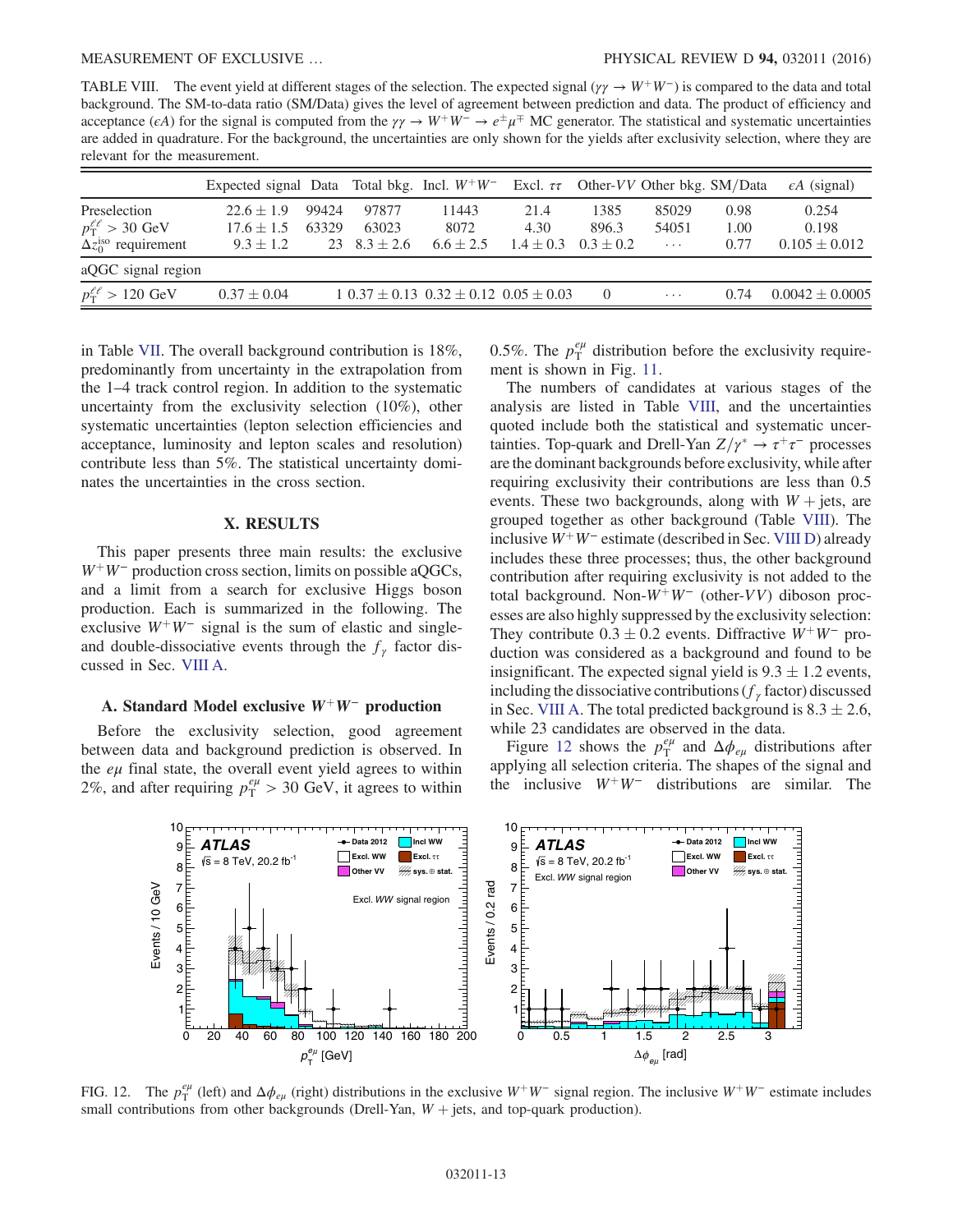<span id="page-14-1"></span>

FIG. 13. The  $p_T^{e\mu}$  distribution for data compared to the SM prediction for events satisfying all the exclusive  $W^+W^-$  selection requirements apart from the one on  $p_T^{e\mu}$  itself. Also shown are various predictions for aQGC parameters  $a_{0,C}^W$ .

remaining  $\tau^+\tau^-$  background has an azimuthal opening angle close to  $\Delta \phi_{eu} \sim \pi$ ; i.e., the leptons are back-to-back. No further requirement is applied to  $\Delta\phi_{e\mu}$  to reject this background, as the aQGC signal also has an enhancement for  $\Delta\phi_{e\mu} \sim \pi$ .

#### 1.  $\gamma\gamma \rightarrow W^{+}W^{-}$  cross section

The full phase-space cross section predicted by HERWIG++ is  $\sigma_{\gamma\gamma \to W^+ W^-}^{\text{HERWIG++}}$  = 41.6 fb. This number is well defined, but ∼20% corrections similar to those for the EPA dilepton prediction are expected, as discussed with Eq.[\(6\)](#page-7-3) above. The branching ratio of the  $W^+W^-$  pair decaying to  $e^{\pm}\mu^{\mp}X$  is BR $(W^+W^- \to e^{\pm} \mu^{\mp} X) = 3.23\%$  [\[71\]](#page-18-4) (including the leptonic decays of  $\tau$  leptons). Therefore, the predicted cross section corrected for BR $(W^+W^- \to e^{\pm} \mu^{\mp} X)$  and including the dissociative contributions through the normalization  $f_{\gamma} = 3.30 \pm 0.23$  becomes

<span id="page-14-0"></span>TABLE IX. The observed allowed ranges for  $a_0^W/\Lambda^2$  and  $a_C^W/\Lambda^2$ , for a dipole form factor with  $\Lambda_{\text{cutoff}} = 500 \text{ GeV}$  and without a form factor ( $\Lambda_{\text{cutoff}} \to \infty$ ). The regions outside the quoted ranges are excluded at 95% confidence level.

| Coupling          | $\Lambda_{\text{cutoff}}$ | Observed allowed<br>range $[GeV^{-2}]$            | Expected allowed<br>range $[GeV^{-2}]$            |
|-------------------|---------------------------|---------------------------------------------------|---------------------------------------------------|
| $a_0^W/\Lambda^2$ | $500$ GeV                 | $[-0.96 \times 10^{-4},$<br>$0.93 \times 10^{-4}$ | $[-0.90 \times 10^{-4},$<br>$0.87 \times 10^{-4}$ |
| $a_C^W/\Lambda^2$ | 500 GeV                   | $[-3.5 \times 10^{-4},$<br>$3.3 \times 10^{-4}$   | $[-3.3 \times 10^{-4},$<br>$3.1 \times 10^{-4}$   |
| $a_0^W/\Lambda^2$ | $\infty$                  | $[-1.7 \times 10^{-6},$<br>$1.7 \times 10^{-6}$   | $[-1.5 \times 10^{-6},$<br>$1.6 \times 10^{-6}$   |
| $a_C^W/\Lambda^2$ | $\infty$                  | $[-6.4 \times 10^{-6},$<br>$6.3 \times 10^{-6}$   | $[-5.9 \times 10^{-6},$<br>$5.8 \times 10^{-6}$   |



FIG. 14. The observed log-likelihood 95% confidence-level contour and 1D limits for the case with a dipole form factor with  $\Lambda_{\text{cutoff}} = 500 \text{ GeV}$ . The CMS combined 7 and 8 TeV result [\[14\]](#page-16-11) is shown for comparison.

$$
\sigma_{\gamma\gamma \to W^{+}W^{-} \to e^{\pm}\mu^{\mp}X}^{\text{Predirect}} = f_{\gamma} \cdot \sigma_{\gamma\gamma \to W^{+}W^{-}}^{\text{HERWIG++}} \cdot \text{BR}(W^{+}W^{-} \to e^{\pm}\mu^{\mp}X)
$$
  
= 4.4 ± 0.3 fb, (9)

which corresponds to the prediction of  $N_{\text{Predicted}} = 9.3 \pm$ 1.2 signal events, quoted in Table [VIII.](#page-12-1) The number of candidates observed in the data is  $N_{\text{Data}} = 23$ , while the predicted background is  $N_{\text{Background}} = 8.3 \pm 2.6$  events. So the observation exceeds the prediction by a ratio:

$$
R = (N_{\text{Data}} - N_{\text{Background}})/N_{\text{Predicted}} = 1.57 \pm 0.62. \quad (10)
$$

The uncertainty in  $R$  results from propagation of the uncertainties of each of the numbers that go into the calculation. The uncertainty in the factor  $f_\gamma$  contributes 7%.

The measured cross section is determined in the exclusive  $W^+W^-$  region and extrapolated to the full  $W^+W^- \rightarrow e^{\pm} \mu^{\mp} + X$  phase space:

TABLE X. The allowed ranges for dimension-8 coupling values derived from the  $a_0^W$  and  $a_C^W$  parameters, for a dipole form factor with  $\Lambda_{\text{cutoff}} = 500 \text{ GeV}$  and without a form factor. The regions outside the quoted ranges are excluded at 95% confidence level. The limits on  $f_{M,2,3}/\Lambda^4$  can be determined using the relations  $f_{M,2} = 2 \times f_{M,0}$  and  $f_{M,3} = 2 \times f_{M,1}$ .

|                     | ັ້ນ ການເລື                | .                                                  | $\mathcal{L}$ in $\mathcal{L}$                   |
|---------------------|---------------------------|----------------------------------------------------|--------------------------------------------------|
| Coupling            | $\Lambda_{\text{cutoff}}$ | Observed allowed<br>range $[GeV^{-4}]$             | Expected allowed<br>range $[GeV^{-4}]$           |
| $f_{M,0}/\Lambda^4$ | $500$ GeV                 | $ -3.7 \times 10^{-9}$ ,                           | $[-3.5 \times 10^{-9},$                          |
| $f_{M,1}/\Lambda^4$ | 500 GeV                   | $3.6 \times 10^{-9}$<br>$[-13 \times 10^{-9},$     | $3.4 \times 10^{-9}$<br>$[-12 \times 10^{-9},$   |
| $f_{M,0}/\Lambda^4$ | $\infty$                  | $14 \times 10^{-9}$<br>$[-6.6 \times 10^{-11}].$   | $13 \times 10^{-9}$<br>$[-5.8 \times 10^{-11},$  |
| $f_{M,1}/\Lambda^4$ | $\infty$                  | $6.6 \times 10^{-11}$<br>$[-24 \times 10^{-11}]$ , | $6.2 \times 10^{-11}$<br>$[-23 \times 10^{-11},$ |
|                     |                           | $25 \times 10^{-11}$                               | $23 \times 10^{-11}$                             |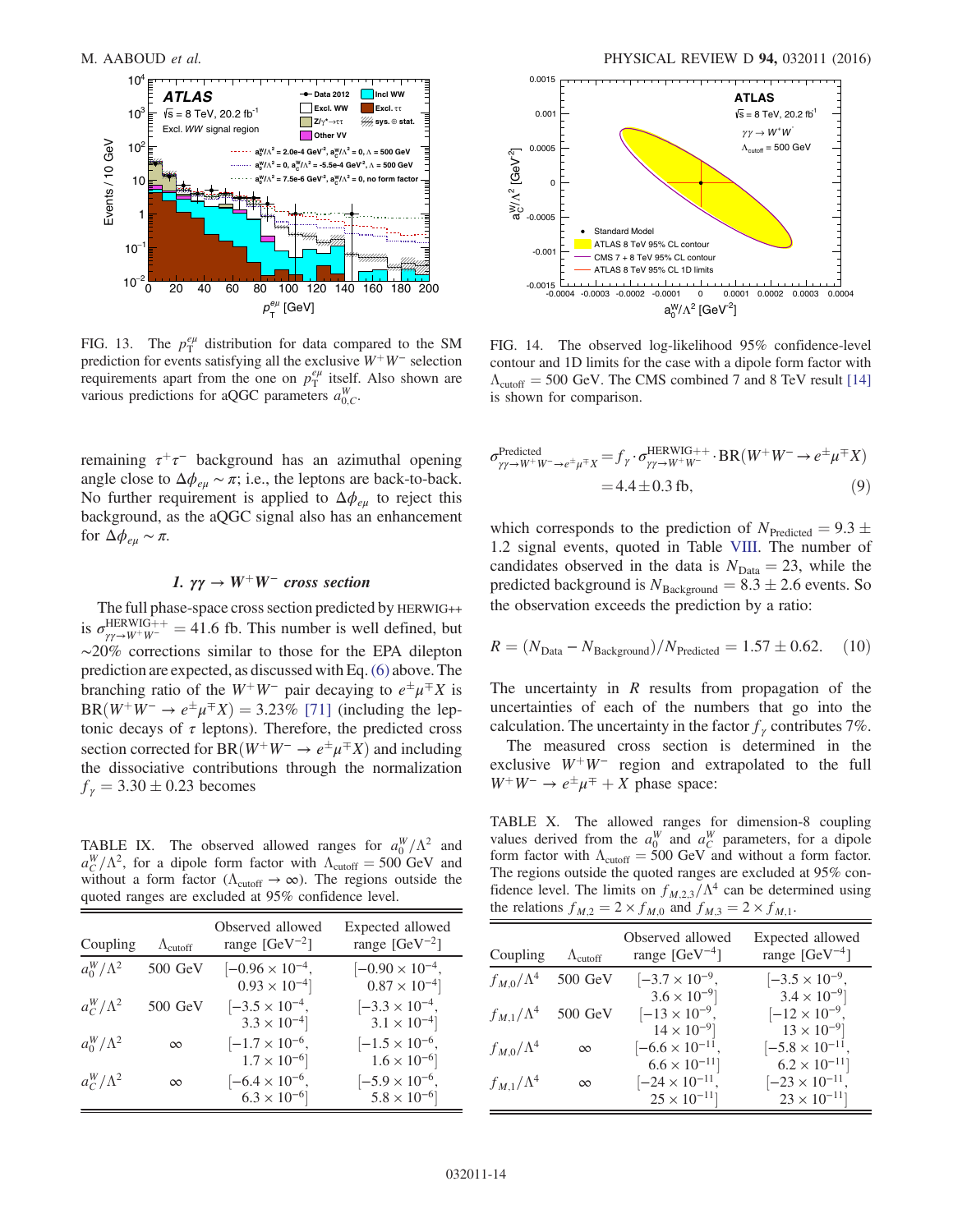TABLE XI. Summary of signal and background yields at different stages of the Higgs boson event selection. Only major background sources are listed explicitly. All the other background sources are summed up in the "Other" category. For the background, the uncertainties are only shown for the yields after exclusivity selection, where they are relevant for the measurement. They include the systematic and statistical components, added in quadrature.

|                                                                    | Excl. $H$ signal  | Data   | Total bkg.    | Incl. $W^+W^-$ | Excl. $W^+W^-$ | Other bkg.    |
|--------------------------------------------------------------------|-------------------|--------|---------------|----------------|----------------|---------------|
| Preselection                                                       | $0.065 \pm 0.005$ | 129018 | 120090        | 12844          | 43             | 107200        |
| $p_T^{e\mu} > 30$ GeV, $m_{eu} < 55$ GeV, $\Delta \phi_{eu} < 1.8$ | $0.043 \pm 0.004$ | 18568  | 17060         | 2026           | 5.7            | 15030         |
| $\Delta z_0^{\text{iso}}$ requirement                              | $0.023 \pm 0.003$ |        | $4.7 \pm 1.3$ | $1.4 \pm 0.5$  | $3.1 \pm 1.3$  | $0.2 \pm 0.1$ |
| $m_T$ < 140 GeV [signal region]                                    | $0.023 \pm 0.003$ |        | $3.0 \pm 0.8$ | $1.0 \pm 0.4$  | $1.8 \pm 0.8$  | $0.2 \pm 0.1$ |

$$
\sigma_{\gamma\gamma \to W^{+}W^{-} \to e^{\pm}\mu^{\mp}X}^{\text{Measured}} = (N_{\text{Data}} - N_{\text{Background}}) / (\mathcal{L}\epsilon A)
$$
  
= 6.9 ± 2.2(stat) ± 1.4(sys) fb, (11)

where  $\mathcal{L} = 20.2 \pm 0.4$  fb<sup>-1</sup>. The acceptance (A) is the ratio of the number of simulated events passing the kinematic requirements in Table [III](#page-5-2) to the total number of events generated. The efficiencies  $(\epsilon)$  account for the detector efficiencies due to lepton identification and reconstruction, triggering, and pileup. Both A and  $\epsilon$  are computed using the HERWIG++ prediction for the elastic  $\gamma \gamma \rightarrow W^+ W^$ process. At the end of the event selection, the acceptance is  $A = 0.280 \pm 0.001$  and the efficiency, which includes the exclusivity selection efficiency, is  $\epsilon = 0.37 \pm 0.04$ .

The efficiency of the exclusivity selection is  $0.58 \pm 0.06$ . The elastic, SD, and DD predicted acceptances can be compared using  $\gamma \gamma \rightarrow \mu^+ \mu^-$  events with  $m_{\mu\mu} > 160$  GeV, and they are found to be the same within 3%. Therefore, the measurement of the cross section can be performed with the acceptances for elastic  $\gamma \gamma \rightarrow W^+W^-$  events. The products of acceptance and efficiencies  $(\epsilon A)$  at different stages of the event selection are given in Table [VIII.](#page-12-1)

The sources of uncertainty are given in Table [VII.](#page-11-2) The statistical uncertainty dominates. The contribution from intermediate  $\tau$  leptons to the accepted signal MC is determined using the HERWIG++ generator to be 9.1%. <span id="page-15-0"></span>The background-only hypothesis has a  $p$ -value of about 0.0012, corresponding to a significance of  $3.0\sigma$ .

#### 2. Limits on anomalous quartic gauge couplings

The aQGC limit setting was performed using the region  $p_{\rm T}^{e\mu} > 120 \text{ GeV}$  where the aQGC contributions are expected to be important and Standard Model backgrounds are suppressed. The  $p_T^{e\mu}$  distribution is shown in Fig. [13](#page-13-0) for data compared to the Standard Model prediction and various aQGC scenarios. The aQGCs enhance the exclusive signal at high  $p_T^{e\mu}$ , while the background is negligible with  $p_T^{e\mu} > 80$  GeV. The 95% CL limits on the couplings  $a_0^W/\Lambda^2$  and  $a_C^W/\Lambda^2$  are extracted with a likelihood test using the one observed data event as a constraint.

To extract one-dimensional (1D) limits, one of the aQGCs is set to zero. The 95% CL allowed ranges for the cases with a dipole form factor defined in Eq. [\(2\)](#page-0-0) with  $\Lambda_{\text{cutoff}} = 500 \text{ GeV}$  and without a form factor ( $\Lambda_{\text{cutoff}} \to \infty$ ) are listed in Table [IX.](#page-13-1) The uncertainties in the yields are included in the likelihood test as nuisance parameters. Also, limits on the two aQGC parameters are shown in Fig. [14](#page-13-2) for the case with a dipole form factor with  $\Lambda_{\text{cutoff}} = 500 \text{ GeV}$ . The region outside the contour is ruled out at 95% confidence level. The limits are comparable to the CMS combined 7 and 8 TeV results [\[14\].](#page-16-11)



<span id="page-15-1"></span>FIG. 15. Distributions in the exclusive Higgs boson signal region, without including the selection on the variable plotted. The dominant processes are inclusive and exclusive W<sup>+</sup>W<sup>−</sup> production. The expected signal is scaled by a factor of 100 for visibility. The arrows denote the selection.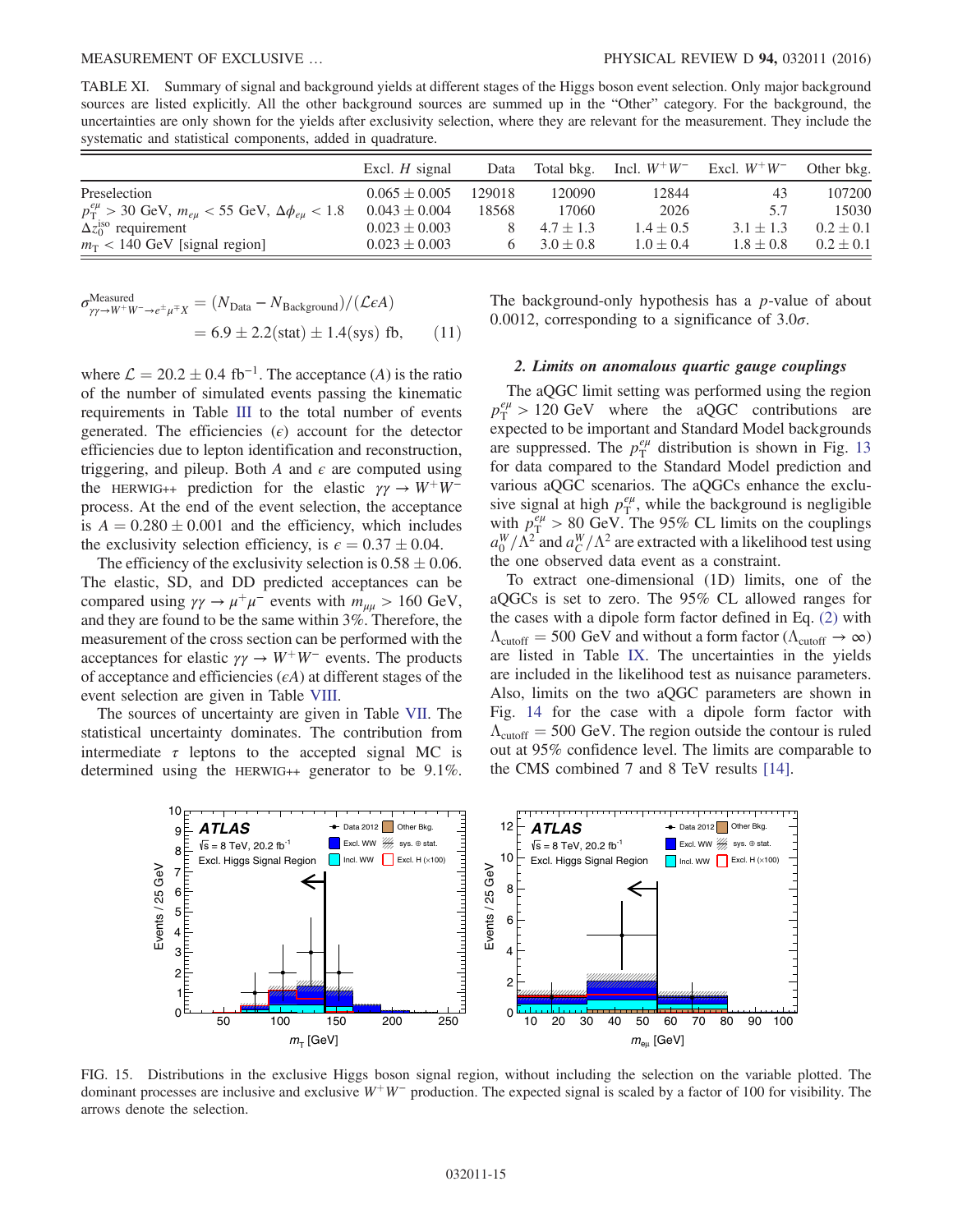The 95% CL limits on the dimension-8  $f_{M,0,1,2,3}/\Lambda^4$ couplings are given in Table [X](#page-13-3) for the cases with and without a form factor. They are derived from the  $a_{0,C}^W/\Lambda^2$ couplings using Eq. [\(3\)](#page-1-2).

#### B. Limits on exclusive Higgs boson production

<span id="page-16-0"></span>As described in Sec. [III](#page-2-1), exclusive production of Higgs bosons is simulated using the FPMC generator. Exclusive  $W^+W^-$  contamination in the exclusive Higgs boson signal region is estimated by using HERWIG++ samples that are scaled by  $f<sub>y</sub> = 3.30$  to account for single-dissociative and double-dissociative processes. The predicted background from exclusive  $W^+W^-$  is derived from the observed cross section in the exclusive  $W^+W^-$  signal region (Sec. [X A](#page-12-3)). As discussed in Secs. VIII B–[VIII D,](#page-8-0) the estimate for inclusive  $W^+W^-$  and minor contributions of  $Z/\gamma^* \rightarrow$  $\tau^+\tau^-$  and W + jets is obtained from the inclusive  $W^+W^$ samples scaled by a factor of 0.79. The contribution from inclusive Higgs production is expected to be negligible. Exclusive dileptons are not scaled by  $f_\gamma$  because LPAIR simulates SD and DD processes as discussed in Sec. [VII](#page-6-0), except for  $\gamma \gamma \rightarrow \tau^+ \tau^-$  production of which only SD is simulated. The rest of the background sources are scaled by their respective correction factors to account for the mismodeling of the underlying event. Six candidates are observed in the data, while  $3.0 \pm 0.8$  events are predicted from background and  $0.023 \pm 0.003$  from signal. The quoted uncertainty is the sum in quadrature of systematic uncertainties. Table [XI](#page-14-1) summarizes expected and observed yields in the signal region and at earlier selection points in the selection criteria summarized in Table [III](#page-5-2). The exclusive Higgs boson prediction quoted here is from elastic contribution only. Observed data reasonably agree with predictions. Figure [15](#page-14-0) shows kinematic distributions in the signal region.

<span id="page-16-6"></span><span id="page-16-4"></span><span id="page-16-3"></span><span id="page-16-2"></span><span id="page-16-1"></span>Yields summarized in the preceding paragraph are converted to upper limits on the exclusive Higgs boson total production cross section using the  $CL<sub>S</sub>$  technique [\[72\]](#page-18-5). The branching ratio BR $(H \rightarrow W^+W^-)$  used to compute these limits is  $(21.5 \pm 0.9)$ % [\[73\]](#page-18-6). Table [XII](#page-15-1) shows a summary of the 95% CL upper limits on the exclusive Higgs boson total production cross section. The observed upper limit is 1.2 pb, which is  $1.1\sigma$  higher than the expected upper limit of 0.7 pb. The statistical uncertainty in the predicted background dominates the uncertainty involved in calculating this upper limit, while systematic uncertainties worsen the upper limits by at most 10%. This upper

<span id="page-16-5"></span>TABLE XII. Upper limits on  $\sigma_H$  [pb] at 95% CL. The  $\pm 1\sigma$  and  $\pm 2\sigma$  uncertainties quoted here are on the expected upper limit.

| $+2\sigma$ | $+1\sigma$ | Expected     | $-1\sigma$ | $-2\sigma$ | Observed |
|------------|------------|--------------|------------|------------|----------|
| [pb]       | [pb]       | $[{\rm pb}]$ | [pb]       | [pb]       | [pb]     |
| 1.6        | .0         | 0.7          | (0.5)      | (1) 4      |          |

limit value is 400 times the cross section predicted [\[24\]](#page-17-0). However, the limit would not change if the model prediction, which is for elastic production only, increased by an order of magnitude. This limit calculation inherently assumes that the acceptance and efficiency for dissociative events is not significantly different than for elastic events; hence, the associated systematic uncertainty is insignificant.

#### XI. CONCLUSION

<span id="page-16-7"></span>A measurement of the exclusive  $W^+W^-$  production cross section and a search for exclusive Higgs boson production via diffraction using  $e^{\pm}\mu^{\mp}$  final states are presented using a data sample that corresponds to 20.2 fb<sup>-1</sup> of LHC pp collisions at  $\sqrt{s} = 8$  TeV collected with the ATLAS detector. A track-based technique for selecting exclusive candidates was developed and validated in the  $\mu^+\mu^-$  final state, resulting in a ratio of data to the EPA prediction for the exclusive  $\gamma \gamma \rightarrow e^+e^-$  process of  $f_{\text{EL}} =$  $0.76 \pm 0.04$ (stat)  $\pm 0.10$ (sys) in agreement with previous ATLAS measurements at  $\sqrt{s} = 7$  TeV. For exclusive  $W^+W^-$  production, the cross section is determined to be  $\sigma(\gamma \gamma \rightarrow W^+W^- \rightarrow e^{\pm} \mu^{\mp} X) = 6.9 \pm 2.2 \text{(stat)} \pm 1.4 \text{(sys)}$  fb from 23 observed candidates with  $8.3 \pm 2.6$  predicted background events. While evidence of SM exclusive  $W^+W^-$  production is at the 3.0 $\sigma$  level, no evidence for an excess was seen in the kinematic region that would be enhanced by anomalous quartic gauge couplings. Rather, independent limits are placed on anomalous quartic gauge couplings that are more stringent than earlier published results from the OPAL, D0, and CMS experiments. Six candidates consistent with exclusive Higgs boson production are observed in the data, with an expected SM background of  $3.0 \pm 0.8$  events. This result corresponds to an upper limit at 95% CL on the total production cross section of the exclusive Higgs boson of 1.2 pb, whereas the expected limit is 0.7 pb.

#### <span id="page-16-11"></span><span id="page-16-8"></span>ACKNOWLEDGMENTS

<span id="page-16-10"></span><span id="page-16-9"></span>We thank CERN for the very successful operation of the LHC, as well as the support staff from our institutions without whom ATLAS could not be operated efficiently. We acknowledge the support of ANPCyT, Argentina; YerPhI, Armenia; ARC, Australia; BMWFW and FWF, Austria; ANAS, Azerbaijan; SSTC, Belarus; CNPq and FAPESP, Brazil; NSERC, NRC and CFI, Canada; CERN; CONICYT, Chile; CAS, MOST and NSFC, China; COLCIENCIAS, Colombia; MSMT CR, MPO CR and VSC CR, Czech Republic; DNRF and DNSRC, Denmark; IN2P3-CNRS, CEA-DSM/IRFU, France; GNSF, Georgia; BMBF, HGF, and MPG, Germany; GSRT, Greece; RGC, Hong Kong SAR, China; ISF, I-CORE and Benoziyo Center, Israel; INFN, Italy; MEXT and JSPS, Japan; CNRST, Morocco; FOM and NWO, Netherlands; RCN,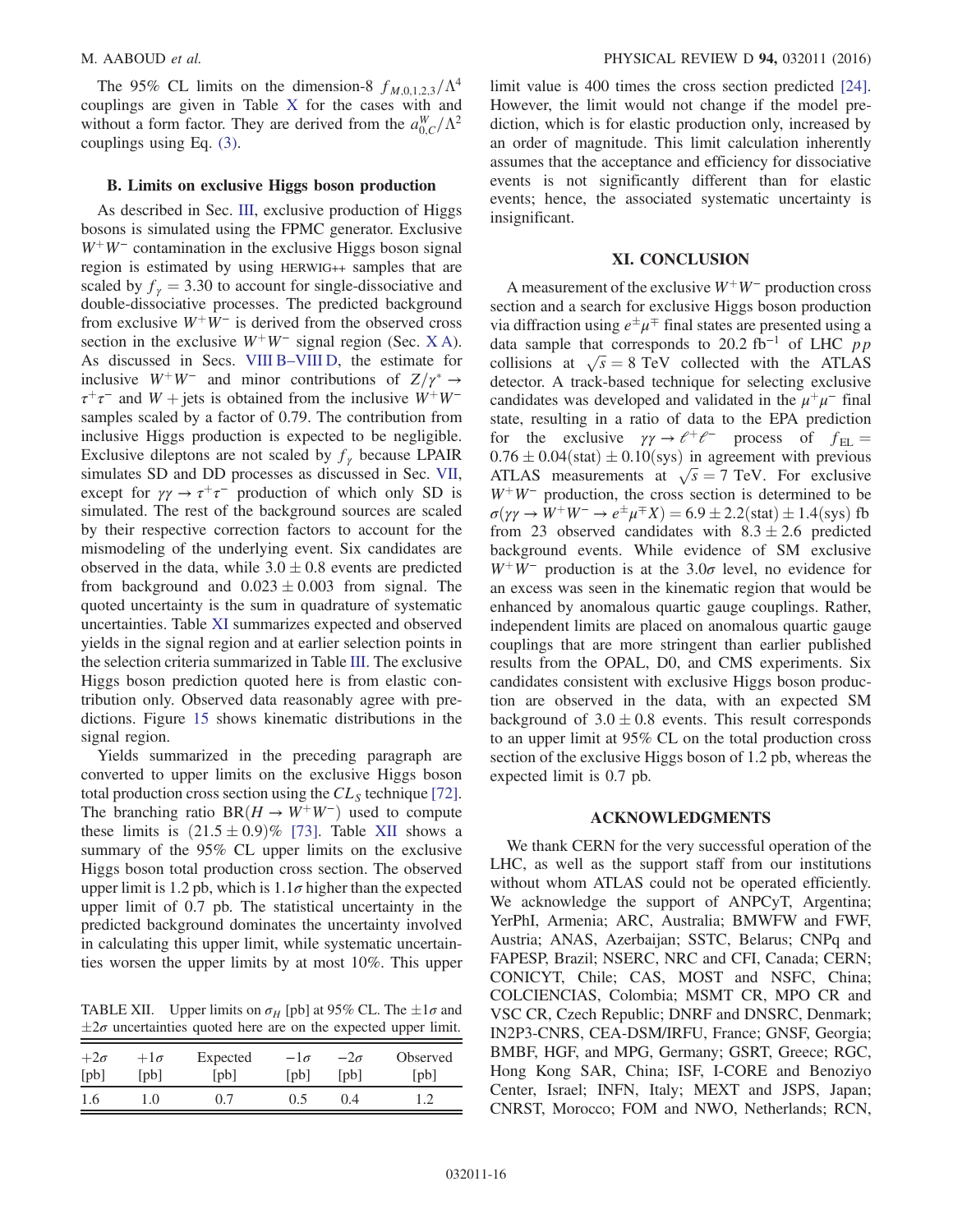<span id="page-17-3"></span><span id="page-17-2"></span><span id="page-17-1"></span><span id="page-17-0"></span>Norway; MNiSW and NCN, Poland; FCT, Portugal; MNE/ IFA, Romania; MES of Russia and NRC KI, Russian Federation; JINR; MESTD, Serbia; MSSR, Slovakia; ARRS and MIZŠ, Slovenia; DST/NRF, South Africa; MINECO, Spain; SRC and Wallenberg Foundation, Sweden; SERI, SNSF and Cantons of Bern and Geneva, Switzerland; MOST, Taiwan; TAEK, Turkey; STFC, United Kingdom; DOE and NSF, USA. In addition, individual groups and members have received support from BCKDF, the Canada Council, CANARIE, CRC, Compute Canada, FQRNT, and the Ontario Innovation Trust, Canada; EPLANET, ERC, FP7, Horizon 2020 and Marie Skłodowska-Curie Actions, European Union; Investissements d'Avenir Labex and Idex, ANR, Région Auvergne and Fondation Partager le Savoir, France; DFG <span id="page-17-19"></span><span id="page-17-18"></span><span id="page-17-17"></span><span id="page-17-16"></span>and AvH Foundation, Germany; Herakleitos, Thales and Aristeia programmes co-financed by EU-ESF and the Greek NSRF; BSF, GIF and Minerva, Israel; BRF, Norway; Generalitat de Catalunya, Generalitat Valenciana, Spain; the Royal Society and Leverhulme Trust, United Kingdom. The crucial computing support from all WLCG partners is acknowledged gratefully, in particular, from CERN, the ATLAS Tier-1 facilities at TRIUMF (Canada), NDGF (Denmark, Norway, Sweden), CC-IN2P3 (France), KIT/GridKA (Germany), INFN-CNAF (Italy), NL-T1 (Netherlands), PIC (Spain), ASGC (Taiwan), RAL (UK), BNL (USA), the Tier-2 facilities worldwide and large non-WLCG resource providers. Major contributors of computing resources are listed in Ref. [\[74\]](#page-18-7).

- <span id="page-17-8"></span><span id="page-17-7"></span><span id="page-17-6"></span><span id="page-17-5"></span><span id="page-17-4"></span>[1] ATLAS Collaboration, Observation of a new particle in the search for the Standard Model Higgs boson with the ATLAS detector at the LHC, [Phys. Lett. B](http://dx.doi.org/10.1016/j.physletb.2012.08.020) 716, 1 (2012).
- <span id="page-17-9"></span>[2] CMS Collaboration, Observation of a new boson at a mass of 125 GeV with the CMS experiment at the LHC, [Phys.](http://dx.doi.org/10.1016/j.physletb.2012.08.021) Lett. B 716[, 30 \(2012\)](http://dx.doi.org/10.1016/j.physletb.2012.08.021).
- <span id="page-17-10"></span>[3] G. Belanger and F. Boudjema,  $\gamma \gamma \rightarrow WW$  and  $\gamma \gamma \rightarrow ZZ$  as tests of novel quartic couplings, [Phys. Lett. B](http://dx.doi.org/10.1016/0370-2693(92)91979-J) 288, 210 [\(1992\).](http://dx.doi.org/10.1016/0370-2693(92)91979-J)
- [4] E. Chapon, C. Royon, and O. Kepka, Anomalous Quartic WW $\gamma\gamma$ , ZZ $\gamma\gamma$ , and trilinear WW $\gamma$  couplings in two-photon processes at High Luminosity at the LHC, [Phys. Rev. D](http://dx.doi.org/10.1103/PhysRevD.81.074003) 81, [074003 \(2010\).](http://dx.doi.org/10.1103/PhysRevD.81.074003)
- [5] M.-S. Chen, I. J. Muzinich, H. Terazawa, and T. P. Cheng, Lepton pair production from two-photon processes, [Phys.](http://dx.doi.org/10.1103/PhysRevD.7.3485) Rev. D 7[, 3485 \(1973\)](http://dx.doi.org/10.1103/PhysRevD.7.3485).
- [6] V. M. Budnev, I. F. Ginzburg, G. V. Meledin, and V. G. Serbo, The process  $pp \rightarrow \gamma \gamma$ ;  $pp \rightarrow e^+e^-$  and the possibility of its calculation by means of quantum electrodynamics only, Nucl. Phys. B63[, 519 \(1973\)](http://dx.doi.org/10.1016/0550-3213(73)90162-4).
- [7] A. Abulencia et al. (CDF Collaboration), Observation of Exclusive Electron-Positron Production in Hadron-Hadron Collisions, Phys. Rev. Lett. 98[, 112001 \(2007\)](http://dx.doi.org/10.1103/PhysRevLett.98.112001).
- <span id="page-17-12"></span><span id="page-17-11"></span>[8] J. Adams et al. (STAR Collaboration), Production of  $e^+e^-$  pairs accompanied by nuclear dissociation in ultraperipheral heavy ion collisions, [Phys. Rev. C](http://dx.doi.org/10.1103/PhysRevC.70.031902) 70, 031902 [\(2004\).](http://dx.doi.org/10.1103/PhysRevC.70.031902)
- <span id="page-17-13"></span>[9] CMS Collaboration, Exclusive  $\gamma \gamma \rightarrow \mu^+ \mu^-$  production in proton–proton collisions at  $\sqrt{s}$  = 7 TeV, [J. High Energy](http://dx.doi.org/10.1007/JHEP01(2012)052) [Phys. 01 \(2012\) 052.](http://dx.doi.org/10.1007/JHEP01(2012)052)
- <span id="page-17-14"></span>[10] CMS Collaboration, Search for exclusive or semi-exclusive γγ production and observation of exclusive and semiexclusive  $e^+e^-$  production in pp collisions at  $\sqrt{s}$  = 7 TeV, [J. High Energy Phys. 11 \(2012\) 080.](http://dx.doi.org/10.1007/JHEP11(2012)080)
- <span id="page-17-15"></span>[11] O. Kepka and C. Royon, Anomalous  $WW\gamma$  coupling in photon-induced processes using forward detectors at the LHC, Phys. Rev. D 78[, 073005 \(2008\)](http://dx.doi.org/10.1103/PhysRevD.78.073005).
- <span id="page-17-23"></span><span id="page-17-22"></span><span id="page-17-21"></span><span id="page-17-20"></span>[12] D. H. Adams (OPAL Collaboration), Constraints on anomalous quartic gauge boson couplings from  $\nu \bar{\nu} \gamma \gamma$  and  $q\bar{q}\gamma\gamma$  events at CERN LEP2, Phys. Rev. D 70[, 032005 \(2004\).](http://dx.doi.org/10.1103/PhysRevD.70.032005)
- <span id="page-17-25"></span><span id="page-17-24"></span>[13] V. M. Abazov et al. (D0 Collaboration), Search for anomalous quartic WWγγ couplings in dielectron and missing energy final states in  $p\bar{p}$  collisions at  $\sqrt{s} = 1.96$  TeV, [Phys.](http://dx.doi.org/10.1103/PhysRevD.88.012005) Rev. D 88[, 012005 \(2013\)](http://dx.doi.org/10.1103/PhysRevD.88.012005).
- <span id="page-17-26"></span>[14] CMS Collaboration, Evidence for exclusive gamma-gamma to W+ W- production and constraints on anomalous quartic gauge couplings at  $\sqrt{s} = 7$  and 8 TeV, [arXiv:1604.04464.](http://arXiv.org/abs/1604.04464)
- <span id="page-17-28"></span><span id="page-17-27"></span>[15] C. Degrande et al., Monte Carlo tools for studies of nonstandard electroweak gauge boson interactions in multi-boson processes: A Snowmass White Paper, [arXiv:1309.7890.](http://arXiv.org/abs/1309.7890)
- <span id="page-17-29"></span>[16] ATLAS Collaboration, Study of (W/Z)H production and Higgs boson couplings using  $H \to WW^*$  decays with the ATLAS detector, [J. High Energy Phys. 08 \(2015\) 137.](http://dx.doi.org/10.1007/JHEP08(2015)137)
- <span id="page-17-30"></span>[17] S. Heinemeyer, V. A. Khoze, M. G. Ryskin, W. J. Stirling, M. Tasevsky, and G. Weiglein, Studying the MSSM Higgs sector by forward proton tagging at the LHC, [Eur. Phys. J. C](http://dx.doi.org/10.1140/epjc/s10052-007-0449-6) 53[, 231 \(2008\).](http://dx.doi.org/10.1140/epjc/s10052-007-0449-6)
- <span id="page-17-31"></span>[18] B. E. Cox, F. K. Loebinger, and A. D. Pilkington, Detecting Higgs bosons in the  $b\bar{b}$  decay channel using forward proton tagging at the LHC, [J. High Energy Phys. 10 \(2007\) 090.](http://dx.doi.org/10.1088/1126-6708/2007/10/090)
- <span id="page-17-32"></span>[19] M. Tasevsky, Review of central exclusive production of the Higgs boson beyond the standard model, [Int. J. Mod. Phys.](http://dx.doi.org/10.1142/S0217751X14460129) A 29[, 1446012 \(2014\).](http://dx.doi.org/10.1142/S0217751X14460129)
- <span id="page-17-33"></span>[20] B. E. Cox, A. De Roeck, V. A. Khoze, T. Pierzchala, M. G. Ryskin, I. Nasteva, W. J. Stirling, and M. Tasevsky, Detecting the standard model Higgs boson in the WW decay channel using forward proton tagging at the LHC, [Eur. Phys. J. C](http://dx.doi.org/10.1140/epjc/s2005-02447-x) 45, 401 (2006).
- <span id="page-17-34"></span>[21] C. Royon and N. Cartiglia, The AFP and CT-PPS projects, [Int. J. Mod. Phys. A](http://dx.doi.org/10.1142/S0217751X14460178) 29, 1446017 (2014).
- <span id="page-17-35"></span>[22] L. Adamczyk et al., Technical Report No. CERN-LHCC-2015-009, 2015, [http://cds.cern.ch/record/2017378.](http://cds.cern.ch/record/2017378)
- [23] V. Berardi et al., Technical Report No. CERN-LHCC-2004-002, 2002, [http://cds.cern.ch/record/704349.](http://cds.cern.ch/record/704349)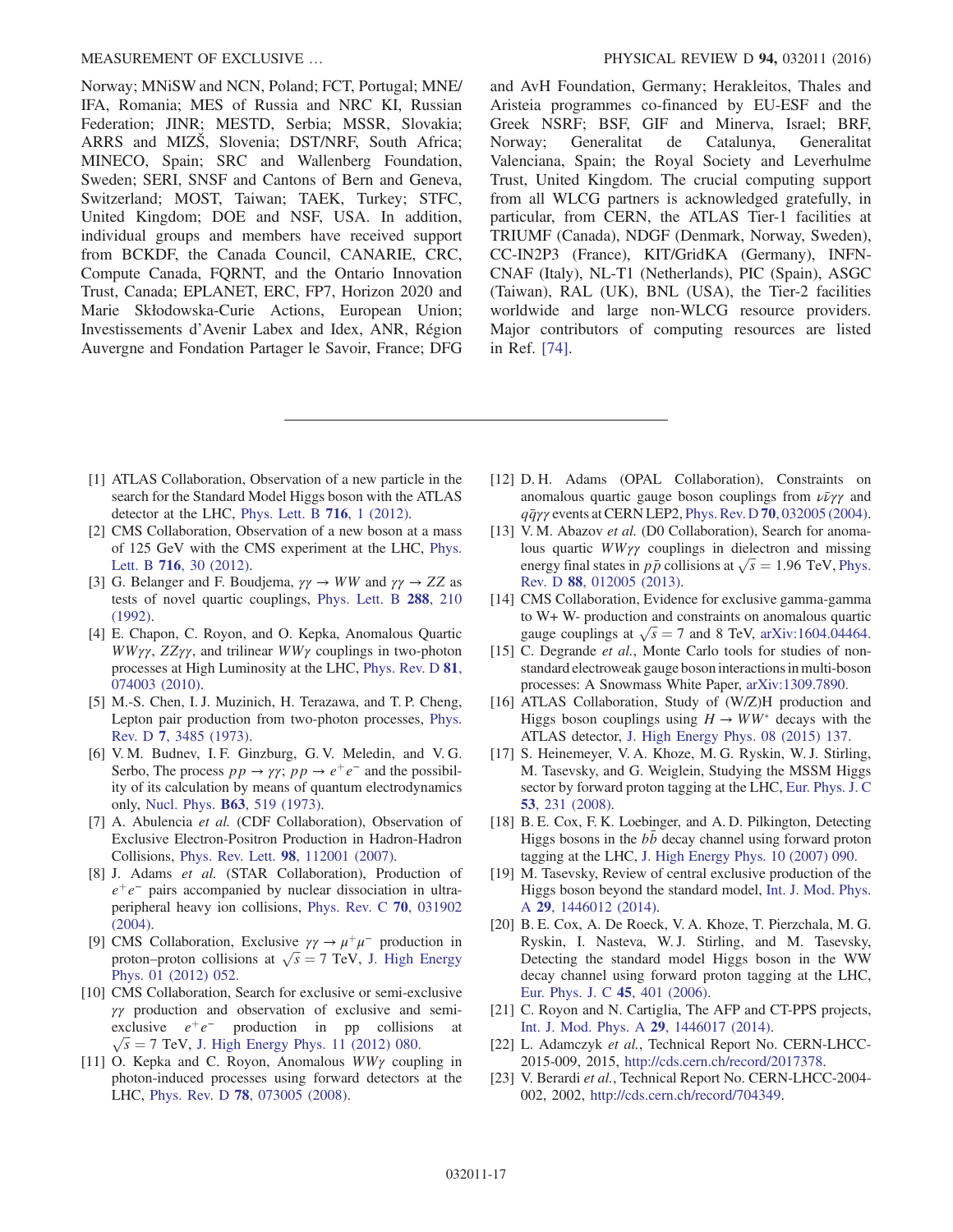- <span id="page-18-0"></span>[24] V. Khoze, A. Martin, and M. Ryskin, Prospects for new physics observations in diffractive processes at the LHC and Tevatron, [Eur. Phys. J. C](http://dx.doi.org/10.1007/s100520100884) 23, 311 (2002).
- <span id="page-18-1"></span>[25] A. D. Martin and M. Ryskin, Unintegrated generalized parton distributions, Phys. Rev. D 64[, 094017 \(2001\).](http://dx.doi.org/10.1103/PhysRevD.64.094017)
- <span id="page-18-2"></span>[26] J. R. Cudell, A. Dechambre, O. F. Hernández, and I. P. Ivanov, Central exclusive production of dijets at hadronic colliders, [Eur. Phys. J. C](http://dx.doi.org/10.1140/epjc/s10052-009-0994-2) 61, 369 (2009).
- [27] ATLAS Collaboration, The ATLAS experiment at the CERN Large Hadron Collider, J. Instrum. 3[, S08003 \(2008\)](http://dx.doi.org/10.1088/1748-0221/3/08/S08003) .
- <span id="page-18-3"></span>[28] ATLAS Collaboration, Performance of the ATLAS Trigger System in 2010, [Eur. Phys. J. C](http://dx.doi.org/10.1140/epjc/s10052-011-1849-1) 72, 1849 (2012).
- [29] ATLAS Collaboration, Luminosity determination in pp collisions at  $\sqrt{s} = 8$  TeV using the ATLAS detector at the LHC, [arXiv:1608.03953 \[Eur. Phys. J. C \(to be published\)\].](http://arXiv.org/abs/1608.03953)
- [30] M. Bahr et al., Herwig++ physics and manual, [Eur. Phys. J.](http://dx.doi.org/10.1140/epjc/s10052-008-0798-9) C 58[, 639 \(2008\)](http://dx.doi.org/10.1140/epjc/s10052-008-0798-9).
- [31] M. Boonekamp et al., FPMC: A generator for forward physics, [arXiv:1102.2531.](http://arXiv.org/abs/1102.2531)
- <span id="page-18-10"></span><span id="page-18-9"></span>[32] V. M. Budnev, I. F. Ginzburg, G. V. Meledin, and V. G. Serbo, The two photon particle production mechanism. Physical problems. Applications. Equivalent photon approximation, Phys. Rep. 15[, 181 \(1975\).](http://dx.doi.org/10.1016/0370-1573(75)90009-5)
- [33] J. Vermaseren, Two-photon processes at very high energies, Nucl. Phys. B229[, 347 \(1983\).](http://dx.doi.org/10.1016/0550-3213(83)90336-X)
- [34] T. SjÖstrand, S. Mrenna, and P.Z. Skands, A brief introduction to PYTHIA 8.1, [Comput. Phys. Commun.](http://dx.doi.org/10.1016/j.cpc.2008.01.036) 178, 852 [\(2008\).](http://dx.doi.org/10.1016/j.cpc.2008.01.036)
- [35] S. Alioli, P. Nason, C. Oleari, and E. Re, A general framework for implementing NLO calculations in shower Monte Carlo programs: The POWHEG BOX, [J. High](http://dx.doi.org/10.1007/JHEP06(2010)043) [Energy Phys. 06 \(2010\) 043.](http://dx.doi.org/10.1007/JHEP06(2010)043)
- <span id="page-18-8"></span>[36] S. Alioli, P. Nason, C. Oleari, and E. Re, NLO Higgs boson production via gluon fusion matched with shower in POWHEG, [J. High Energy Phys. 04 \(2009\) 002.](http://dx.doi.org/10.1088/1126-6708/2009/04/002)
- <span id="page-18-12"></span>[37] P. Nason, A new method for combining NLO QCD with shower Monte Carlo algorithms, [J. High Energy Phys. 11](http://dx.doi.org/10.1088/1126-6708/2004/11/040) [\(2004\) 040.](http://dx.doi.org/10.1088/1126-6708/2004/11/040)
- <span id="page-18-11"></span>[38] S. Frixione, P. Nason, and C. Oleari, Matching NLO QCD computations with parton shower simulations: The POWHEG method, [J. High Energy Phys. 11 \(2007\)](http://dx.doi.org/10.1088/1126-6708/2007/11/070) [070.](http://dx.doi.org/10.1088/1126-6708/2007/11/070)
- <span id="page-18-13"></span>[39] S. Alioli, P. Nason, C. Oleari, and E. Re, NLO vector-boson production matched with shower in POWHEG, [J. High](http://dx.doi.org/10.1088/1126-6708/2008/07/060) [Energy Phys. 07 \(2008\) 060.](http://dx.doi.org/10.1088/1126-6708/2008/07/060)
- <span id="page-18-14"></span>[40] ATLAS Collaboration, Report No. ATL-PHYS-PUB-2012-003, 2012, [http://cds.cern.ch/record/1474107.](http://cds.cern.ch/record/1474107)
- <span id="page-18-15"></span>[41] T. Binoth, M. Ciccolini, N. Kauer, and M. Krämer, Gluoninduced W-boson pair production at the LHC, [J. High](http://dx.doi.org/10.1088/1126-6708/2006/12/046) [Energy Phys. 12 \(2006\) 046.](http://dx.doi.org/10.1088/1126-6708/2006/12/046)
- [42] G. Corcella, I. G. Knowles, G. Marchesini, S. Moretti, K. Odagiri, P. Richardson, M. H. Seymour, and B. R. Webber, HERWIG 6: An event generator for hadron emission reactions with interfering gluons (including supersymmetric processes), [J. High Energy Phys. 01 \(2001\) 010.](http://dx.doi.org/10.1088/1126-6708/2001/01/010)
- [43] J. M. Butterworth, J. R. Forshaw, and M. H. Seymour, Multiparton interactions in photoproduction at HERA, [Z.](http://dx.doi.org/10.1007/s002880050286) Phys. C 72[, 637 \(1996\).](http://dx.doi.org/10.1007/s002880050286)
- [44] ATLAS Collaboration, Report No. ATL-PHYS-PUB-2011- 009, 2011, [http://cds.cern.ch/record/1363300.](http://cds.cern.ch/record/1363300)
- [45] H.-L. Lai, M. Guzzi, J. Huston, Z. Li, P. M. Nadolsky, J. Pumplin, and C.-P. Yuan, New parton distributions for collider physics, Phys. Rev. D 82[, 074024 \(2010\)](http://dx.doi.org/10.1103/PhysRevD.82.074024).
- [46] T. Gleisberg, S. Höche, F. Krauss, M. Schönherr, S. Schumann, F. Siegert, and J. Winter, Event generation with SHERPA 1.1, [J. High Energy Phys. 02 \(2009\) 007.](http://dx.doi.org/10.1088/1126-6708/2009/02/007)
- <span id="page-18-5"></span><span id="page-18-4"></span>[47] M. L. Mangano, F. Piccinini, A. D. Polosa, M. Moretti, and R. Pittau, ALPGEN, a generator for hard multiparton processes in hadronic collisions, [J. High Energy Phys. 07](http://dx.doi.org/10.1088/1126-6708/2003/07/001) [\(2003\) 001.](http://dx.doi.org/10.1088/1126-6708/2003/07/001)
- <span id="page-18-7"></span><span id="page-18-6"></span>[48] T. Sjöstrand, S. Mrenna, and P. Z. Skands, PYTHIA 6.4 physics and manual, [J. High Energy Phys. 05 \(2006\) 026.](http://dx.doi.org/10.1088/1126-6708/2006/05/026)
- [49] J. Pumplin, D. R. Stump, J. Huston, H.-L. Lai, P. Nadolsky, and W.-K. Tung, New generation of parton distributions with uncertainties from global QCD analysis, [J. High](http://dx.doi.org/10.1088/1126-6708/2002/07/012) [Energy Phys. 07 \(2002\) 012.](http://dx.doi.org/10.1088/1126-6708/2002/07/012)
- [50] P. Z. Skands, Tuning Monte Carlo generators: The perugia tunes, Phys. Rev. D 82[, 074018 \(2010\)](http://dx.doi.org/10.1103/PhysRevD.82.074018).
- [51] T. Melia, P. Nason, R. Röntsch, and G. Zanderighi,  $W^+W^-$ , WZ and ZZ production in the POWHEG BOX, [J. High](http://dx.doi.org/10.1007/JHEP11(2011)078) [Energy Phys. 11 \(2011\) 078.](http://dx.doi.org/10.1007/JHEP11(2011)078)
- [52] B. P. Kersevan and E. Richter-Was, The Monte Carlo event generator AcerMC versions 2.0 to 3.8 with interfaces to PYTHIA 6.4, HERWIG 6.5 and ARIADNE 4.1, [Comput.](http://dx.doi.org/10.1016/j.cpc.2012.10.032) [Phys. Commun.](http://dx.doi.org/10.1016/j.cpc.2012.10.032) 184, 919 (2013).
- [53] S. Frixione, F. Stoeckli, P. Torrielli, and B. R. Webber, NLO QCD corrections in Herwig++ with MC@NLO, [J. High](http://dx.doi.org/10.1007/JHEP01(2011)053) [Energy Phys. 01 \(2011\) 053.](http://dx.doi.org/10.1007/JHEP01(2011)053)
- [54] ATLAS Collaboration, The ATLAS simulation infrastructure, [Eur. Phys. J. C](http://dx.doi.org/10.1140/epjc/s10052-010-1429-9) 70, 823 (2010).
- [55] S. Agostinelli et al., Geant4-A simulation toolkit, [Nucl.](http://dx.doi.org/10.1016/S0168-9002(03)01368-8) [Instrum. Methods Phys. Res., Sect. A](http://dx.doi.org/10.1016/S0168-9002(03)01368-8) 506, 250 (2003).
- [56] ATLAS Collaboration, Report No. ATL-PHYS-PUB-2010-013, 2010, [http://cds.cern.ch/record/1300517.](http://cds.cern.ch/record/1300517)
- [57] ATLAS Collaboration, Report No. ATLAS-CONF-2014- 032, 2014, <http://cdsweb.cern.ch/record/1706245>.
- [58] ATLAS Collaboration, Measurement of the muon reconstruction performance of the ATLAS detector using the 2011 and 2012 LHC proton-proton collision data, [Eur.](http://dx.doi.org/10.1140/epjc/s10052-014-3130-x) Phys. J. C 74[, 3130 \(2014\).](http://dx.doi.org/10.1140/epjc/s10052-014-3130-x)
- [59] ATLAS Collaboration, Observation and Measurement of Higgs Boson Decays to  $WW^*$  with the ATLAS Detector, Phys. Rev. D 92[, 012006 \(2015\)](http://dx.doi.org/10.1103/PhysRevD.92.012006).
- [60] M. Cacciari and G. P. Salam, Dispelling the  $N^3$  myth for the  $k_t$  jet-finder, [Phys. Lett. B](http://dx.doi.org/10.1016/j.physletb.2006.08.037) **641**, 57 (2006).
- [61] ATLAS Collaboration, Performance of missing transverse momentum reconstruction in proton-proton collisions at 7 TeV with ATLAS, [Eur. Phys. J. C](http://dx.doi.org/10.1140/epjc/s10052-011-1844-6) 72, 1844 (2012).
- [62] ATLAS Collaboration, Dijet production in  $\sqrt{s} = 7$  TeV pp collisions with large rapidity gaps at the ATLAS experiment, [Phys. Lett. B](http://dx.doi.org/10.1016/j.physletb.2016.01.028) 754, 214 (2016).
- [63] ATLAS Collaboration, Rapidity gap cross sections measured with the ATLAS detector in pp collisions at  $\sqrt{s}$  = 7 TeV, [Eur. Phys. J. C](http://dx.doi.org/10.1140/epjc/s10052-012-1926-0) 72, 1926 (2012).
- [64] ATLAS Collaboration, Report No. ATLAS-CONF-2012- 042, 2012, <http://cdsweb.cern.ch/record/1435196>.
- [65] ATLAS Collaboration, Measurement of exclusive  $\gamma \gamma \rightarrow e^+e^-$  production in proton–proton collisions at  $\sqrt{s}$  = 7 TeV with the ATLAS detector, [Phys. Lett. B](http://dx.doi.org/10.1016/j.physletb.2015.07.069) 749[, 242 \(2015\)](http://dx.doi.org/10.1016/j.physletb.2015.07.069).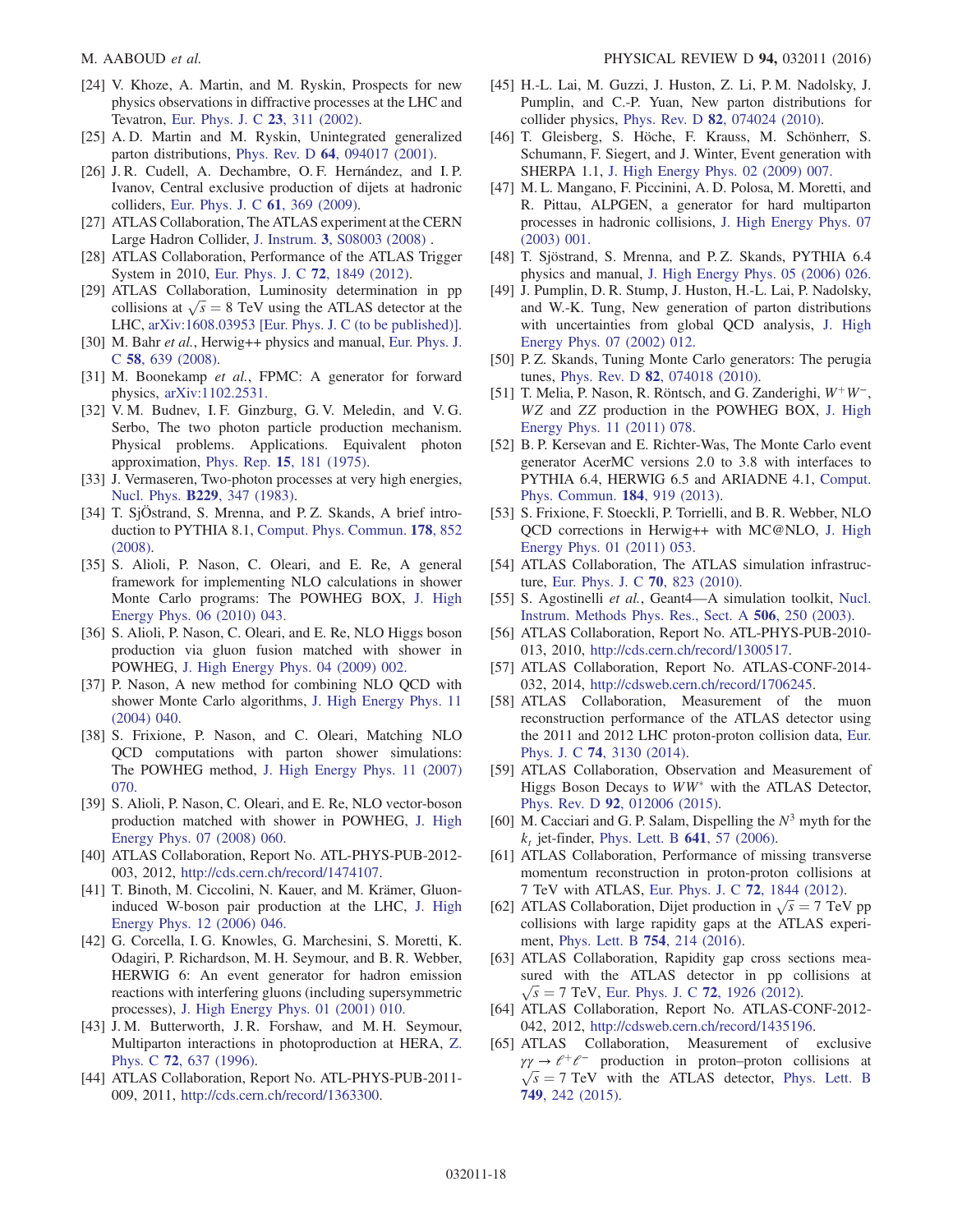- [66] M. Dyndal and L. Schoeffel, The role of finite-size effects on the spectrum of equivalent photons in proton– proton collisions at the LHC, [Phys. Lett. B](http://dx.doi.org/10.1016/j.physletb.2014.12.019) 741, 66 (2015).
- [67] L. A. Harland-Lang, V. A. Khoze, and M. G. Ryskin, Exclusive physics at the LHC with SuperChic 2, [Eur. Phys. J. C](http://dx.doi.org/10.1140/epjc/s10052-015-3832-8) 76[, 9 \(2016\)](http://dx.doi.org/10.1140/epjc/s10052-015-3832-8).
- [68] CMS Collaboration, Study of exclusive two-photon production of  $W^+W^-$  in pp collisions at  $\sqrt{s} = 7$  TeV and constraints on anomalous quartic gauge couplings, [J. High](http://dx.doi.org/10.1007/JHEP07(2013)116) [Energy Phys. 07 \(2013\) 116.](http://dx.doi.org/10.1007/JHEP07(2013)116)
- [69] L. A. Harland-Lang, V. A. Khoze, and M. G. Ryskin, The photon PDF in events with rapidity gaps, [Eur. Phys. J. C](http://dx.doi.org/10.1140/epjc/s10052-016-4100-2) 76, [255 \(2016\)](http://dx.doi.org/10.1140/epjc/s10052-016-4100-2).
- [70] ATLAS Collaboration, Measurement of total and differential  $W^+W^-$  production cross sections in proton-proton collisions at  $\sqrt{s} = 8$  TeV with the ATLAS detector and limits on anomalous triple gauge-boson couplings, [ar-](http://arXiv.org/abs/1603.01702)[Xiv:1603.01702.](http://arXiv.org/abs/1603.01702)
- [71] K. A. Olive, Review of particle physics, [Chin. Phys. C](http://dx.doi.org/10.1088/1674-1137/38/9/090001) 38, [090001 \(2014\).](http://dx.doi.org/10.1088/1674-1137/38/9/090001)
- [72] A. L. Read, Presentation of search results: The CL(s) technique, J. Phys. G 28[, 2693 \(2002.](http://dx.doi.org/10.1088/0954-3899/28/10/313)
- [73] S. Dittmaier et al., Handbook of LHC Higgs cross sections: 2. Differential distributions, [arXiv:1201.3084.](http://arXiv.org/abs/1201.3084)
- [74] ATLAS Collaboration, Report No. ATL-GEN-PUB-2016- 002, 2016, [http://cds.cern.ch/record/2202407.](http://cds.cern.ch/record/2202407)

<span id="page-19-4"></span><span id="page-19-3"></span><span id="page-19-2"></span><span id="page-19-1"></span><span id="page-19-0"></span>M. Aaboud,<sup>135d</sup> G. Aad,<sup>86</sup> B. Abbott,<sup>113</sup> J. Abdallah,<sup>64</sup> O. Abdinov,<sup>12</sup> B. Abeloos,<sup>117</sup> R. Aben,<sup>107</sup> O. S. AbouZeid,<sup>137</sup> N. L. Abraham,<sup>149</sup> H. Abramowicz,<sup>153</sup> H. Abreu,<sup>152</sup> R. Abreu,<sup>116</sup> Y. Abulaiti,<sup>146a,146b</sup> B. S. Acharya,<sup>163a,163b[,b](#page-30-0)</sup> L. Adamczyk,<sup>40a</sup> D. L. Adams,<sup>27</sup> J. Adelman,<sup>108</sup> S. Adomeit,<sup>100</sup> T. Adye,<sup>131</sup> A. A. Affolder,<sup>75</sup> T. Agatonovic-Jovin,<sup>14</sup> J. Agricola,<sup>56</sup> J. A. Aguilar-Saavedra,<sup>126a,126f</sup> S. P. Ahlen,<sup>24</sup> F. Ahmadov,<sup>66[,c](#page-30-1)</sup> G. Aielli,<sup>133a,133b</sup> H. Akerstedt,<sup>146a,146b</sup> T. P. A. Åkesson,<sup>82</sup> A. V. Akimov,<sup>96</sup> G. L. Alberghi,<sup>22a,22b</sup> J. Albert,<sup>168</sup> S. Albrand,<sup>57</sup> M. J. Alconada Verzini,<sup>72</sup> M. Aleksa,<sup>32</sup> I. N. Aleksandrov,<sup>66</sup> C. Alexa,<sup>28b</sup> G. Alexander,<sup>153</sup> T. Alexopoulos,<sup>10</sup> M. Alhroob,<sup>113</sup> B. Ali,<sup>128</sup> M. Aliev,<sup>74a,74b</sup> G. Alimonti,<sup>92a</sup> J. Alison,<sup>33</sup> S. P. Alkire,<sup>37</sup> B. M. M. Allbrooke,<sup>149</sup> B. W. Allen,<sup>116</sup> P. P. Allport,<sup>19</sup> A. Aloisio,<sup>104a,104b</sup> A. Alonso,<sup>38</sup> F. Alonso,<sup>72</sup> C. Alpigiani,<sup>138</sup> M. Alstaty,<sup>86</sup> B. Alvarez Gonzalez,<sup>32</sup> D. Álvarez Piqueras,<sup>166</sup> M. G. Alviggi,<sup>104a,104b</sup> B. T. Amadio,<sup>16</sup> K. Amako,<sup>67</sup> Y. Amaral Coutinho,<sup>26a</sup> C. Amelung,<sup>25</sup> D. Amidei,<sup>90</sup> S. P. Amor Dos Santos,<sup>126a,126c</sup> A. Amorim,<sup>126a,126b</sup> S. Amoroso,<sup>32</sup> G. Amundsen,<sup>25</sup> C. Anastopoulos,<sup>139</sup> L. S. Ancu,<sup>51</sup> N. Andari,<sup>19</sup> T. Andeen,<sup>11</sup> C. F. Anders,<sup>59b</sup> G. Anders,<sup>32</sup> J. K. Anders,<sup>75</sup> K. J. Anderson,<sup>33</sup> A. Andreazza,<sup>92a,92b</sup> V. Andrei,<sup>59a</sup> S. Angelidakis, <sup>9</sup> I. Angelozzi,<sup>107</sup> P. Anger,<sup>46</sup> A. Angerami,<sup>37</sup> F. Anghinolfi,<sup>32</sup> A. V. Anisenkov,<sup>109[,d](#page-30-2)</sup> N. Anjos,<sup>13</sup> A. Annovi,<sup>124a,124b</sup> C. Antel,<sup>59a</sup> M. Antonelli,<sup>49</sup> A. Antonov,<sup>9[8,a](#page-30-3)</sup> F. Anulli,<sup>132a</sup> M. Aoki,<sup>67</sup> L. Aperio Bella,<sup>19</sup> G. Arabidze,<sup>91</sup> Y. Arai,<sup>67</sup> J. P. Araque,<sup>126a</sup> A. T. H. Arce,<sup>47</sup> F. A. Arduh,<sup>72</sup> J-F. Arguin,<sup>95</sup> S. Argyropoulos,<sup>64</sup> M. Arik,<sup>20a</sup> A. J. Armbruster,<sup>143</sup> L. J. Armitage,<sup>77</sup> O. Arnaez,<sup>32</sup> H. Arnold,<sup>50</sup> M. Arratia,<sup>30</sup> O. Arslan,<sup>23</sup> A. Artamonov,<sup>97</sup> G. Artoni,<sup>120</sup> S. Artz,<sup>84</sup> S. Asai,<sup>155</sup> N. Asbah,<sup>44</sup> A. Ashkenazi,<sup>153</sup> B. Åsman,<sup>146a,146b</sup> L. Asquith,<sup>149</sup> K. Assamagan,<sup>27</sup> R. Astalos,<sup>144a</sup> M. Atkinson,<sup>165</sup> N. B. Atlay,<sup>141</sup> K. Augsten,<sup>128</sup> G. Avolio,<sup>32</sup> B. Axen,<sup>16</sup> M. K. Ayoub,<sup>117</sup> G. Azuelos,<sup>95[,e](#page-30-4)</sup> M. A. Baak,<sup>32</sup> A. E. Baas,<sup>59a</sup> M. J. Baca,<sup>19</sup> H. Bachacou,<sup>136</sup> K. Bachas,<sup>74a,74b</sup> M. Backes,<sup>148</sup> M. Backhaus,<sup>32</sup> P. Bagiacchi,<sup>132a,132b</sup> P. Bagnaia,<sup>132a,132b</sup> Y. Bai,<sup>35a</sup> J. T. Baines,<sup>131</sup> O. K. Baker,<sup>175</sup> E. M. Baldin,<sup>109[,d](#page-30-2)</sup> P. Balek,<sup>171</sup> T. Balestri,<sup>148</sup> F. Balli,<sup>136</sup> W. K. Balunas,<sup>122</sup> E. Banas,<sup>41</sup> Sw. Banerjee,<sup>172[,f](#page-30-5)</sup> A. A. E. Bannoura,<sup>174</sup> L. Barak,<sup>32</sup> E. L. Barberio,<sup>89</sup> D. Barberis,<sup>52a,52b</sup> M. Barbero,<sup>86</sup> T. Barillari,<sup>101</sup> M-S Barisits,<sup>32</sup> T. Barklow,<sup>143</sup> N. Barlow,<sup>30</sup> S. L. Barnes,<sup>85</sup> B. M. Barnett,<sup>131</sup> R. M. Barnett,<sup>16</sup> Z. Barnovska,<sup>5</sup> A. Baroncelli,<sup>134a</sup> G. Barone,<sup>25</sup> A. J. Barr,<sup>120</sup> L. Barranco Navarro,<sup>166</sup> F. Barreiro,<sup>83</sup> J. Barreiro Guimarães da Costa,<sup>35a</sup> R. Bartoldus,<sup>143</sup> A. E. Barton,<sup>73</sup> P. Bartos,<sup>144a</sup> A. Basalaev,<sup>123</sup> A. Bassalat,<sup>117</sup> R. L. Bates,<sup>55</sup> S. J. Batista,<sup>158</sup> J. R. Batley,<sup>30</sup> M. Battaglia,<sup>137</sup> M. Bauce,<sup>132a,132b</sup> F. Bauer,<sup>136</sup> H. S. Bawa,<sup>143[,g](#page-30-6)</sup> J. B. Beacham,<sup>111</sup> M. D. Beattie,<sup>73</sup> T. Beau,<sup>81</sup> P. H. Beauchemin,<sup>161</sup> P. Bechtle,<sup>23</sup> H. P. Beck,<sup>18[,h](#page-30-7)</sup> K. Becker,<sup>120</sup> M. Becker,<sup>84</sup> M. Beckingham,<sup>169</sup> C. Becot,<sup>110</sup> A. J. Beddall,<sup>20e</sup> A. Beddall,<sup>20b</sup> V. A. Bednyakov,<sup>66</sup> M. Bedognetti,<sup>107</sup> C. P. Bee,<sup>148</sup> L. J. Beemster,<sup>107</sup> T. A. Beermann,<sup>32</sup> M. Begel,<sup>27</sup> J. K. Behr,<sup>44</sup> C. Belanger-Champagne,<sup>88</sup> A. S. Bell,<sup>79</sup> G. Bella,<sup>153</sup> L. Bellagamba,<sup>22a</sup> A. Bellerive,<sup>31</sup> M. Bellomo,<sup>87</sup> K. Belotskiy,<sup>98</sup> O. Beltramello,<sup>32</sup> N. L. Belyaev,<sup>98</sup> O. Benary,<sup>153</sup> D. Benchekroun,<sup>135a</sup> M. Bender,<sup>100</sup> K. Bendtz,<sup>146a,146b</sup> N. Benekos,<sup>10</sup> Y. Benhammou,<sup>153</sup> E. Benhar Noccioli,<sup>175</sup> J. Benitez,<sup>64</sup> D. P. Benjamin,<sup>47</sup> J. R. Bensinger,<sup>25</sup> S. Bentvelsen,<sup>107</sup> L. Beresford,<sup>120</sup> M. Beretta,<sup>49</sup> D. Berge,<sup>107</sup> E. Bergeaas Kuutmann,<sup>164</sup> N. Berger,<sup>5</sup> J. Beringer,<sup>16</sup> S. Berlendis,<sup>57</sup> N. R. Bernard,<sup>87</sup> C. Bernius,<sup>110</sup> F. U. Bernlochner,<sup>23</sup> T. Berry,<sup>78</sup> P. Berta,<sup>129</sup> C. Bertella,<sup>84</sup> G. Bertoli,<sup>146a,146b</sup> F. Bertolucci,<sup>124a,124b</sup> I. A. Bertram,<sup>73</sup> C. Bertsche,<sup>44</sup> D. Bertsche,<sup>113</sup> G. J. Besjes,<sup>38</sup> O. Bessidskaia Bylund,<sup>146a,146b</sup> M. Bessner,<sup>44</sup> N. Besson,<sup>136</sup> C. Betancourt,<sup>50</sup> A. Bethani,<sup>57</sup> S. Bethke,<sup>101</sup> A. J. Bevan,<sup>77</sup> R. M. Bianchi,<sup>125</sup> L. Bianchini,<sup>25</sup> M. Bianco,<sup>32</sup> O. Biebel,<sup>100</sup> D. Biedermann,<sup>17</sup> R. Bielski,<sup>85</sup> N. V. Biesuz,<sup>124a,124b</sup> M. Biglietti,<sup>134a</sup> J. Bilbao De Mendizabal,<sup>51</sup> T. R. V. Billoud,<sup>95</sup> H. Bilokon,<sup>49</sup> M. Bindi,<sup>56</sup> S. Binet,<sup>117</sup> A. Bingul,<sup>20b</sup> C. Bini,<sup>132a,132b</sup> S. Biondi,<sup>22a,22b</sup> T. Bisanz,<sup>56</sup>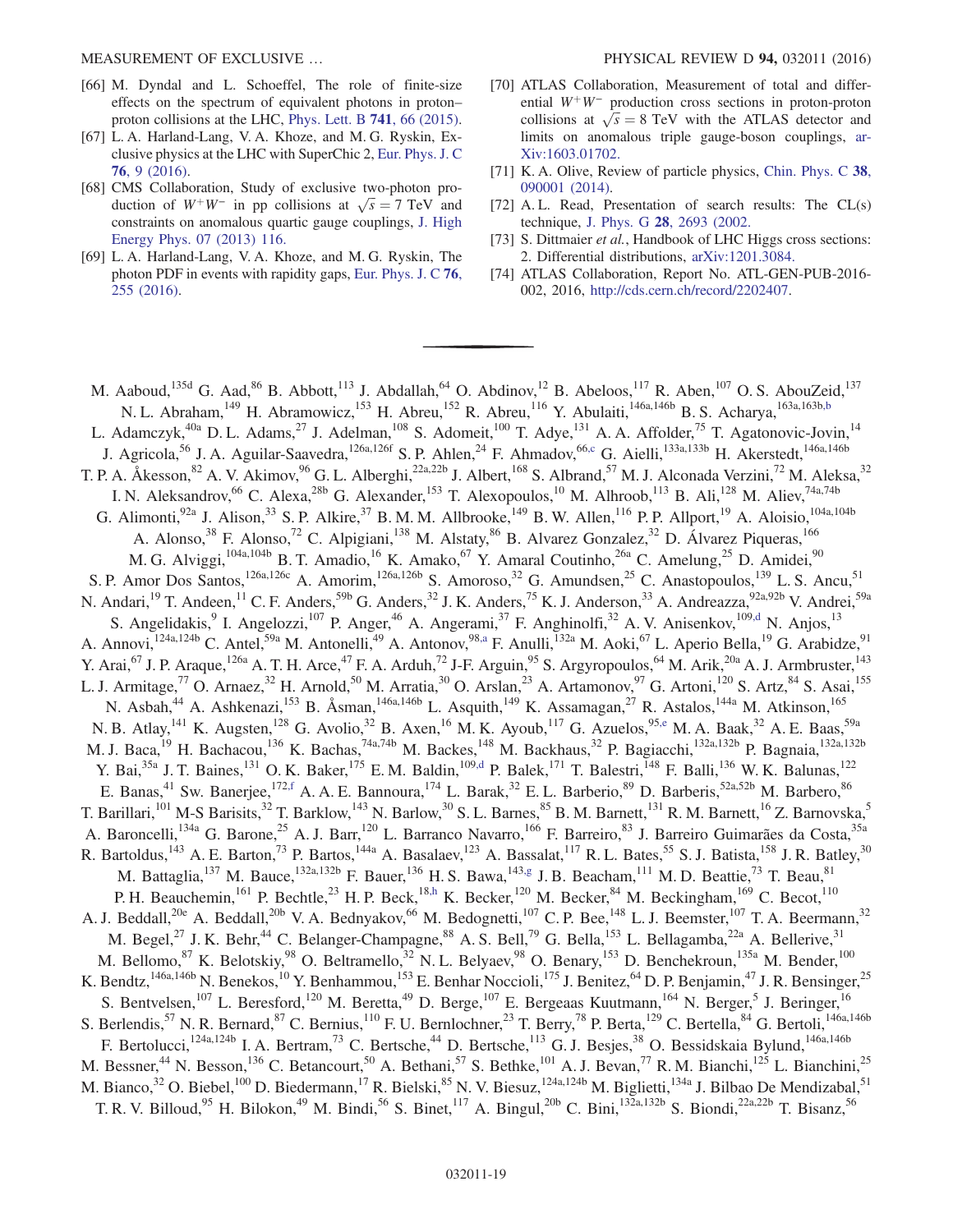<span id="page-20-5"></span><span id="page-20-4"></span><span id="page-20-3"></span><span id="page-20-2"></span><span id="page-20-1"></span><span id="page-20-0"></span>D. M. Bjergaard,<sup>47</sup> C. W. Black,<sup>150</sup> J. E. Black,<sup>143</sup> K. M. Black,<sup>24</sup> D. Blackburn,<sup>138</sup> R. E. Blair,<sup>6</sup> J.-B. Blanchard,<sup>136</sup> T. Blazek,<sup>144a</sup> I. Bloch,<sup>44</sup> C. Blocker,<sup>25</sup> W. Blum,<sup>84[,a](#page-30-3)</sup> U. Blumenschein,<sup>56</sup> S. Blunier,<sup>34a</sup> G. J. Bobbink,<sup>107</sup> V. S. Bobrovnikov,  $109, d$  S. S. Bocchetta,  $82$  A. Bocci,  $47$  C. Bock,  $100$  M. Boehler,  $50$  D. Boerner,  $174$  J. A. Bogaerts,  $32$ D. Bogavac,<sup>14</sup> A. G. Bogdanchikov,<sup>109</sup> C. Bohm,<sup>146a</sup> V. Boisvert,<sup>78</sup> P. Bokan,<sup>14</sup> T. Bold,<sup>40a</sup> A. S. Boldyrev,<sup>163a,163c</sup> M. Bomben, <sup>81</sup> M. Bona, <sup>77</sup> M. Boonekamp,  $136$  A. Borisov,  $130$  G. Borissov,  $73$  J. Bortfeldt,  $32$  D. Bortoletto,  $120$ V. Bortolotto,  $61a,61b,61c$  K. Bos,  $107$  D. Boscherini,  $22a$  M. Bosman,  $13$  J. D. Bossio Sola,  $29$  J. Boudreau,  $125$  J. Bouffard,  $2$ E. V. Bouhova-Thacker,<sup>73</sup> D. Boumediene,<sup>36</sup> C. Bourdarios,<sup>117</sup> S. K. Boutle,<sup>55</sup> A. Boveia,<sup>32</sup> J. Boyd,<sup>32</sup> I. R. Boyko,<sup>66</sup> J. Bracinik,<sup>19</sup> A. Brandt,<sup>8</sup> G. Brandt,<sup>56</sup> O. Brandt,<sup>59a</sup> U. Bratzler,<sup>156</sup> B. Brau,<sup>87</sup> J. E. Brau,<sup>116</sup> H. M. Braun,<sup>17[4,a](#page-30-3)</sup> W. D. Breaden Madden,<sup>55</sup> K. Brendlinger,<sup>122</sup> A. J. Brennan,<sup>89</sup> L. Brenner,<sup>107</sup> R. Brenner,<sup>164</sup> S. Bressler,<sup>171</sup> T. M. Bristow,<sup>48</sup> D. Britton,<sup>55</sup> D. Britzger,<sup>44</sup> F. M. Brochu,<sup>30</sup> I. Brock,<sup>23</sup> R. Brock,<sup>91</sup> G. Brooijmans,<sup>37</sup> T. Brooks,<sup>78</sup> W. K. Brooks,<sup>34b</sup> J. Brosamer, <sup>16</sup> E. Brost, <sup>108</sup> J. H Broughton, <sup>19</sup> P. A. Bruckman de Renstrom, <sup>41</sup> D. Bruncko, <sup>144b</sup> R. Bruneliere, <sup>50</sup> A. Bruni, <sup>22a</sup> G. Bruni,<sup>22a</sup> L. S. Bruni,<sup>107</sup> BH Brunt,<sup>30</sup> M. Bruschi,<sup>22a</sup> N. Bruscino,<sup>23</sup> P. Bryant,<sup>33</sup> L. Bryngemark,<sup>82</sup> T. Buanes,<sup>15</sup> Q. Buat,  $^{142}$  P. Buchholz,  $^{141}$  A. G. Buckley,  $^{55}$  I. A. Budagov,  $^{66}$  F. Buehrer,  $^{50}$  M. K. Bugge,  $^{119}$  O. Bulekov,  $^{98}$  D. Bullock,  $^{8}$ H. Burckhart,<sup>32</sup> S. Burdin,<sup>75</sup> C. D. Burgard,<sup>50</sup> B. Burghgrave,<sup>108</sup> K. Burka,<sup>41</sup> S. Burke,<sup>131</sup> I. Burmeister,<sup>45</sup> J. T. P. Burr,<sup>120</sup> E. Busato,<sup>36</sup> D. Büscher,<sup>50</sup> V. Büscher,<sup>84</sup> P. Bussey,<sup>55</sup> J. M. Butler,<sup>24</sup> C. M. Buttar,<sup>55</sup> J. M. Butterworth,<sup>79</sup> P. Butti,<sup>107</sup> W. Buttinger,<sup>27</sup> A. Buzatu,<sup>55</sup> A. R. Buzykaev,<sup>10[9,d](#page-30-2)</sup> S. Cabrera Urbán,<sup>166</sup> D. Caforio,<sup>128</sup> V. M. Cairo,<sup>39a,39b</sup> O. Cakir,<sup>4a</sup> N. Calace,<sup>51</sup> P. Calafiura,<sup>16</sup> A. Calandri,<sup>86</sup> G. Calderini,<sup>81</sup> P. Calfayan,<sup>100</sup> G. Callea,<sup>39a,39b</sup> L. P. Caloba,<sup>26a</sup> S. Calvente Lopez, <sup>83</sup> D. Calvet, <sup>36</sup> S. Calvet, <sup>36</sup> T. P. Calvet, <sup>86</sup> R. Camacho Toro, <sup>33</sup> S. Camarda, <sup>32</sup> P. Camarri, <sup>133a,133b</sup> D. Cameron,<sup>119</sup> R. Caminal Armadans,<sup>165</sup> C. Camincher,<sup>57</sup> S. Campana,<sup>32</sup> M. Campanelli,<sup>79</sup> A. Camplani,<sup>92a,92b</sup> A. Campoverde,<sup>141</sup> V. Canale,<sup>104a,104b</sup> A. Canepa,<sup>159a</sup> M. Cano Bret,<sup>35e</sup> J. Cantero,<sup>114</sup> R. Cantrill,<sup>126a</sup> T. Cao,<sup>42</sup> M. D. M. Capeans Garrido,<sup>32</sup> I. Caprini,<sup>28b</sup> M. Caprini,<sup>28b</sup> M. Capua,<sup>39a,39b</sup> R. Caputo,<sup>84</sup> R. M. Carbone,<sup>37</sup> R. Cardarelli,<sup>133a</sup> F. Cardillo,<sup>50</sup> I. Carli,<sup>129</sup> T. Carli,<sup>32</sup> G. Carlino,<sup>104a</sup> L. Carminati,<sup>92a,92b</sup> S. Caron,<sup>106</sup> E. Carquin,<sup>34b</sup> G. D. Carrillo-Montoya,<sup>32</sup> J. R. Carter,<sup>30</sup> J. Carvalho,<sup>126a,126c</sup> D. Casadei,<sup>19</sup> M. P. Casado,<sup>1[3,i](#page-30-8)</sup> M. Casolino,<sup>13</sup> D. W. Casper,<sup>162</sup> E. Castaneda-Miranda,<sup>145a</sup> R. Castelijn,<sup>107</sup> A. Castelli,<sup>107</sup> V. Castillo Gimenez,<sup>166</sup> N. F. Castro,<sup>126a[,j](#page-30-9)</sup> A. Catinaccio,<sup>32</sup> J. R. Catmore,<sup>119</sup> A. Cattai,<sup>32</sup> J. Caudron,<sup>23</sup> V. Cavaliere,<sup>165</sup> E. Cavallaro,<sup>13</sup> D. Cavalli,<sup>92a</sup> M. Cavalli-Sforza,<sup>13</sup> V. Cavasinni,<sup>124a,124b</sup> F. Ceradini,<sup>134a,134b</sup> L. Cerda Alberich,<sup>166</sup> B. C. Cerio,<sup>47</sup> A. S. Cerqueira,<sup>26b</sup> A. Cerri,<sup>149</sup> L. Cerrito,<sup>133a,133b</sup> F. Cerutti,<sup>16</sup> M. Cerv,<sup>32</sup> A. Cervelli,<sup>18</sup> S. A. Cetin,<sup>20d</sup> A. Chafaq,<sup>135a</sup> D. Chakraborty,<sup>108</sup> S. K. Chan,<sup>58</sup> Y. L. Chan,<sup>61a</sup> P. Chang,<sup>165</sup> J. D. Chapman,<sup>30</sup> D. G. Charlton,<sup>19</sup> A. Chatterjee,<sup>51</sup> C. C. Chau,<sup>158</sup> C. A. Chavez Barajas,<sup>149</sup> S. Che,<sup>111</sup> S. Cheatham,<sup>73</sup> A. Chegwidden,<sup>91</sup> S. Chekanov, S. V. Chekulaev, <sup>159a</sup> G. A. Chelkov, <sup>6[6,k](#page-30-10)</sup> M. A. Chelstowska,  $90$  C. Chen, <sup>65</sup> H. Chen,  $27$  K. Chen,  $148$  S. Chen,  $35c$ S. Chen,<sup>155</sup> X. Chen,<sup>35f</sup> Y. Chen,<sup>68</sup> H. C. Cheng,<sup>90</sup> H. J Cheng,<sup>35a</sup> Y. Cheng,<sup>33</sup> A. Cheplakov,<sup>66</sup> E. Cheremushkina,<sup>130</sup> R. Cherkaoui El Moursli,<sup>135e</sup> V. Chernyatin,<sup>2[7,a](#page-30-3)</sup> E. Cheu,<sup>7</sup> L. Chevalier,<sup>136</sup> V. Chiarella,<sup>49</sup> G. Chiarelli,<sup>124a,124b</sup> G. Chiodini,<sup>74a</sup> A. S. Chisholm,<sup>19</sup> A. Chitan,<sup>28b</sup> M. V. Chizhov,<sup>66</sup> K. Choi,<sup>62</sup> A. R. Chomont,<sup>36</sup> S. Chouridou,<sup>9</sup> B. K. B. Chow,<sup>100</sup> V. Christodoulou,<sup>79</sup> D. Chromek-Burckhart,<sup>32</sup> J. Chudoba,<sup>127</sup> A. J. Chuinard,<sup>88</sup> J. J. Chwastowski,<sup>41</sup> L. Chytka,<sup>115</sup> G. Ciapetti,<sup>132a,132b</sup> A. K. Ciftci,<sup>4a</sup> D. Cinca,<sup>45</sup> V. Cindro,<sup>76</sup> I. A. Cioara,<sup>23</sup> C. Ciocca,<sup>22a,22b</sup> A. Ciocio,<sup>16</sup> F. Cirotto,<sup>104a,104b</sup> Z. H. Citron,<sup>171</sup> M. Citterio,<sup>92a</sup> M. Ciubancan,<sup>28b</sup> A. Clark,<sup>51</sup> B. L. Clark,<sup>58</sup> M. R. Clark,<sup>37</sup> P. J. Clark,<sup>48</sup> R. N. Clarke,<sup>16</sup> C. Clement,  $^{146a,146b}$  Y. Coadou,  $^{86}$  M. Cobal,  $^{163a,163c}$  A. Coccaro,  $^{51}$  J. Cochran,  $^{65}$  L. Colasurdo,  $^{106}$  B. Cole,  $^{37}$  A. P. Colijn,  $^{107}$ J. Collot,<sup>57</sup> T. Colombo,<sup>32</sup> G. Compostella,<sup>101</sup> P. Conde Muiño,<sup>126a,126b</sup> E. Coniavitis,<sup>50</sup> S. H. Connell,<sup>145b</sup> I. A. Connelly,<sup>78</sup> V. Consorti,<sup>50</sup> S. Constantinescu,<sup>28b</sup> G. Conti,<sup>32</sup> F. Conventi,<sup>104a,1</sup> M. Cooke,<sup>16</sup> B. D. Cooper,<sup>79</sup> A. M. Cooper-Sarkar,<sup>120</sup> K. J. R. Cormier,<sup>158</sup> T. Cornelissen,<sup>174</sup> M. Corradi,<sup>132a,132b</sup> F. Corriveau,<sup>88[,m](#page-30-12)</sup> A. Corso-Radu,<sup>162</sup> A. Cortes-Gonzalez,<sup>32</sup> G. Cortiana, <sup>101</sup> G. Costa, <sup>92a</sup> M. J. Costa, <sup>166</sup> D. Costanzo, <sup>139</sup> G. Cottin, <sup>30</sup> G. Cowan, <sup>78</sup> B. E. Cox, <sup>85</sup> K. Cranmer, <sup>110</sup> S. J. Crawley,<sup>55</sup> G. Cree,<sup>31</sup> S. Crépé-Renaudin,<sup>57</sup> F. Crescioli,<sup>81</sup> W. A. Cribbs,<sup>146a,146b</sup> M. Crispin Ortuzar,<sup>120</sup> M. Cristinziani,<sup>23</sup> V. Croft,<sup>106</sup> G. Crosetti,<sup>39a,39b</sup> A. Cueto,<sup>83</sup> T. Cuhadar Donszelmann,<sup>139</sup> J. Cummings,<sup>175</sup> M. Curatolo,<sup>49</sup> J. Cúth,  $84$  H. Czirr,  $141$  P. Czodrowski,  $3$  G. D'amen,  $22a,22b$  S. D'Auria,  $55$  M. D'Onofrio,  $75$ M. J. Da Cunha Sargedas De Sousa,<sup>126a,126b</sup> C. Da Via,<sup>85</sup> W. Dabrowski,<sup>40a</sup> T. Dado,<sup>144a</sup> T. Dai,<sup>90</sup> O. Dale,<sup>15</sup> F. Dallaire,<sup>95</sup> C. Dallapiccola, <sup>87</sup> M. Dam, <sup>38</sup> J. R. Dandoy, <sup>33</sup> N. P. Dang, <sup>50</sup> A. C. Daniells, <sup>19</sup> N. S. Dann, <sup>85</sup> M. Danninger, <sup>167</sup> M. Dano Hoffmann,<sup>136</sup> V. Dao,<sup>50</sup> G. Darbo,<sup>52a</sup> S. Darmora,<sup>8</sup> J. Dassoulas,<sup>3</sup> A. Dattagupta,<sup>62</sup> W. Davey,<sup>23</sup> C. David,<sup>168</sup> T. Davidek,<sup>129</sup> M. Davies,<sup>153</sup> P. Davison,<sup>79</sup> E. Dawe,<sup>89</sup> I. Dawson,<sup>139</sup> R. K. Daya-Ishmukhametova,<sup>87</sup> K. De,<sup>8</sup> R. de Asmundis,  $^{104a}$  A. De Benedetti,  $^{113}$  S. De Castro,  $^{22a,22b}$  S. De Cecco,  $^{81}$  N. De Groot,  $^{106}$  P. de Jong,  $^{107}$  H. De la Torre,  $^{83}$ F. De Lorenzi, <sup>65</sup> A. De Maria, <sup>56</sup> D. De Pedis, <sup>132a</sup> A. De Salvo, <sup>132a</sup> U. De Sanctis, <sup>149</sup> A. De Santo, <sup>149</sup>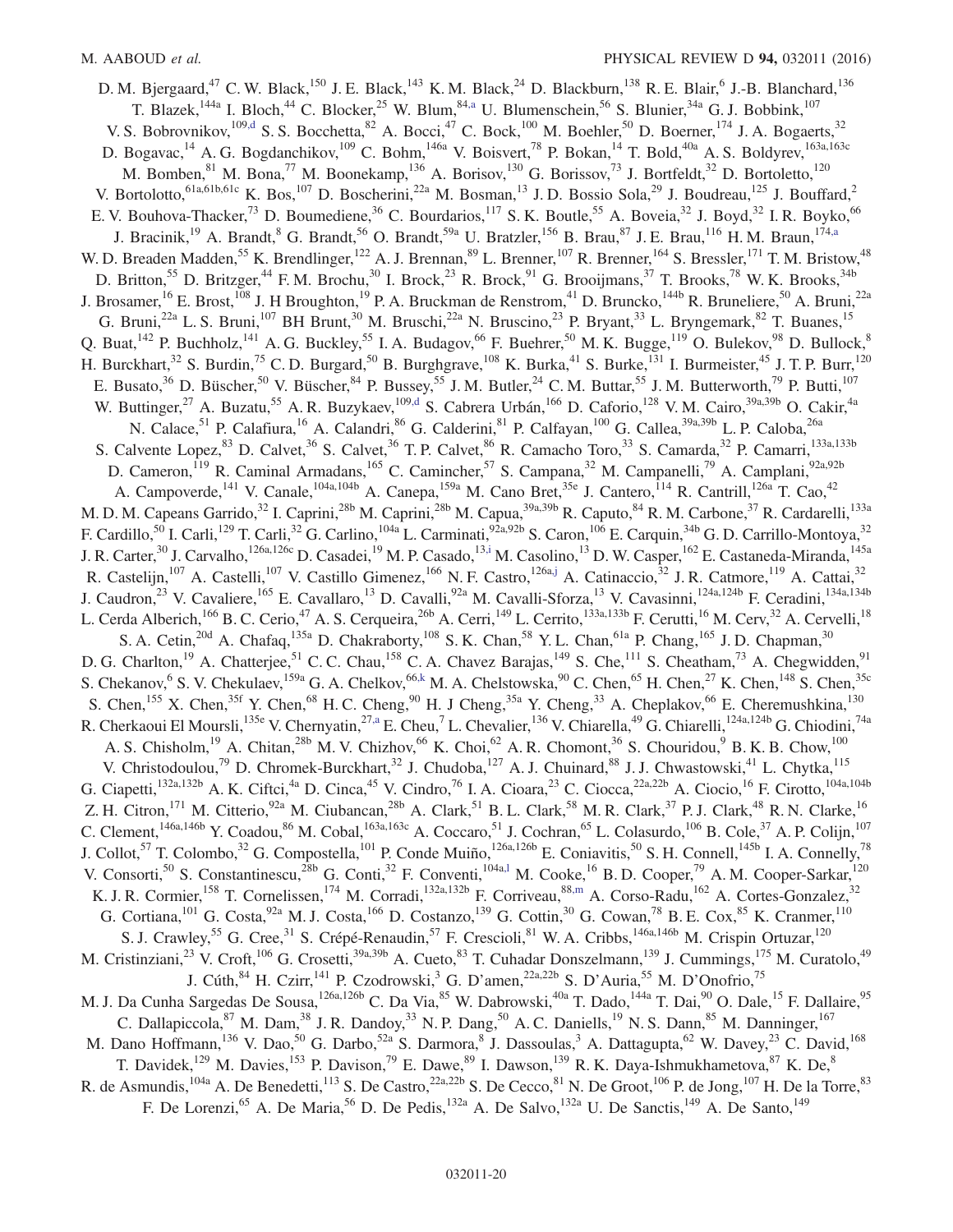<span id="page-21-6"></span><span id="page-21-5"></span><span id="page-21-4"></span><span id="page-21-3"></span><span id="page-21-2"></span><span id="page-21-1"></span><span id="page-21-0"></span>J. B. De Vivie De Regie,<sup>117</sup> W. J. Dearnaley,<sup>73</sup> R. Debbe,<sup>27</sup> C. Debenedetti,<sup>137</sup> D. V. Dedovich,<sup>66</sup> N. Dehghanian,<sup>3</sup> I. Deigaard,<sup>107</sup> M. Del Gaudio,<sup>39a,39b</sup> J. Del Peso,<sup>83</sup> T. Del Prete,<sup>124a,124b</sup> D. Delgove,<sup>117</sup> F. Deliot,<sup>136</sup> C. M. Delitzsch,<sup>51</sup> A. Dell'Acqua,<sup>32</sup> L. Dell'Asta,<sup>24</sup> M. Dell'Orso,<sup>124a,124b</sup> M. Della Pietra,<sup>104a,1</sup> D. della Volpe,<sup>51</sup> M. Delmastro,<sup>5</sup> P. A. Delsart,<sup>57</sup> D. A. DeMarco,<sup>158</sup> S. Demers,<sup>175</sup> M. Demichev,<sup>66</sup> A. Demilly,<sup>81</sup> S. P. Denisov,<sup>130</sup> D. Denysiuk,<sup>136</sup> D. Derendarz,<sup>41</sup> J. E. Derkaoui,<sup>135d</sup> F. Derue, <sup>81</sup> P. Dervan,<sup>75</sup> K. Desch,<sup>23</sup> C. Deterre,<sup>44</sup> K. Dette,<sup>45</sup> P. O. Deviveiros,<sup>32</sup> A. Dewhurst,<sup>131</sup> S. Dhaliwal,<sup>25</sup> A. Di Ciaccio,<sup>133a,133b</sup> L. Di Ciaccio,<sup>5</sup> W. K. Di Clemente,<sup>122</sup> C. Di Donato,<sup>132a,132b</sup> A. Di Girolamo,<sup>32</sup> B. Di Girolamo,<sup>32</sup> B. Di Micco,<sup>134a,134b</sup> R. Di Nardo,<sup>32</sup> A. Di Simone,<sup>50</sup> R. Di Sipio,<sup>158</sup> D. Di Valentino,<sup>31</sup> C. Diaconu,<sup>86</sup> M. Diamond,<sup>158</sup> F. A. Dias,<sup>48</sup> M. A. Diaz,<sup>34a</sup> E. B. Diehl,<sup>90</sup> J. Dietrich,<sup>17</sup> S. Diglio,<sup>86</sup> A. Dimitrievska,<sup>14</sup> J. Dingfelder,<sup>23</sup> P. Dita,  $^{28b}$  S. Dita,  $^{28b}$  F. Dittus,  $^{32}$  F. Djama,  $^{86}$  T. Djobava,  $^{53b}$  J. I. Djuvsland,  $^{59a}$  M. A. B. do Vale,  $^{26c}$  D. Dobos,  $^{32}$  M. Dobre,  $^{28b}$ C. Doglioni,<sup>82</sup> J. Dolejsi,<sup>129</sup> Z. Dolezal,<sup>129</sup> M. Donadelli,<sup>26d</sup> S. Donati,<sup>124a,124b</sup> P. Dondero,<sup>121a,121b</sup> J. Donini,<sup>36</sup> J. Dopke,<sup>131</sup> A. Doria, <sup>104a</sup> M. T. Dova,<sup>72</sup> A. T. Doyle,<sup>55</sup> E. Drechsler,<sup>56</sup> M. Dris,<sup>10</sup> Y. Du,<sup>35d</sup> J. Duarte-Campderros,<sup>153</sup> E. Duchovni,<sup>171</sup> G. Duckeck,<sup>100</sup> O. A. Ducu,<sup>95[,n](#page-30-13)</sup> D. Duda,<sup>107</sup> A. Dudarev,<sup>32</sup> A. Chr. Dudder,<sup>84</sup> E. M. Duffield,<sup>16</sup> L. Duflot,<sup>117</sup> M. Dührssen,<sup>32</sup> M. Dumancic,<sup>171</sup> M. Dunford,<sup>59a</sup> H. Duran Yildiz,<sup>4a</sup> M. Düren,<sup>54</sup> A. Durglishvili,<sup>53b</sup> D. Duschinger,<sup>46</sup> B. Dutta,<sup>44</sup> M. Dyndal,<sup>44</sup> C. Eckardt,<sup>44</sup> K. M. Ecker,<sup>101</sup> R. C. Edgar,<sup>90</sup> N. C. Edwards,<sup>48</sup> T. Eifert,<sup>32</sup> G. Eigen,<sup>15</sup> K. Einsweiler,<sup>16</sup> T. Ekelof,<sup>164</sup> M. El Kacimi,<sup>135c</sup> V. Ellajosyula,<sup>86</sup> M. Ellert,<sup>164</sup> S. Elles,<sup>5</sup> F. Ellinghaus,<sup>174</sup> A. A. Elliot,<sup>168</sup> N. Ellis,<sup>32</sup> J. Elmsheuser,<sup>27</sup> M. Elsing,<sup>32</sup> D. Emeliyanov,<sup>131</sup> Y. Enari,<sup>155</sup> O. C. Endner,<sup>84</sup> J. S. Ennis,<sup>169</sup> J. Erdmann,<sup>45</sup> A. Ereditato,<sup>18</sup> G. Ernis,<sup>174</sup> J. Ernst,<sup>2</sup> M. Ernst,<sup>27</sup> S. Errede,<sup>165</sup> E. Ertel,<sup>84</sup> M. Escalier,<sup>117</sup> H. Esch,<sup>45</sup> C. Escobar,<sup>125</sup> B. Esposito,<sup>49</sup> A. I. Etienvre,<sup>136</sup> E. Etzion,<sup>153</sup> H. Evans,<sup>62</sup> A. Ezhilov,<sup>123</sup> F. Fabbri,<sup>22a,22b</sup> L. Fabbri,<sup>22a,22b</sup> G. Facini,<sup>33</sup> R. M. Fakhrutdinov,<sup>130</sup> S. Falciano,<sup>132a</sup> R. J. Falla,<sup>79</sup> J. Faltova,<sup>32</sup> Y. Fang,<sup>35a</sup> M. Fanti,<sup>92a,92b</sup> A. Farbin,<sup>8</sup> A. Farilla,<sup>134a</sup> C. Farina,<sup>125</sup> E. M. Farina,<sup>121a,121b</sup> T. Farooque,<sup>13</sup> S. Farrell,<sup>16</sup> S. M. Farrington,<sup>169</sup> P. Farthouat,<sup>32</sup> F. Fassi,<sup>135e</sup> P. Fassnacht,<sup>32</sup> D. Fassouliotis,<sup>9</sup> M. Faucci Giannelli,<sup>78</sup> A. Favareto,<sup>52a,52b</sup> W. J. Fawcett,<sup>120</sup> L. Fayard,<sup>117</sup> O. L. Fedin,<sup>123,0</sup> W. Fedorko,<sup>167</sup> S. Feigl,<sup>119</sup> L. Feligioni,<sup>86</sup> C. Feng,<sup>35d</sup> E. J. Feng,<sup>32</sup> H. Feng,<sup>90</sup> A. B. Fenyuk,<sup>130</sup> L. Feremenga,<sup>8</sup> P. Fernandez Martinez,<sup>166</sup> S. Fernandez Perez,<sup>13</sup> J. Ferrando,<sup>55</sup> A. Ferrari,<sup>164</sup> P. Ferrari,<sup>107</sup> R. Ferrari,<sup>121a</sup> D. E. Ferreira de Lima,<sup>59b</sup> A. Ferrer,<sup>166</sup> D. Ferrere,<sup>51</sup> C. Ferretti,<sup>90</sup> A. Ferretto Parodi,<sup>52a,52b</sup> F. Fiedler,<sup>84</sup> A. Filipčič,<sup>76</sup> M. Filipuzzi,<sup>44</sup> F. Filthaut,<sup>106</sup> M. Fincke-Keeler,<sup>168</sup> K. D. Finelli,<sup>150</sup> M. C. N. Fiolhais,<sup>126a,126c</sup> L. Fiorini,<sup>166</sup> A. Firan,<sup>42</sup> A. Fischer,<sup>2</sup> C. Fischer,<sup>13</sup> J. Fischer,<sup>174</sup> W. C. Fisher,<sup>91</sup> N. Flaschel,<sup>44</sup> I. Fleck,<sup>141</sup> P. Fleischmann,<sup>90</sup> G. T. Fletcher,<sup>139</sup> R. R. M. Fletcher,<sup>122</sup> T. Flick,<sup>174</sup> A. Floderus,<sup>82</sup> L. R. Flores Castillo,<sup>61a</sup> M. J. Flowerdew,<sup>101</sup> G. T. Forcolin,<sup>85</sup> A. Formica,<sup>136</sup> A. Forti,<sup>85</sup> A. G. Foster,<sup>19</sup> D. Fournier,<sup>117</sup> H. Fox,<sup>73</sup> S. Fracchia,<sup>13</sup> P. Francavilla,<sup>81</sup> M. Franchini,<sup>22a,22b</sup> D. Francis,<sup>32</sup> L. Franconi,<sup>119</sup> M. Franklin,<sup>58</sup> M. Frate,<sup>162</sup> M. Fraternali,<sup>121a,121b</sup> D. Freeborn,<sup>79</sup> S. M. Fressard-Batraneanu,<sup>32</sup> F. Friedrich,<sup>46</sup> D. Froidevaux,<sup>32</sup> J. A. Frost,<sup>120</sup> C. Fukunaga,<sup>156</sup> E. Fullana Torregrosa,<sup>84</sup> T. Fusayasu,<sup>102</sup> J. Fuster,<sup>166</sup> C. Gabaldon,<sup>57</sup> O. Gabizon,<sup>174</sup> A. Gabrielli,<sup>22a,22b</sup> A. Gabrielli,<sup>16</sup> G. P. Gach,<sup>40a</sup> S. Gadatsch,<sup>32</sup> S. Gadomski,<sup>51</sup> G. Gagliardi,<sup>52a,52b</sup> L. G. Gagnon,<sup>95</sup> P. Gagnon,<sup>62</sup> C. Galea,<sup>106</sup> B. Galhardo,<sup>126a,126c</sup> E. J. Gallas,<sup>120</sup> B. J. Gallop,<sup>131</sup> P. Gallus,<sup>128</sup> G. Galster,<sup>38</sup> K. K. Gan,<sup>111</sup> J. Gao,<sup>35b,86</sup> Y. Gao,<sup>48</sup> Y. S. Gao,<sup>14[3,g](#page-30-6)</sup> F. M. Garay Walls,<sup>48</sup> C. García,<sup>166</sup> J. E. García Navarro,<sup>166</sup> M. Garcia-Sciveres,<sup>16</sup> R. W. Gardner,<sup>33</sup> N. Garelli,<sup>143</sup> V. Garonne,<sup>119</sup> A. Gascon Bravo,<sup>44</sup> K. Gasnikova,<sup>44</sup> C. Gatti,<sup>49</sup> A. Gaudiello,<sup>52a,52b</sup> G. Gaudio, <sup>121a</sup> L. Gauthier, <sup>95</sup> I. L. Gavrilenko, <sup>96</sup> C. Gay, <sup>167</sup> G. Gaycken, <sup>23</sup> E. N. Gazis, <sup>10</sup> Z. Gecse, <sup>167</sup> C. N. P. Gee, <sup>131</sup> Ch. Geich-Gimbel,<sup>23</sup> M. Geisen,<sup>84</sup> M. P. Geisler,<sup>59a</sup> C. Gemme,<sup>52a</sup> M. H. Genest,<sup>57</sup> C. Geng,<sup>35b[,p](#page-30-15)</sup> S. Gentile,<sup>132a,132b</sup> C. Gentsos, <sup>154</sup> S. George, <sup>78</sup> D. Gerbaudo, <sup>13</sup> A. Gershon, <sup>153</sup> S. Ghasemi, <sup>141</sup> H. Ghazlane, <sup>135b</sup> M. Ghneimat, <sup>23</sup> B. Giacobbe, <sup>22a</sup> S. Giagu,<sup>132a,132b</sup> P. Giannetti,<sup>124a,124b</sup> B. Gibbard,<sup>27</sup> S. M. Gibson,<sup>78</sup> M. Gignac,<sup>167</sup> M. Gilchriese,<sup>16</sup> T. P. S. Gillam,<sup>30</sup> D. Gillberg,<sup>31</sup> G. Gilles,<sup>174</sup> D. M. Gingrich,<sup>3[,e](#page-30-4)</sup> N. Giokaris,<sup>9</sup> M. P. Giordani,<sup>163a,163c</sup> F. M. Giorgi,<sup>22a</sup> F. M. Giorgi,<sup>17</sup> P. F. Giraud,<sup>136</sup> P. Giromini,<sup>58</sup> D. Giugni,<sup>92a</sup> F. Giuli,<sup>120</sup> C. Giuliani,<sup>101</sup> M. Giulini,<sup>59b</sup> B. K. Gjelsten,<sup>119</sup> S. Gkaitatzis,<sup>154</sup> I. Gkialas,<sup>154</sup> E. L. Gkougkousis,<sup>117</sup> L. K. Gladilin,<sup>99</sup> C. Glasman,<sup>83</sup> J. Glatzer,<sup>50</sup> P. C. F. Glaysher,<sup>48</sup> A. Glazov,<sup>44</sup> M. Goblirsch-Kolb,<sup>25</sup> J. Godlewski,<sup>41</sup> S. Goldfarb,<sup>89</sup> T. Golling,<sup>51</sup> D. Golubkov,<sup>130</sup> A. Gomes,<sup>126a,126b,126d</sup> R. Gonçalo,<sup>126a</sup> J. Goncalves Pinto Firmino Da Costa,<sup>136</sup> G. Gonella,<sup>50</sup> L. Gonella,<sup>19</sup> A. Gongadze,<sup>66</sup> S. González de la Hoz,<sup>166</sup> G. Gonzalez Parra,<sup>13</sup> S. Gonzalez-Sevilla,<sup>51</sup> L. Goossens,<sup>32</sup> P. A. Gorbounov,<sup>97</sup> H. A. Gordon,<sup>27</sup> I. Gorelov,<sup>105</sup> B. Gorini,<sup>32</sup> E. Gorini,<sup>74a,74b</sup> A. Gorišek,<sup>76</sup> E. Gornicki,<sup>41</sup> A. T. Goshaw,<sup>47</sup> C. Gössling,<sup>45</sup> M. I. Gostkin,<sup>66</sup> C. R. Goudet,<sup>117</sup> D. Goujdami, <sup>135c</sup> A. G. Goussiou, <sup>138</sup> N. Govender, <sup>145b[,q](#page-30-16)</sup> E. Gozani, <sup>152</sup> L. Graber, <sup>56</sup> I. Grabowska-Bold, <sup>40a</sup> P. O. J. Gradin, <sup>57</sup> P. Grafström,<sup>22a,22b</sup> J. Gramling,<sup>51</sup> E. Gramstad,<sup>119</sup> S. Grancagnolo,<sup>17</sup> V. Gratchev,<sup>123</sup> P.M. Gravila,<sup>28e</sup> H.M. Gray,<sup>32</sup> E. Graziani,  $^{134a}$  Z. D. Greenwood,  $^{80,r}$  $^{80,r}$  $^{80,r}$  C. Grefe,  $^{23}$  K. Gregersen,  $^{79}$  I. M. Gregor,  $^{44}$  P. Grenier,  $^{143}$  K. Grevtsov,  $^5$  J. Griffiths,  $^8$ A. A. Grillo,<sup>137</sup> K. Grimm,<sup>73</sup> S. Grinstein,<sup>1[3,s](#page-30-18)</sup> Ph. Gris,<sup>36</sup> J.-F. Grivaz,<sup>117</sup> S. Groh,<sup>84</sup> J. P. Grohs,<sup>46</sup> E. Gross,<sup>171</sup>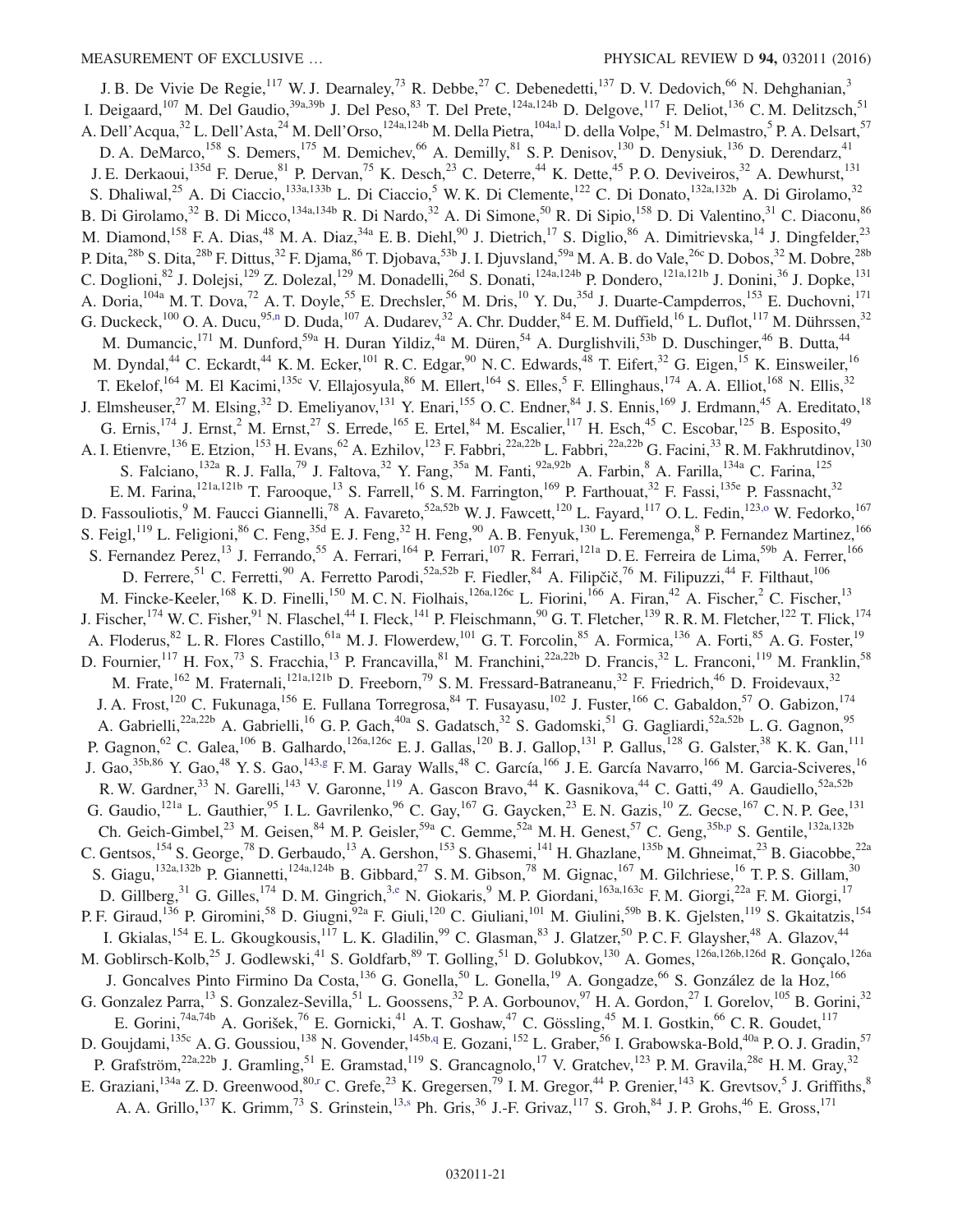<span id="page-22-2"></span><span id="page-22-1"></span><span id="page-22-0"></span>J. Grosse-Knetter,<sup>56</sup> G. C. Grossi,<sup>80</sup> Z. J. Grout,<sup>79</sup> L. Guan,<sup>90</sup> W. Guan,<sup>172</sup> J. Guenther,<sup>63</sup> F. Guescini,<sup>51</sup> D. Guest,<sup>162</sup> O. Gueta, <sup>153</sup> E. Guido, <sup>52a, 52b</sup> T. Guillemin, <sup>5</sup> S. Guindon, <sup>2</sup> U. Gul, <sup>55</sup> C. Gumpert, <sup>32</sup> J. Guo, <sup>35e</sup> Y. Guo, <sup>35b, p</sup> R. Gupta, <sup>42</sup> S. Gupta,<sup>120</sup> G. Gustavino,<sup>132a,132b</sup> P. Gutierrez,<sup>113</sup> N. G. Gutierrez Ortiz,<sup>79</sup> C. Gutschow,<sup>46</sup> C. Guyot,<sup>136</sup> C. Gwenlan,<sup>120</sup> C. B. Gwilliam,<sup>75</sup> A. Haas,<sup>110</sup> C. Haber,<sup>16</sup> H. K. Hadavand,<sup>8</sup> N. Haddad,<sup>135e</sup> A. Hadef,<sup>86</sup> S. Hageböck,<sup>23</sup> Z. Hajduk,<sup>41</sup> H. Hakobyan, 17[6,a](#page-30-3) M. Haleem, <sup>44</sup> J. Haley, <sup>114</sup> G. Halladjian, <sup>91</sup> G. D. Hallewell, <sup>86</sup> K. Hamacher, <sup>174</sup> P. Hamal, <sup>115</sup> K. Hamano,  $^{168}$  A. Hamilton,  $^{145a}$  G. N. Hamity,  $^{139}$  P. G. Hamnett,  $^{44}$  L. Han,  $^{35b}$  K. Hanagaki,  $^{67,t}$  $^{67,t}$  $^{67,t}$  K. Hanawa,  $^{155}$  M. Hance,  $^{137}$ B. Haney,<sup>122</sup> S. Hanisch,<sup>32</sup> P. Hanke,<sup>59a</sup> R. Hanna,<sup>136</sup> J. B. Hansen,<sup>38</sup> J. D. Hansen,<sup>38</sup> M. C. Hansen,<sup>23</sup> P. H. Hansen,<sup>38</sup> K. Hara,<sup>160</sup> A. S. Hard,<sup>172</sup> T. Harenberg,<sup>174</sup> F. Hariri,<sup>117</sup> S. Harkusha,<sup>93</sup> R. D. Harrington,<sup>48</sup> P. F. Harrison,<sup>169</sup> F. Hartjes,<sup>107</sup> N. M. Hartmann,<sup>100</sup> M. Hasegawa,<sup>68</sup> Y. Hasegawa,<sup>140</sup> A. Hasib,<sup>113</sup> S. Hassani,<sup>136</sup> S. Haug,<sup>18</sup> R. Hauser,<sup>91</sup> L. Hauswald,<sup>46</sup> M. Havranek,<sup>127</sup> C. M. Hawkes,<sup>19</sup> R. J. Hawkings,<sup>32</sup> D. Hayakawa,<sup>157</sup> D. Hayden,<sup>91</sup> C. P. Hays,<sup>120</sup> J. M. Hays,<sup>77</sup> H. S. Hayward,<sup>75</sup> S. J. Haywood,<sup>131</sup> S. J. Head,<sup>19</sup> T. Heck,<sup>84</sup> V. Hedberg,<sup>82</sup> L. Heelan,<sup>8</sup> S. Heim,<sup>122</sup> T. Heim,<sup>16</sup> B. Heinemann,<sup>16</sup> J. J. Heinrich,<sup>100</sup> L. Heinrich,<sup>110</sup> C. Heinz,<sup>54</sup> J. Hejbal,<sup>127</sup> L. Helary,<sup>32</sup> S. Hellman,<sup>146a,146b</sup> C. Helsens,<sup>32</sup> J. Henderson,<sup>120</sup> R. C. W. Henderson,<sup>73</sup> Y. Heng,<sup>172</sup> S. Henkelmann,<sup>167</sup> A. M. Henriques Correia,<sup>32</sup> S. Henrot-Versille,<sup>117</sup> G. H. Herbert,  $^{17}$  V. Herget,  $^{173}$  Y. Hernández Jiménez,  $^{166}$  G. Herten,  $^{50}$  R. Hertenberger,  $^{100}$  L. Hervas,  $^{32}$  G. G. Hesketh,  $^{79}$ N. P. Hessey,<sup>107</sup> J. W. Hetherly,<sup>42</sup> R. Hickling,<sup>77</sup> E. Higón-Rodriguez,<sup>166</sup> E. Hill,<sup>168</sup> J. C. Hill,<sup>30</sup> K. H. Hiller,<sup>44</sup> S. J. Hillier,<sup>19</sup> I. Hinchliffe,<sup>16</sup> E. Hines,<sup>122</sup> R. R. Hinman,<sup>16</sup> M. Hirose,<sup>50</sup> D. Hirschbuehl,<sup>174</sup> J. Hobbs,<sup>148</sup> N. Hod,<sup>159a</sup> M. C. Hodgkinson,<sup>139</sup> P. Hodgson,<sup>139</sup> A. Hoecker,<sup>32</sup> M. R. Hoeferkamp,<sup>105</sup> F. Hoenig,<sup>100</sup> D. Hohn,<sup>23</sup> T. R. Holmes,<sup>16</sup> M. Homann,<sup>45</sup> T. M. Hong,<sup>125</sup> B. H. Hooberman,<sup>165</sup> W. H. Hopkins,<sup>116</sup> Y. Horii,<sup>103</sup> A. J. Horton,<sup>142</sup> J-Y. Hostachy,<sup>57</sup> S. Hou,<sup>151</sup> A. Hoummada,<sup>135a</sup> J. Howarth,<sup>44</sup> M. Hrabovsky,<sup>115</sup> I. Hristova,<sup>17</sup> J. Hrivnac,<sup>117</sup> T. Hryn'ova,<sup>5</sup> A. Hrynevich,<sup>94</sup> C. Hsu,<sup>145c</sup> P. J. Hsu,<sup>15[1,u](#page-30-20)</sup> S.-C. Hsu,<sup>138</sup> D. Hu,<sup>37</sup> Q. Hu,<sup>35b</sup> S. Hu,<sup>35e</sup> Y. Huang,<sup>44</sup> Z. Hubacek,<sup>128</sup> F. Hubaut,<sup>86</sup> F. Huegging,<sup>23</sup> T. B. Huffman,<sup>120</sup> E. W. Hughes,  $37$  G. Hughes,  $73$  M. Huhtinen,  $32$  P. Huo,  $148$  N. Huseynov,  $66$ , J. Huston,  $91$  J. Huth,  $58$  G. Iacobucci,  $51$ G. Iakovidis,<sup>27</sup> I. Ibragimov,<sup>141</sup> L. Iconomidou-Fayard,<sup>117</sup> E. Ideal,<sup>175</sup> Z. Idrissi,<sup>135e</sup> P. Iengo,<sup>32</sup> O. Igonkina,<sup>10[7,v](#page-30-21)</sup> T. Iizawa,<sup>170</sup> Y. Ikegami,<sup>67</sup> M. Ikeno,<sup>67</sup> Y. Ilchenko,<sup>11[,w](#page-30-22)</sup> D. Iliadis,<sup>154</sup> N. Ilic,<sup>143</sup> T. Ince,<sup>101</sup> G. Introzzi,<sup>121a,121b</sup> P. Ioannou,<sup>[9,a](#page-30-3)</sup> M. Iodice,<sup>134a</sup> K. Iordanidou,<sup>37</sup> V. Ippolito,<sup>58</sup> N. Ishijima,<sup>118</sup> M. Ishino,<sup>155</sup> M. Ishitsuka,<sup>157</sup> R. Ishmukhametov,<sup>111</sup> C. Issever,<sup>120</sup> S. Istin,<sup>20a</sup> F. Ito,<sup>160</sup> J. M. Iturbe Ponce,<sup>85</sup> R. Iuppa,<sup>133a,133b</sup> W. Iwanski,<sup>41</sup> H. Iwasaki,<sup>67</sup> J. M. Izen,<sup>43</sup> V. Izzo,<sup>104a</sup> S. Jabbar,<sup>3</sup> B. Jackson,<sup>122</sup> P. Jackson,<sup>1</sup> V. Jain,<sup>2</sup> K. B. Jakobi,<sup>84</sup> K. Jakobs,<sup>50</sup> S. Jakobsen,<sup>32</sup> T. Jakoubek,<sup>127</sup> D. O. Jamin,<sup>114</sup> D. K. Jana,<sup>80</sup> E. Jansen,<sup>79</sup> R. Jansky,<sup>63</sup> J. Janssen,<sup>23</sup> M. Janus,<sup>56</sup> G. Jarlskog,<sup>82</sup> N. Javadov,<sup>66[,c](#page-30-1)</sup> T. Javůrek,<sup>50</sup> F. Jeanneau,<sup>136</sup> L. Jeanty,<sup>16</sup> J. Jejelava,<sup>53[a,x](#page-30-23)</sup> G.-Y. Jeng,<sup>150</sup> D. Jennens,<sup>89</sup> P. Jenni,<sup>50[,y](#page-30-24)</sup> C. Jeske,<sup>169</sup> S. Jézéquel,<sup>5</sup> H. Ji,<sup>172</sup> J. Jia,<sup>148</sup> H. Jiang,<sup>65</sup> Y. Jiang,<sup>35b</sup> S. Jiggins,<sup>79</sup> J. Jimenez Pena,<sup>166</sup> S. Jin,<sup>35a</sup> A. Jinaru,<sup>28b</sup> O. Jinnouchi,<sup>157</sup> P. Johansson,<sup>139</sup> K. A. Johns,<sup>7</sup> W. J. Johnson,<sup>138</sup> K. Jon-And,  $^{146a,146b}$  G. Jones,  $^{169}$  R. W. L. Jones,  $^{73}$  S. Jones,  $^{7}$  T. J. Jones,  $^{75}$  J. Jongmanns,  $^{59a}$  P. M. Jorge,  $^{126a,126b}$ J. Jovicevic,<sup>159a</sup> X. Ju,<sup>172</sup> A. Juste Rozas,<sup>1[3,s](#page-30-18)</sup> M. K. Köhler,<sup>171</sup> A. Kaczmarska,<sup>41</sup> M. Kado,<sup>117</sup> H. Kagan,<sup>111</sup> M. Kagan,<sup>143</sup> S. J. Kahn,<sup>86</sup> T. Kaji,<sup>170</sup> E. Kajomovitz,<sup>47</sup> C. W. Kalderon,<sup>120</sup> A. Kaluza,<sup>84</sup> S. Kama,<sup>42</sup> A. Kamenshchikov,<sup>130</sup> N. Kanaya,<sup>155</sup> S. Kaneti,<sup>30</sup> L. Kanjir,<sup>76</sup> V. A. Kantserov,<sup>98</sup> J. Kanzaki,<sup>67</sup> B. Kaplan,<sup>110</sup> L. S. Kaplan,<sup>172</sup> A. Kapliy,<sup>33</sup> D. Kar,<sup>145c</sup> K. Karakostas,<sup>10</sup> A. Karamaoun,<sup>3</sup> N. Karastathis,<sup>10</sup> M. J. Kareem,<sup>56</sup> E. Karentzos,<sup>10</sup> M. Karnevskiy,<sup>84</sup> S. N. Karpov,<sup>66</sup> Z. M. Karpova,<sup>66</sup> K. Karthik,<sup>110</sup> V. Kartvelishvili,<sup>73</sup> A. N. Karyukhin,<sup>130</sup> K. Kasahara,<sup>160</sup> L. Kashif,<sup>172</sup> R. D. Kass,<sup>111</sup> A. Kastanas,<sup>15</sup> Y. Kataoka,<sup>155</sup> C. Kato,<sup>155</sup> A. Katre,<sup>51</sup> J. Katzy,<sup>44</sup> K. Kawagoe,<sup>71</sup> T. Kawamoto,<sup>155</sup> G. Kawamura,<sup>56</sup> V. F. Kazanin,<sup>10[9,d](#page-30-2)</sup> R. Keeler,<sup>168</sup> R. Kehoe,<sup>42</sup> J. S. Keller,<sup>44</sup> J. J. Kempster,<sup>78</sup> K Kentaro,<sup>103</sup> H. Keoshkerian,<sup>158</sup> O. Kepka,<sup>127</sup> B. P. Kerševan,<sup>76</sup> S. Kersten,<sup>174</sup> R. A. Keyes,<sup>88</sup> M. Khader,<sup>165</sup> F. Khalil-zada,<sup>12</sup> A. Khanov,<sup>114</sup> A. G. Kharlamov,<sup>10[9,d](#page-30-2)</sup> T. J. Khoo,<sup>51</sup> V. Khovanskiy,<sup>97</sup> E. Khramov,<sup>66</sup> J. Khubua,<sup>53[b,z](#page-30-25)</sup> S. Kido,<sup>68</sup> C. R. Kilby,<sup>78</sup> H. Y. Kim,<sup>8</sup> S. H. Kim,<sup>160</sup> Y. K. Kim,<sup>33</sup> N. Kimura,<sup>154</sup> O. M. Kind,<sup>17</sup> B. T. King,<sup>75</sup> M. King,<sup>166</sup> S. B. King,<sup>167</sup> J. Kirk,<sup>131</sup> A. E. Kiryunin,<sup>101</sup> T. Kishimoto,<sup>155</sup> D. Kisielewska,<sup>40a</sup> F. Kiss,<sup>50</sup> K. Kiuchi,<sup>160</sup> O. Kivernyk,<sup>136</sup> E. Kladiva,<sup>144b</sup> M. H. Klein,<sup>37</sup> M. Klein,<sup>75</sup> U. Klein,<sup>75</sup> K. Kleinknecht,<sup>84</sup> P. Klimek,<sup>108</sup> A. Klimentov,<sup>27</sup> R. Klingenberg,<sup>45</sup> J. A. Klinger,<sup>139</sup> T. Klioutchnikova,<sup>32</sup> E.-E. Kluge,<sup>59a</sup> P. Kluit,<sup>107</sup> S. Kluth,<sup>101</sup> J. Knapik,<sup>41</sup> E. Kneringer,<sup>63</sup> E. B. F. G. Knoops,<sup>86</sup> A. Knue,<sup>55</sup> A. Kobayashi,<sup>155</sup> D. Kobayashi,<sup>157</sup> T. Kobayashi,<sup>155</sup> M. Kobel,<sup>46</sup> M. Kocian,<sup>143</sup> P. Kodys,<sup>129</sup> N. M. Koehler,<sup>101</sup> T. Koffas,<sup>31</sup> E. Koffeman,<sup>107</sup> T. Koi,<sup>143</sup> H. Kolanoski,<sup>17</sup> M. Kolb,<sup>59b</sup> I. Koletsou,<sup>5</sup> A. A. Komar,<sup>96[,a](#page-30-3)</sup> Y. Komori,<sup>155</sup> T. Kondo,<sup>67</sup> N. Kondrashova,<sup>44</sup> K. Köneke,<sup>50</sup> A. C. König,<sup>106</sup> T. Kono,<sup>6[7,aa](#page-30-26)</sup> R. Konoplich,<sup>11[0,bb](#page-30-27)</sup> N. Konstantinidis,<sup>79</sup> R. Kopeliansky,<sup>62</sup> S. Koperny,<sup>40a</sup> L. Köpke,<sup>84</sup> A. K. Kopp,<sup>50</sup> K. Korcyl,<sup>41</sup> K. Kordas,<sup>154</sup> A. Korn,<sup>79</sup> A. A. Korol,<sup>10[9,d](#page-30-2)</sup> I. Korolkov,<sup>13</sup> E. V. Korolkova,<sup>139</sup> O. Kortner,<sup>101</sup> S. Kortner,<sup>101</sup> T. Kosek,<sup>129</sup> V. V. Kostyukhin,<sup>23</sup> A. Kotwal,<sup>47</sup> A. Kourkoumeli-Charalampidi,<sup>121a,121b</sup> C. Kourkoumelis, <sup>9</sup> V. Kouskoura,  $^{27}$  A. B. Kowalewska,  $^{41}$  R. Kowalewski,  $^{168}$  T. Z. Kowalski,  $^{40a}$  C. Kozakai,  $^{155}$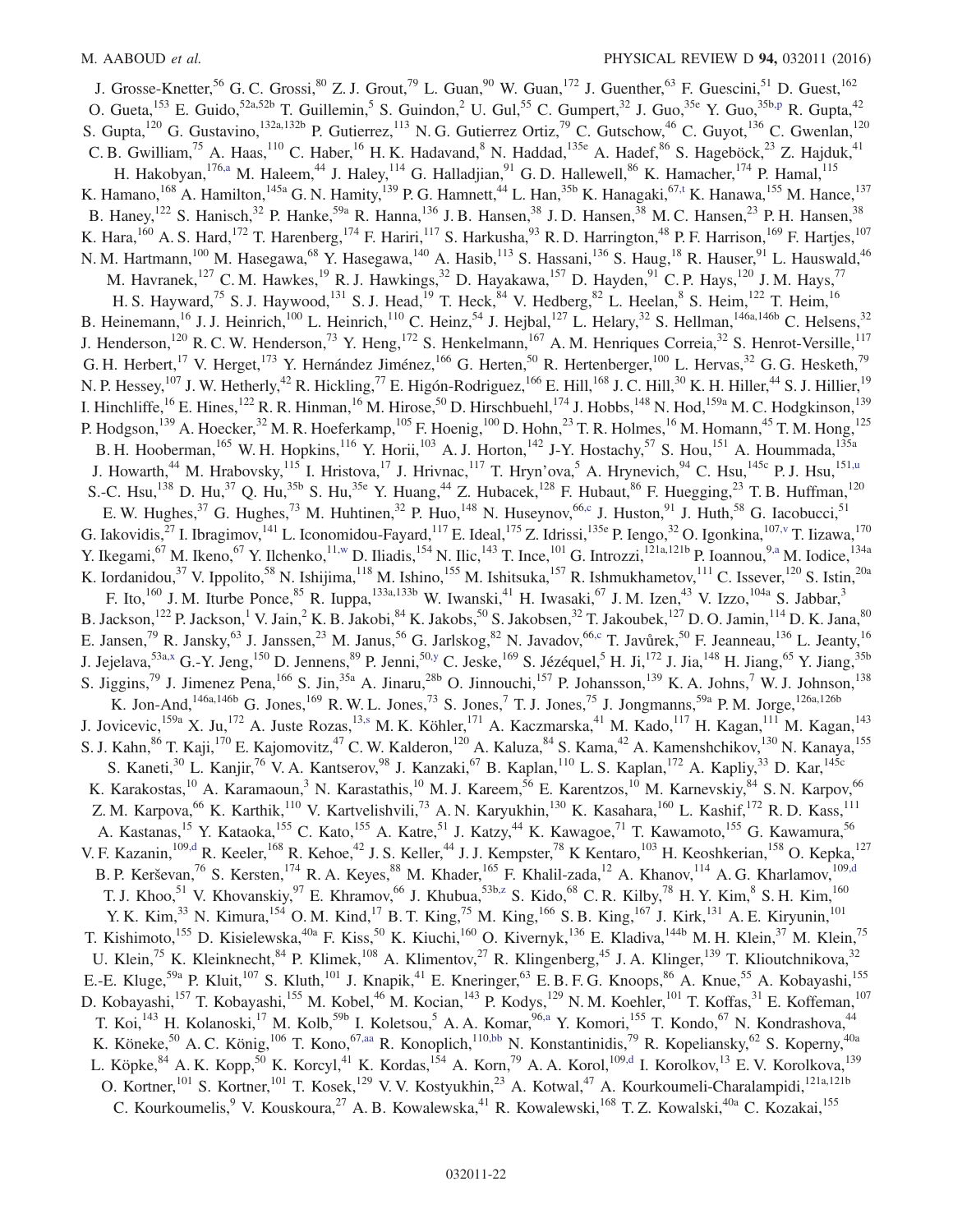<span id="page-23-4"></span><span id="page-23-3"></span><span id="page-23-2"></span><span id="page-23-1"></span><span id="page-23-0"></span>W. Kozanecki,<sup>136</sup> A. S. Kozhin,<sup>130</sup> V. A. Kramarenko,<sup>99</sup> G. Kramberger,<sup>76</sup> D. Krasnopevtsev,<sup>98</sup> M. W. Krasny,<sup>81</sup> A. Krasznahorkay,<sup>32</sup> A. Kravchenko,<sup>27</sup> M. Kretz,<sup>59c</sup> J. Kretzschmar,<sup>75</sup> K. Kreutzfeldt,<sup>54</sup> P. Krieger,<sup>158</sup> K. Krizka,<sup>33</sup> K. Kroeninger,<sup>45</sup> H. Kroha,<sup>101</sup> J. Kroll,<sup>122</sup> J. Kroseberg,<sup>23</sup> J. Krstic,<sup>14</sup> U. Kruchonak,<sup>66</sup> H. Krüger,<sup>23</sup> N. Krumnack,<sup>65</sup> A. Kruse,<sup>172</sup> M. C. Kruse,<sup>47</sup> M. Kruskal,<sup>24</sup> T. Kubota,<sup>89</sup> H. Kucuk,<sup>79</sup> S. Kuday,<sup>4b</sup> J. T. Kuechler,<sup>174</sup> S. Kuehn,<sup>50</sup> A. Kugel,<sup>59c</sup> F. Kuger,<sup>173</sup> A. Kuhl,<sup>137</sup> T. Kuhl,<sup>44</sup> V. Kukhtin,<sup>66</sup> R. Kukla,<sup>136</sup> Y. Kulchitsky,<sup>93</sup> S. Kuleshov,<sup>34b</sup> M. Kuna,<sup>132a,132b</sup> T. Kunigo,<sup>69</sup> A. Kupco,<sup>127</sup> H. Kurashige,<sup>68</sup> Y. A. Kurochkin,<sup>93</sup> V. Kus,<sup>127</sup> E. S. Kuwertz,<sup>168</sup> M. Kuze,<sup>157</sup> J. Kvita,<sup>115</sup> T. Kwan,<sup>168</sup> D. Kyriazopoulos,<sup>139</sup> A. La Rosa,<sup>101</sup> J. L. La Rosa Navarro,<sup>26d</sup> L. La Rotonda,<sup>39a,39b</sup> C. Lacasta,<sup>166</sup> F. Lacava,<sup>132a,132b</sup> J. Lacey,<sup>31</sup> H. Lacker,<sup>17</sup> D. Lacour,<sup>81</sup> V. R. Lacuesta,<sup>166</sup> E. Ladygin,<sup>66</sup> R. Lafaye,<sup>5</sup> B. Laforge,<sup>81</sup> T. Lagouri,<sup>175</sup> S. Lai,<sup>56</sup> S. Lammers, <sup>62</sup> W. Lampl, <sup>7</sup> E. Lançon, <sup>136</sup> U. Landgraf, <sup>50</sup> M. P. J. Landon, <sup>77</sup> M. C. Lanfermann, <sup>51</sup> V. S. Lang, <sup>59a</sup> J. C. Lange, <sup>13</sup> A. J. Lankford,<sup>162</sup> F. Lanni,<sup>27</sup> K. Lantzsch,<sup>23</sup> A. Lanza,<sup>121a</sup> S. Laplace,<sup>81</sup> C. Lapoire,<sup>32</sup> J. F. Laporte,<sup>136</sup> T. Lari,<sup>92a</sup> F. Lasagni Manghi,<sup>22a,22b</sup> M. Lassnig,<sup>32</sup> P. Laurelli,<sup>49</sup> W. Lavrijsen,<sup>16</sup> A. T. Law,<sup>137</sup> P. Laycock,<sup>75</sup> T. Lazovich,<sup>58</sup> M. Lazzaroni,<sup>92a,92b</sup> B. Le,<sup>89</sup> O. Le Dortz,<sup>81</sup> E. Le Guirriec,<sup>86</sup> E. P. Le Quilleuc,<sup>136</sup> M. LeBlanc,<sup>168</sup> T. LeCompte,<sup>6</sup> F. Ledroit-Guillon,<sup>57</sup> C. A. Lee,<sup>27</sup> S. C. Lee,<sup>151</sup> L. Lee,<sup>1</sup> B. Lefebvre,<sup>88</sup> G. Lefebvre,<sup>81</sup> M. Lefebvre,<sup>168</sup> F. Legger,<sup>100</sup> C. Leggett,<sup>16</sup> A. Lehan,<sup>75</sup> G. Lehmann Miotto,<sup>32</sup> X. Lei,<sup>7</sup> W. A. Leight,<sup>31</sup> A. Leisos,<sup>15[4,cc](#page-31-0)</sup> A. G. Leister,<sup>175</sup> M. A. L. Leite,<sup>26d</sup> R. Leitner,<sup>129</sup> D. Lellouch,<sup>171</sup> B. Lemmer,<sup>56</sup> K. J. C. Leney,<sup>79</sup> T. Lenz,<sup>23</sup> B. Lenzi,<sup>32</sup> R. Leone,<sup>7</sup> S. Leone,<sup>124a,124b</sup> C. Leonidopoulos,  $48$  S. Leontsinis,  $10$  G. Lerner,  $149$  C. Leroy,  $95$  A. A. J. Lesage,  $136$  C. G. Lester,  $30$  M. Levchenko,  $123$ J. Levêque,<sup>5</sup> D. Levin,<sup>90</sup> L. J. Levinson,<sup>171</sup> M. Levy,<sup>19</sup> D. Lewis,<sup>77</sup> A. M. Leyko,<sup>23</sup> M. Leyton,<sup>43</sup> B. Li,<sup>35[b,p](#page-30-15)</sup> C. Li,<sup>35b</sup> H. Li,<sup>148</sup> H. L. Li,<sup>33</sup> L. Li,<sup>47</sup> L. Li,<sup>35e</sup> Q. Li,<sup>35a</sup> S. Li,<sup>47</sup> X. Li,<sup>85</sup> Y. Li,<sup>141</sup> Z. Liang,<sup>35a</sup> B. Liberti,<sup>133a</sup> A. Liblong,<sup>158</sup> P. Lichard,<sup>32</sup> K. Lie,<sup>165</sup> J. Liebal,<sup>23</sup> W. Liebig,<sup>15</sup> A. Limosani,<sup>150</sup> S. C. Lin,<sup>15[1,dd](#page-31-1)</sup> T. H. Lin,<sup>84</sup> B. E. Lindquist,<sup>148</sup> A. E. Lionti,<sup>51</sup> E. Lipeles,<sup>122</sup> A. Lipniacka,<sup>15</sup> M. Lisovyi,<sup>59b</sup> T. M. Liss,<sup>165</sup> A. Lister,<sup>167</sup> A. M. Litke,<sup>137</sup> B. Liu,<sup>151</sup>[,ee](#page-31-2) D. Liu,<sup>151</sup> H. Liu,<sup>90</sup> H. Liu,<sup>27</sup> J. Liu,<sup>86</sup> J. B. Liu,<sup>35b</sup> K. Liu,<sup>86</sup> L. Liu,<sup>465</sup> M. Liu,<sup>47</sup> M. Liu,<sup>35b</sup> Y. L. Liu,<sup>35b</sup> Y. Liu,<sup>35b</sup> M. Livan,<sup>121a,121b</sup> A. Lleres,<sup>57</sup> J. Llorente Merino,<sup>35a</sup> S. L. Lloyd,<sup>77</sup> F. Lo Sterzo,<sup>151</sup> E. Lobodzinska,<sup>44</sup> P. Loch,<sup>7</sup> W. S. Lockman,<sup>137</sup> F. K. Loebinger,<sup>85</sup> A. E. Loevschall-Jensen,<sup>38</sup> K. M. Loew,<sup>25</sup> A. Loginov,<sup>17[5,a](#page-30-3)</sup> T. Lohse,<sup>17</sup> K. Lohwasser,<sup>44</sup> M. Lokajicek,<sup>127</sup> B. A. Long,<sup>24</sup> J. D. Long,<sup>165</sup> R. E. Long,<sup>73</sup> L. Longo,<sup>74a,74b</sup> K. A. Looper,<sup>111</sup> L. Lopes,<sup>126a</sup> D. Lopez Mateos,<sup>58</sup> B. Lopez Paredes,<sup>139</sup> I. Lopez Paz,<sup>13</sup> A. Lopez Solis,<sup>81</sup> J. Lorenz,<sup>100</sup> N. Lorenzo Martinez,<sup>62</sup> M. Losada,<sup>21</sup> P. J. Lösel,<sup>100</sup> X. Lou,<sup>35a</sup> A. Lounis,<sup>117</sup> J. Love, <sup>6</sup> P. A. Love,<sup>73</sup> H. Lu,<sup>61a</sup> N. Lu,<sup>90</sup> H. J. Lubatti,<sup>138</sup> C. Luci,<sup>132a,132b</sup> A. Lucotte,<sup>57</sup> C. Luedtke,<sup>50</sup> F. Luehring,<sup>62</sup> W. Lukas,<sup>63</sup> L. Luminari,<sup>132a</sup> O. Lundberg,<sup>146a,146b</sup> B. Lund-Jensen,<sup>147</sup> P. M. Luzi,<sup>81</sup> D. Lynn,<sup>27</sup> R. Lysak,<sup>127</sup> E. Lytken,<sup>82</sup> V. Lyubushkin,<sup>66</sup> H. Ma,<sup>27</sup> L. L. Ma,<sup>35d</sup> Y. Ma,<sup>35d</sup> G. Maccarrone,<sup>49</sup> A. Macchiolo,<sup>101</sup> C. M. Macdonald,<sup>139</sup> B. Maček,<sup>76</sup> J. Machado Miguens,<sup>122,126b</sup> D. Madaffari,<sup>86</sup> R. Madar,<sup>36</sup> H. J. Maddocks,<sup>164</sup> W. F. Mader,<sup>46</sup> A. Madsen,<sup>44</sup> J. Maeda,<sup>68</sup> S. Maeland,<sup>15</sup> T. Maeno,<sup>27</sup> A. Maevskiy,<sup>99</sup> E. Magradze,<sup>56</sup> J. Mahlstedt,<sup>107</sup> C. Maiani,<sup>117</sup> C. Maidantchik,<sup>26a</sup> A. A. Maier,<sup>101</sup> T. Maier,<sup>100</sup> A. Maio,<sup>126a,126b,126d</sup> S. Majewski,<sup>116</sup> Y. Makida,<sup>67</sup> N. Makovec,<sup>117</sup> B. Malaescu,<sup>81</sup> Pa. Malecki,<sup>41</sup> V. P. Maleev,<sup>123</sup> F. Malek,<sup>57</sup> U. Mallik,<sup>64</sup> D. Malon,<sup>6</sup> C. Malone,<sup>143</sup> S. Maltezos,<sup>10</sup> S. Malyukov,<sup>32</sup> J. Mamuzic,<sup>166</sup> G. Mancini,<sup>49</sup> B. Mandelli,<sup>32</sup> L. Mandelli,<sup>92a</sup> I. Mandić,<sup>76</sup> J. Maneira,<sup>126a,126b</sup> L. Manhaes de Andrade Filho,<sup>26b</sup> J. Manjarres Ramos,<sup>159b</sup> A. Mann,<sup>100</sup> A. Manousos,<sup>32</sup> B. Mansoulie,<sup>136</sup> J.D. Mansour,<sup>35a</sup> R. Mantifel,<sup>88</sup> M. Mantoani,<sup>56</sup> S. Manzoni,<sup>92a,92b</sup> L. Mapelli,<sup>32</sup> G. Marceca,<sup>29</sup> L. March,<sup>51</sup> G. Marchiori,<sup>81</sup> M. Marcisovsky,<sup>127</sup> M. Marjanovic,<sup>14</sup> D. E. Marley, <sup>90</sup> F. Marroquim, <sup>26a</sup> S. P. Marsden, <sup>85</sup> Z. Marshall, <sup>16</sup> S. Marti-Garcia, <sup>166</sup> B. Martin, <sup>91</sup> T. A. Martin, <sup>169</sup> V. J. Martin,<sup>48</sup> B. Martin dit Latour,<sup>15</sup> M. Martinez,<sup>1[3,s](#page-30-18)</sup> V. I. Martinez Outschoorn,<sup>165</sup> S. Martin-Haugh,<sup>131</sup> V. S. Martoiu,<sup>28b</sup> A. C. Martyniuk,<sup>79</sup> M. Marx,<sup>138</sup> A. Marzin,<sup>32</sup> L. Masetti,<sup>84</sup> T. Mashimo,<sup>155</sup> R. Mashinistov,<sup>96</sup> J. Masik,<sup>85</sup> A. L. Maslennikov,<sup>109[,d](#page-30-2)</sup> I. Massa,<sup>22a,22b</sup> L. Massa,<sup>22a,22b</sup> P. Mastrandrea,<sup>5</sup> A. Mastroberardino,<sup>39a,39b</sup> T. Masubuchi,<sup>155</sup> P. Mättig,<sup>174</sup> J. Mattmann,<sup>84</sup> J. Maurer,<sup>28b</sup> S. J. Maxfield,<sup>75</sup> D. A. Maximov,<sup>109[,d](#page-30-2)</sup> R. Mazini,<sup>151</sup> S. M. Mazza,<sup>92a,92b</sup> N. C. Mc Fadden,<sup>105</sup> G. Mc Goldrick,<sup>158</sup> S. P. Mc Kee,<sup>90</sup> A. McCarn,<sup>90</sup> R. L. McCarthy,<sup>148</sup> T. G. McCarthy,<sup>101</sup> L. I. McClymont,<sup>79</sup> E. F. McDonald,<sup>89</sup> J. A. Mcfayden,<sup>79</sup> G. Mchedlidze,<sup>56</sup> S. J. McMahon,<sup>131</sup> R. A. McPherson,<sup>168[,m](#page-30-12)</sup> M. Medinnis,<sup>44</sup> S. Meehan,<sup>138</sup> S. Mehlhase,<sup>100</sup> A. Mehta,<sup>75</sup> K. Meier,<sup>59a</sup> C. Meineck,<sup>100</sup> B. Meirose,<sup>43</sup> D. Melini,<sup>166</sup> B. R. Mellado Garcia, <sup>145c</sup> M. Melo, <sup>144a</sup> F. Meloni, <sup>18</sup> A. Mengarelli, <sup>22a, 22b</sup> S. Menke, <sup>101</sup> E. Meoni, <sup>161</sup> S. Mergelmeyer, <sup>17</sup> P. Mermod,<sup>51</sup> L. Merola,<sup>104a,104b</sup> C. Meroni,<sup>92a</sup> F. S. Merritt,<sup>33</sup> A. Messina,<sup>132a,132b</sup> J. Metcalfe,<sup>6</sup> A. S. Mete,<sup>162</sup> C. Meyer,<sup>84</sup> C. Meyer,<sup>122</sup> J-P. Meyer,<sup>136</sup> J. Meyer,<sup>107</sup> H. Meyer Zu Theenhausen,<sup>59a</sup> F. Miano,<sup>149</sup> R. P. Middleton,<sup>131</sup> S. Miglioranzi,<sup>52a,52b</sup> L. Mijović,<sup>48</sup> G. Mikenberg, <sup>171</sup> M. Mikestikova, <sup>127</sup> M. Mikuž, <sup>76</sup> M. Milesi, <sup>89</sup> A. Milic, <sup>63</sup> D. W. Miller, <sup>33</sup> C. Mills, <sup>48</sup> A. Milov,<sup>171</sup> D. A. Milstead,<sup>146a,146b</sup> A. A. Minaenko,<sup>130</sup> Y. Minami,<sup>155</sup> I. A. Minashvili,<sup>66</sup> A. I. Mincer,<sup>110</sup> B. Mindur,<sup>40a</sup> M. Mineev,  $^{66}$  Y. Ming,  $^{172}$  L. M. Mir,  $^{13}$  K. P. Mistry,  $^{122}$  T. Mitani,  $^{170}$  J. Mitrevski,  $^{100}$  V. A. Mitsou,  $^{166}$  A. Miucci,  $^{51}$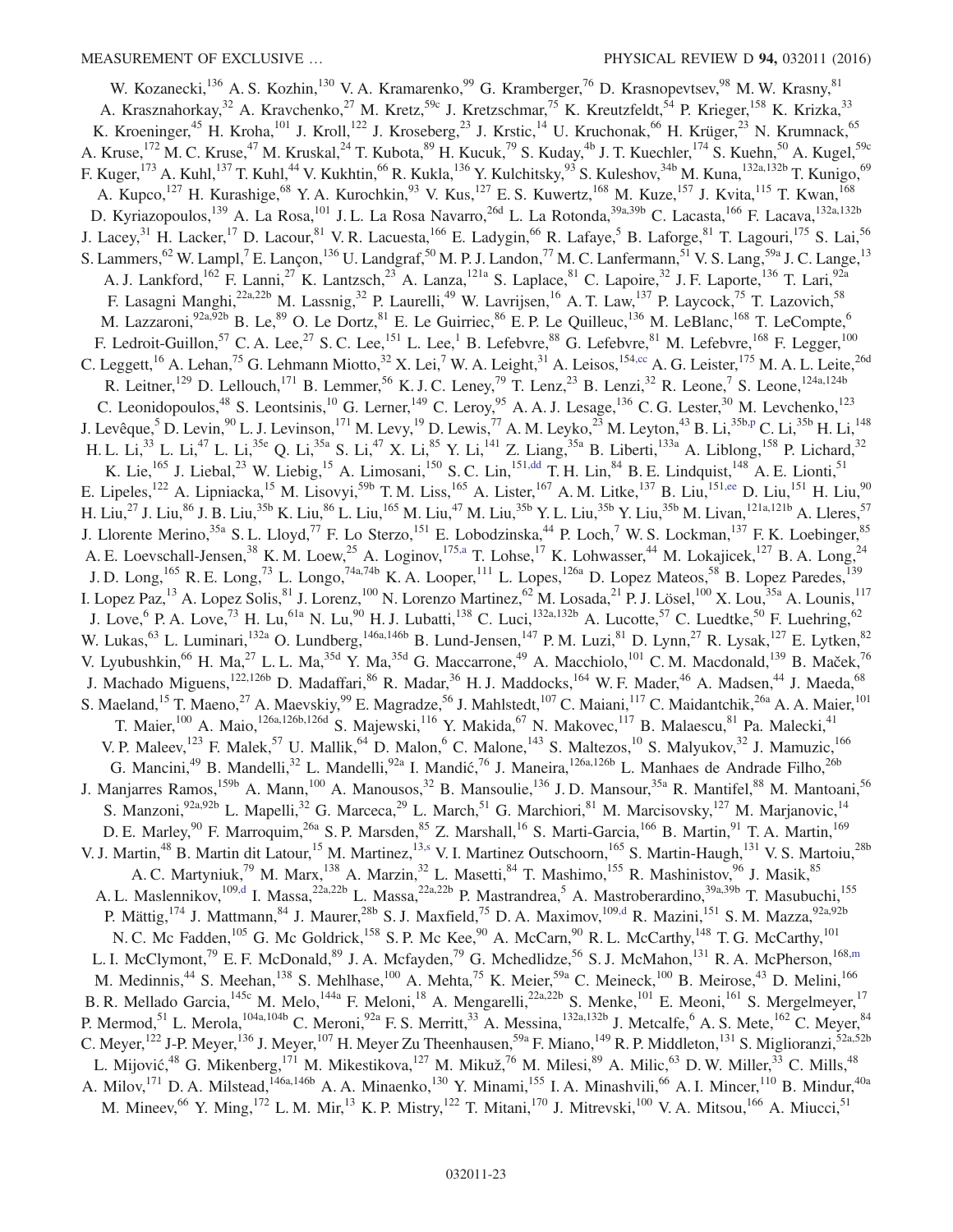<span id="page-24-2"></span><span id="page-24-1"></span><span id="page-24-0"></span>P. S. Miyagawa,<sup>139</sup> J. U. Mjörnmark,<sup>82</sup> T. Moa,<sup>146a,146b</sup> K. Mochizuki,<sup>95</sup> S. Mohapatra,<sup>37</sup> S. Molander,<sup>146a,146b</sup> R. Moles-Valls,<sup>23</sup> R. Monden,<sup>69</sup> M. C. Mondragon,<sup>91</sup> K. Mönig,<sup>44</sup> J. Monk,<sup>38</sup> E. Monnier,<sup>86</sup> A. Montalbano,<sup>148</sup> J. Montejo Berlingen,<sup>32</sup> F. Monticelli,<sup>72</sup> S. Monzani,<sup>92a,92b</sup> R. W. Moore,<sup>3</sup> N. Morange,<sup>117</sup> D. Moreno,<sup>21</sup> M. Moreno Llácer,<sup>56</sup> P. Morettini,<sup>52a</sup> D. Mori,<sup>142</sup> T. Mori,<sup>155</sup> M. Morii,<sup>58</sup> M. Morinaga,<sup>155</sup> V. Morisbak,<sup>119</sup> S. Moritz,<sup>84</sup> A. K. Morley,<sup>150</sup> G. Mornacchi,<sup>32</sup> J. D. Morris,<sup>77</sup> S. S. Mortensen,<sup>38</sup> L. Morvaj,<sup>148</sup> M. Mosidze,<sup>53b</sup> J. Moss,<sup>143</sup> K. Motohashi,<sup>157</sup> R. Mount,<sup>143</sup> E. Mountricha,<sup>27</sup> S. V. Mouraviev, <sup>96[,a](#page-30-3)</sup> E. J. W. Moyse, <sup>87</sup> S. Muanza, <sup>86</sup> R. D. Mudd, <sup>19</sup> F. Mueller, <sup>101</sup> J. Mueller, <sup>125</sup> R. S. P. Mueller,<sup>100</sup> T. Mueller,<sup>30</sup> D. Muenstermann,<sup>73</sup> P. Mullen,<sup>55</sup> G. A. Mullier,<sup>18</sup> F. J. Munoz Sanchez,<sup>85</sup> J. A. Murillo Quijada,<sup>19</sup> W. J. Murray,<sup>169,131</sup> H. Musheghyan,<sup>56</sup> M. Muškinja,<sup>76</sup> A. G. Myagkov,<sup>13[0,ff](#page-31-3)</sup> M. Myska,<sup>128</sup> B. P. Nachman,<sup>143</sup> O. Nackenhorst,<sup>51</sup> K. Nagai,<sup>120</sup> R. Nagai,<sup>6[7,aa](#page-30-26)</sup> K. Nagano,<sup>67</sup> Y. Nagasaka,<sup>60</sup> K. Nagata,<sup>160</sup> M. Nagel,<sup>50</sup> E. Nagy,<sup>86</sup> A. M. Nairz,<sup>32</sup> Y. Nakahama,<sup>103</sup> K. Nakamura,<sup>67</sup> T. Nakamura,<sup>155</sup> I. Nakano,<sup>112</sup> H. Namasivayam,<sup>43</sup> R. F. Naranjo Garcia,<sup>44</sup> R. Narayan,<sup>11</sup> D. I. Narrias Villar,<sup>59a</sup> I. Naryshkin,<sup>123</sup> T. Naumann,<sup>44</sup> G. Navarro,<sup>21</sup> R. Nayyar,<sup>7</sup> H. A. Neal, <sup>90</sup> P. Yu. Nechaeva, <sup>96</sup> T. J. Neep, <sup>85</sup> A. Negri,<sup>121a,121b</sup> M. Negrini,<sup>22a</sup> S. Nektarijevic,<sup>106</sup> C. Nellist,<sup>117</sup> A. Nelson,<sup>162</sup> S. Nemecek,<sup>127</sup> P. Nemethy,<sup>110</sup> A. A. Nepomuceno,<sup>26a</sup> M. Nessi,<sup>3[2,gg](#page-31-4)</sup> M. S. Neubauer,<sup>165</sup> M. Neumann,<sup>174</sup> R. M. Neves,<sup>110</sup> P. Nevski,<sup>27</sup> P. R. Newman,<sup>19</sup> D. H. Nguyen,<sup>6</sup> T. Nguyen Manh,<sup>95</sup> R. B. Nickerson,<sup>120</sup> R. Nicolaidou,<sup>136</sup> J. Nielsen,<sup>137</sup> A. Nikiforov,<sup>17</sup> V. Nikolaenko,<sup>13[0,ff](#page-31-3)</sup> I. Nikolic-Audit,<sup>81</sup> K. Nikolopoulos,<sup>19</sup> J. K. Nilsen,<sup>119</sup> P. Nilsson,<sup>27</sup> Y. Ninomiya,<sup>155</sup> A. Nisati,<sup>132a</sup> R. Nisius,<sup>101</sup> T. Nobe,<sup>155</sup> L. Nodulman,<sup>6</sup> M. Nomachi,<sup>118</sup> I. Nomidis,<sup>31</sup> T. Nooney,<sup>77</sup> S. Norberg,<sup>113</sup> M. Nordberg,<sup>32</sup> N. Norjoharuddeen,<sup>120</sup> O. Novgorodova,<sup>46</sup> S. Nowak,<sup>101</sup> M. Nozaki,<sup>67</sup> L. Nozka,<sup>115</sup> K. Ntekas,<sup>10</sup> E. Nurse,<sup>79</sup> F. Nuti,  $^{89}$  F. O'grady,  $^7$  D. C. O'Neil,  $^{142}$  A. A. O'Rourke,  $^{44}$  V. O'Shea,  $^{55}$  F. G. Oakham,  $^{31,e}$  $^{31,e}$  $^{31,e}$  H. Oberlack,  $^{101}$  T. Obermann,  $^{23}$ J. Ocariz,  $81$  A. Ochi,  $68$  I. Ochoa,  $37$  J. P. Ochoa-Ricoux,  $34a$  S. Oda,  $71$  S. Odaka,  $67$  H. Ogren,  $62$  A. Oh,  $85$  S. H. Oh,  $47$ C. C. Ohm,<sup>16</sup> H. Ohman,<sup>164</sup> H. Oide,<sup>32</sup> H. Okawa,<sup>160</sup> Y. Okumura,<sup>155</sup> T. Okuyama,<sup>67</sup> A. Olariu,<sup>28b</sup> L. F. Oleiro Seabra,<sup>126a</sup> S. A. Olivares Pino,<sup>48</sup> D. Oliveira Damazio,<sup>27</sup> A. Olszewski,<sup>41</sup> J. Olszowska,<sup>41</sup> A. Onofre,<sup>126a,126e</sup> K. Onogi,<sup>103</sup> P. U. E. Onyisi,<sup>1[1,w](#page-30-22)</sup> M. J. Oreglia,<sup>33</sup> Y. Oren,<sup>153</sup> D. Orestano,<sup>134a,134b</sup> N. Orlando,<sup>61b</sup> R. S. Orr,<sup>158</sup> B. Osculati,<sup>52a,52b</sup> R. Ospanov, <sup>85</sup> G. Otero y Garzon, <sup>29</sup> H. Otono, <sup>71</sup> M. Ouchrif, <sup>135d</sup> F. Ould-Saada, <sup>119</sup> A. Ouraou, <sup>136</sup> K. P. Oussoren, <sup>107</sup> Q. Ouyang,<sup>35a</sup> M. Owen,<sup>55</sup> R. E. Owen,<sup>19</sup> V. E. Ozcan,<sup>20a</sup> N. Ozturk,<sup>8</sup> K. Pachal,<sup>142</sup> A. Pacheco Pages,<sup>13</sup> L. Pacheco Rodriguez,<sup>136</sup> C. Padilla Aranda,<sup>13</sup> M. Pagáčová,<sup>50</sup> S. Pagan Griso,<sup>16</sup> F. Paige,<sup>27</sup> P. Pais,<sup>87</sup> K. Pajchel,<sup>119</sup> G. Palacino,<sup>159b</sup> S. Palazzo,<sup>39a,39b</sup> S. Palestini,<sup>32</sup> M. Palka,<sup>40b</sup> D. Pallin,<sup>36</sup> E. St. Panagiotopoulou,<sup>10</sup> C. E. Pandini,<sup>81</sup> J. G. Panduro Vazquez,<sup>78</sup> P. Pani,<sup>146a,146b</sup> S. Panitkin,<sup>27</sup> D. Pantea,<sup>28b</sup> L. Paolozzi,<sup>51</sup> Th. D. Papadopoulou,<sup>10</sup> K. Papageorgiou,<sup>154</sup> A. Paramonov,<sup>6</sup> D. Paredes Hernandez,<sup>175</sup> A. J. Parker,<sup>73</sup> M. A. Parker,<sup>30</sup> K. A. Parker,<sup>139</sup> F. Parodi,<sup>52a,52b</sup> J. A. Parsons,<sup>37</sup> U. Parzefall,<sup>50</sup> V. R. Pascuzzi,<sup>158</sup> E. Pasqualucci,<sup>132a</sup> S. Passaggio,<sup>52a</sup> Fr. Pastore,<sup>78</sup> G. Pásztor,  $31, hh$  S. Pataraia,  $174$  J. R. Pater,  $85$  T. Pauly,  $32$  J. Pearce,  $168$  B. Pearson,  $113$  L. E. Pedersen,  $38$  M. Pedersen,  $119$ S. Pedraza Lopez,<sup>166</sup> R. Pedro,<sup>126a,126b</sup> S. V. Peleganchuk,<sup>10[9,d](#page-30-2)</sup> O. Penc,<sup>127</sup> C. Peng,<sup>35a</sup> H. Peng,<sup>35b</sup> J. Penwell,<sup>62</sup> B. S. Peralva,<sup>26b</sup> M. M. Perego,<sup>136</sup> D. V. Perepelitsa,<sup>27</sup> E. Perez Codina,<sup>159a</sup> L. Perini,<sup>92a,92b</sup> H. Pernegger,<sup>32</sup> S. Perrella,<sup>104a,104b</sup> R. Peschke,<sup>44</sup> V. D. Peshekhonov,<sup>66</sup> K. Peters,<sup>44</sup> R. F. Y. Peters,<sup>85</sup> B. A. Petersen,<sup>32</sup> T. C. Petersen,<sup>38</sup> E. Petit,<sup>57</sup> A. Petridis,<sup>1</sup> C. Petridou,<sup>154</sup> P. Petroff,<sup>117</sup> E. Petrolo,<sup>132a</sup> M. Petrov,<sup>120</sup> F. Petrucci,<sup>134a,134b</sup> N. E. Pettersson,<sup>87</sup> A. Peyaud,<sup>136</sup> R. Pezoa,<sup>34b</sup> P. W. Phillips,<sup>131</sup> G. Piacquadio,<sup>143</sup> E. Pianori,<sup>169</sup> A. Picazio,<sup>87</sup> E. Piccaro,<sup>77</sup> M. Piccinini,<sup>22a,22b</sup> M. A. Pickering,<sup>120</sup> R. Piegaia,<sup>29</sup> J. E. Pilcher,<sup>33</sup> A. D. Pilkington,<sup>85</sup> A. W. J. Pin,<sup>85</sup> M. Pinamonti,<sup>163a,163c[,ii](#page-31-6)</sup> J. L. Pinfold,<sup>3</sup> A. Pingel,<sup>38</sup> S. Pires,<sup>81</sup> H. Pirumov,<sup>44</sup> M. Pitt,<sup>171</sup> L. Plazak,<sup>144a</sup> M.-A. Pleier,<sup>27</sup> V. Pleskot,<sup>84</sup> E. Plotnikova,<sup>66</sup> P. Plucinski,<sup>91</sup> D. Pluth,<sup>65</sup> R. Poettgen,<sup>146a,146b</sup> L. Poggioli,<sup>117</sup> D. Pohl,<sup>23</sup> G. Polesello,<sup>121a</sup> A. Poley,<sup>44</sup> A. Policicchio,<sup>39a,39b</sup> R. Polifka,<sup>158</sup> A. Polini,<sup>22a</sup> C. S. Pollard,<sup>55</sup> V. Polychronakos,<sup>27</sup> K. Pommès,<sup>32</sup> L. Pontecorvo,<sup>132a</sup> B. G. Pope,<sup>91</sup> G. A. Popeneciu,<sup>28c</sup> D. S. Popovic,<sup>14</sup> A. Poppleton,<sup>32</sup> S. Pospisil,<sup>128</sup> K. Potamianos,<sup>16</sup> I. N. Potrap,<sup>66</sup> C. J. Potter,<sup>30</sup> C. T. Potter,<sup>116</sup> G. Poulard,<sup>32</sup> J. Poveda,<sup>32</sup> V. Pozdnyakov,<sup>66</sup> M. E. Pozo Astigarraga,<sup>32</sup> P. Pralavorio,<sup>86</sup> A. Pranko,<sup>16</sup> S. Prell,<sup>65</sup> D. Price,<sup>85</sup> L. E. Price,<sup>6</sup> M. Primavera,<sup>74a</sup> S. Prince,<sup>88</sup> K. Prokofiev,<sup>61c</sup> F. Prokoshin,<sup>34b</sup> S. Protopopescu,<sup>27</sup> J. Proudfoot,<sup>6</sup> M. Przybycien,<sup>40a</sup> D. Puddu,<sup>134a,134b</sup> M. Purohit,<sup>2[7,jj](#page-31-7)</sup> P. Puzo,<sup>117</sup> J. Qian,<sup>90</sup> G. Qin,<sup>55</sup> Y. Qin,<sup>85</sup> A. Quadt,<sup>56</sup> W. B. Quayle,<sup>163a,163b</sup> M. Queitsch-Maitland,<sup>85</sup> D. Quilty,<sup>55</sup> S. Raddum,<sup>119</sup> V. Radeka,<sup>27</sup> V. Radescu,<sup>120</sup> S. K. Radhakrishnan,<sup>148</sup> P. Radloff,<sup>116</sup> P. Rados,  $89$  F. Ragusa,  $92a,92b$  G. Rahal,  $^{177}$  J. A. Raine,  $85$  S. Rajagopalan,  $^{27}$  M. Rammensee,  $^{32}$  C. Rangel-Smith,  $^{164}$ M. G. Ratti, <sup>92a, 92b</sup> F. Rauscher, <sup>100</sup> S. Rave, <sup>84</sup> T. Ravenscroft, <sup>55</sup> I. Ravinovich, <sup>171</sup> M. Raymond, <sup>32</sup> A. L. Read, <sup>119</sup> N. P. Readioff,<sup>75</sup> M. Reale,<sup>74a,74b</sup> D. M. Rebuzzi,<sup>121a,121b</sup> A. Redelbach,<sup>173</sup> G. Redlinger,<sup>27</sup> R. Reece,<sup>137</sup> K. Reeves,<sup>43</sup> L. Rehnisch,<sup>17</sup> J. Reichert,<sup>122</sup> H. Reisin,<sup>29</sup> C. Rembser,<sup>32</sup> H. Ren,<sup>35a</sup> M. Rescigno,<sup>132a</sup> S. Resconi,<sup>92a</sup> O. L. Rezanova,<sup>109[,d](#page-30-2)</sup> P. Reznicek,<sup>129</sup> R. Rezvani,<sup>95</sup> R. Richter,<sup>101</sup> S. Richter,<sup>79</sup> E. Richter-Was,<sup>40b</sup> O. Ricken,<sup>23</sup> M. Ridel,<sup>81</sup> P. Rieck,<sup>17</sup>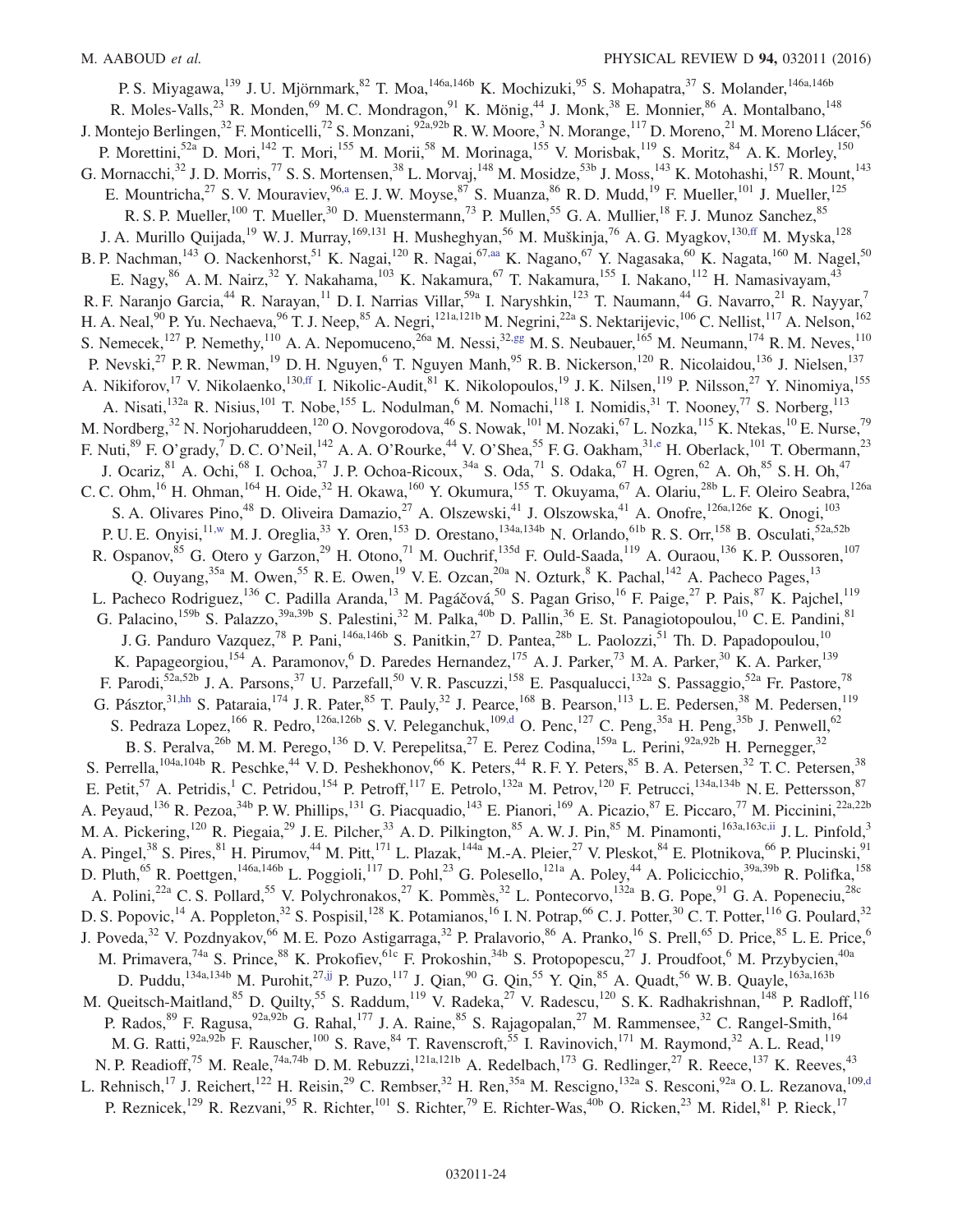<span id="page-25-3"></span><span id="page-25-2"></span><span id="page-25-1"></span><span id="page-25-0"></span>C. J. Riegel,<sup>174</sup> J. Rieger,<sup>56</sup> O. Rifki,<sup>113</sup> M. Rijssenbeek,<sup>148</sup> A. Rimoldi,<sup>121a,121b</sup> M. Rimoldi,<sup>18</sup> L. Rinaldi,<sup>22a</sup> B. Ristić,<sup>51</sup> E. Ritsch,<sup>32</sup> I. Riu,<sup>13</sup> F. Rizatdinova,<sup>114</sup> E. Rizvi,<sup>77</sup> C. Rizzi,<sup>13</sup> S. H. Robertson,<sup>88[,m](#page-30-12)</sup> A. Robichaud-Veronneau,<sup>88</sup> D. Robinson,<sup>30</sup> J. E. M. Robinson,<sup>44</sup> A. Robson,<sup>55</sup> C. Roda,<sup>124a,124b</sup> Y. Rodina,<sup>86</sup> A. Rodriguez Perez,<sup>13</sup> D. Rodriguez Rodriguez,<sup>166</sup> S. Roe,<sup>32</sup> C. S. Rogan,<sup>58</sup> O. Røhne,<sup>119</sup> A. Romaniouk,<sup>98</sup> M. Romano,<sup>22a,22b</sup> S. M. Romano Saez,<sup>36</sup> E. Romero Adam,<sup>166</sup> N. Rompotis,<sup>138</sup> M. Ronzani,<sup>50</sup> L. Roos,<sup>81</sup> E. Ros,<sup>166</sup> S. Rosati,<sup>132a</sup> K. Rosbach,<sup>50</sup> P. Rose,<sup>137</sup> O. Rosenthal,<sup>141</sup> N.-A. Rosien,<sup>56</sup> V. Rossetti,<sup>146a,146b</sup> E. Rossi,<sup>104a,104b</sup> L. P. Rossi,<sup>52a</sup> J. H. N. Rosten,<sup>30</sup> R. Rosten,<sup>138</sup> M. Rotaru,<sup>28b</sup> I. Roth,<sup>171</sup> J. Rothberg,<sup>138</sup> D. Rousseau,<sup>117</sup> C. R. Royon,<sup>136</sup> A. Rozanov,<sup>86</sup> Y. Rozen,<sup>152</sup> X. Ruan,<sup>145c</sup> F. Rubbo,<sup>143</sup> M. S. Rudolph,<sup>158</sup> F. Rühr,<sup>50</sup> A. Ruiz-Martinez,<sup>31</sup> Z. Rurikova,<sup>50</sup> N. A. Rusakovich,<sup>66</sup> A. Ruschke,<sup>100</sup> H. L. Russell,<sup>138</sup> J. P. Rutherfoord,<sup>7</sup> N. Ruthmann,<sup>32</sup> Y. F. Ryabov,<sup>123</sup> M. Rybar,<sup>165</sup> G. Rybkin,<sup>117</sup> S. Ryu,<sup>6</sup> A. Ryzhov,<sup>130</sup> G. F. Rzehorz,<sup>56</sup> A. F. Saavedra,<sup>150</sup> G. Sabato,<sup>107</sup> S. Sacerdoti,<sup>29</sup> H. F-W. Sadrozinski,<sup>137</sup> R. Sadykov,<sup>66</sup> F. Safai Tehrani,<sup>132a</sup> P. Saha,<sup>108</sup> M. Sahinsoy,<sup>59a</sup> M. Saimpert,<sup>136</sup> T. Saito,<sup>155</sup> H. Sakamoto,<sup>155</sup> Y. Sakurai,<sup>170</sup> G. Salamanna, <sup>134a,134b</sup> A. Salamon, <sup>133a,133b</sup> J. E. Salazar Loyola, <sup>34b</sup> D. Salek, <sup>107</sup> P. H. Sales De Bruin, <sup>138</sup> D. Salihagic, <sup>101</sup> A. Salnikov,<sup>143</sup> J. Salt,<sup>166</sup> D. Salvatore,<sup>39a,39b</sup> F. Salvatore,<sup>149</sup> A. Salvucci,<sup>61a</sup> A. Salzburger,<sup>32</sup> D. Sammel,<sup>50</sup> D. Sampsonidis,<sup>154</sup> A. Sanchez,<sup>104a,104b</sup> J. Sánchez,<sup>166</sup> V. Sanchez Martinez,<sup>166</sup> H. Sandaker,<sup>119</sup> R. L. Sandbach,<sup>77</sup> H. G. Sander, <sup>84</sup> M. Sandhoff, <sup>174</sup> C. Sandoval, <sup>21</sup> R. Sandstroem, <sup>101</sup> D. P. C. Sankey, <sup>131</sup> M. Sannino, <sup>52a, 52b</sup> A. Sansoni, <sup>49</sup> C. Santoni,<sup>36</sup> R. Santonico,<sup>133a,133b</sup> H. Santos,<sup>126a</sup> I. Santoyo Castillo,<sup>149</sup> K. Sapp,<sup>125</sup> A. Sapronov,<sup>66</sup> J. G. Saraiva,<sup>126a,126d</sup> B. Sarrazin,<sup>23</sup> O. Sasaki,<sup>67</sup> Y. Sasaki,<sup>155</sup> K. Sato,<sup>160</sup> G. Sauvage,<sup>[5,a](#page-30-3)</sup> E. Sauvan,<sup>5</sup> G. Savage,<sup>78</sup> P. Savard,<sup>15[8,e](#page-30-4)</sup> N. Savic,<sup>101</sup> C. Sawyer,<sup>131</sup> L. Sawyer,<sup>80[,r](#page-30-17)</sup> J. Saxon,<sup>33</sup> C. Sbarra,<sup>22a</sup> A. Sbrizzi,<sup>22a,22b</sup> T. Scanlon,<sup>79</sup> D. A. Scannicchio,<sup>162</sup> M. Scarcella,<sup>150</sup> V. Scarfone,<sup>39a,39b</sup> J. Schaarschmidt,<sup>171</sup> P. Schacht,<sup>101</sup> B. M. Schachtner,<sup>100</sup> D. Schaefer,<sup>32</sup> L. Schaefer,<sup>122</sup> R. Schaefer,<sup>44</sup> J. Schaeffer, <sup>84</sup> S. Schaepe, <sup>23</sup> S. Schaetzel,<sup>59b</sup> U. Schäfer, <sup>84</sup> A. C. Schaffer, <sup>117</sup> D. Schaile, <sup>100</sup> R. D. Schamberger, <sup>148</sup> V. Scharf,<sup>59a</sup> V. A. Schegelsky,<sup>123</sup> D. Scheirich,<sup>129</sup> M. Schernau,<sup>162</sup> C. Schiavi,<sup>52a,52b</sup> S. Schier,<sup>137</sup> C. Schillo,<sup>50</sup> M. Schioppa,<sup>39a,39b</sup> S. Schlenker,<sup>32</sup> K. R. Schmidt-Sommerfeld,<sup>101</sup> K. Schmieden,<sup>32</sup> C. Schmitt,<sup>84</sup> S. Schmitt,<sup>44</sup> S. Schmitz,<sup>84</sup> B. Schneider,<sup>159a</sup> U. Schnoor,<sup>50</sup> L. Schoeffel,<sup>136</sup> A. Schoening,<sup>59b</sup> B.D. Schoenrock,<sup>91</sup> E. Schopf,<sup>23</sup> M. Schott,<sup>84</sup> J. Schovancova, <sup>8</sup> S. Schramm,<sup>51</sup> M. Schreyer,<sup>173</sup> N. Schuh, <sup>84</sup> A. Schulte, <sup>84</sup> M. J. Schultens, <sup>23</sup> H.-C. Schultz-Coulon, <sup>59a</sup> H. Schulz,<sup>17</sup> M. Schumacher,<sup>50</sup> B. A. Schumm,<sup>137</sup> Ph. Schune,<sup>136</sup> A. Schwartzman,<sup>143</sup> T. A. Schwarz,<sup>90</sup> H. Schweiger,<sup>85</sup> Ph. Schwemling,<sup>136</sup> R. Schwienhorst,<sup>91</sup> J. Schwindling,<sup>136</sup> T. Schwindt,<sup>23</sup> G. Sciolla,<sup>25</sup> F. Scuri,<sup>124a,124b</sup> F. Scutti,<sup>89</sup> J. Searcy, <sup>90</sup> P. Seema, <sup>23</sup> S. C. Seidel, <sup>105</sup> A. Seiden, <sup>137</sup> F. Seifert, <sup>128</sup> J. M. Seixas, <sup>26a</sup> G. Sekhniaidze, <sup>104a</sup> K. Sekhon, <sup>90</sup> S. J. Sekula,<sup>42</sup> D. M. Seliverstov,<sup>12[3,a](#page-30-3)</sup> N. Semprini-Cesari,<sup>22a,22b</sup> C. Serfon,<sup>119</sup> L. Serin,<sup>117</sup> L. Serkin,<sup>163a,163b</sup> M. Sessa,<sup>134a,134b</sup> R. Seuster,  $^{168}$  H. Severini,  $^{113}$  T. Sfiligoj,  $^{76}$  F. Sforza,  $^{32}$  A. Sfyrla,  $^{51}$  E. Shabalina,  $^{56}$  N. W. Shaikh,  $^{146a,146b}$  L. Y. Shan,  $^{35a}$ R. Shang,<sup>165</sup> J. T. Shank,<sup>24</sup> M. Shapiro,<sup>16</sup> P. B. Shatalov,<sup>97</sup> K. Shaw,<sup>163a,163b</sup> S. M. Shaw,<sup>85</sup> A. Shcherbakova,<sup>146a,146b</sup> C. Y. Shehu,<sup>149</sup> P. Sherwood,<sup>79</sup> L. Shi,<sup>151[,kk](#page-31-8)</sup> S. Shimizu,<sup>68</sup> C. O. Shimmin,<sup>162</sup> M. Shimojima,<sup>102</sup> M. Shiyakova,<sup>6[6,ll](#page-31-9)</sup> A. Shmeleva,  $96$  D. Shoaleh Saadi,  $95$  M. J. Shochet,  $33$  S. Shojaii,  $92a,92b$  S. Shrestha,  $^{111}$  E. Shulga,  $98$  M. A. Shupe,  $7$  P. Sicho,  $^{127}$ A. M. Sickles,<sup>165</sup> P. E. Sidebo,<sup>147</sup> O. Sidiropoulou,<sup>173</sup> D. Sidorov,<sup>114</sup> A. Sidoti,<sup>22a,22b</sup> F. Siegert,<sup>46</sup> Dj. Sijacki,<sup>14</sup> J. Silva,<sup>126a,126d</sup> S. B. Silverstein,<sup>146a</sup> V. Simak,<sup>128</sup> Lj. Simic,<sup>14</sup> S. Simion,<sup>117</sup> E. Simioni,<sup>84</sup> B. Simmons,<sup>79</sup> D. Simon,<sup>36</sup> M. Simon, <sup>84</sup> P. Sinervo, <sup>158</sup> N. B. Sinev, <sup>116</sup> M. Sioli, <sup>22a, 22b</sup> G. Siragusa, <sup>173</sup> S. Yu. Sivoklokov, <sup>99</sup> J. Sjölin, <sup>146a, 146b</sup> M. B. Skinner,<sup>73</sup> H. P. Skottowe,<sup>58</sup> P. Skubic,<sup>113</sup> M. Slater,<sup>19</sup> T. Slavicek,<sup>128</sup> M. Slawinska,<sup>107</sup> K. Sliwa,<sup>161</sup> R. Slovak,<sup>129</sup> V. Smakhtin,<sup>171</sup> B. H. Smart,<sup>5</sup> L. Smestad,<sup>15</sup> J. Smiesko,<sup>144a</sup> S. Yu. Smirnov,<sup>98</sup> Y. Smirnov,<sup>98</sup> L. N. Smirnova,<sup>9[9,mm](#page-31-10)</sup> O. Smirnova,  $82$  M. N. K. Smith,  $37$  R. W. Smith,  $37$  M. Smizanska,  $73$  K. Smolek,  $128$  A. A. Snesarev,  $96$  S. Snyder,  $27$ R. Sobie,<sup>16[8,m](#page-30-12)</sup> F. Socher,<sup>46</sup> A. Soffer,<sup>153</sup> D. A. Soh,<sup>151</sup> G. Sokhrannyi,<sup>76</sup> C. A. Solans Sanchez,<sup>32</sup> M. Solar,<sup>128</sup> E. Yu. Soldatov, <sup>98</sup> U. Soldevila, <sup>166</sup> A. A. Solodkov, <sup>130</sup> A. Soloshenko, <sup>66</sup> O. V. Solovyanov, <sup>130</sup> V. Solovyev, <sup>123</sup> P. Sommer, <sup>50</sup> H. Son,<sup>161</sup> H. Y. Song,<sup>35b[,nn](#page-31-11)</sup> A. Sood,<sup>16</sup> A. Sopczak,<sup>128</sup> V. Sopko,<sup>128</sup> V. Sorin,<sup>13</sup> D. Sosa,<sup>59b</sup> C. L. Sotiropoulou,<sup>124a,124b</sup> R. Soualah,<sup>163a,163c</sup> A. M. Soukharev,<sup>10[9,d](#page-30-2)</sup> D. South,<sup>44</sup> B. C. Sowden,<sup>78</sup> S. Spagnolo,<sup>74a,74b</sup> M. Spalla,<sup>124a,124b</sup> M. Spangenberg,<sup>169</sup> F. Spanò,<sup>78</sup> D. Sperlich,<sup>17</sup> F. Spettel,<sup>101</sup> R. Spighi,<sup>22a</sup> G. Spigo,<sup>32</sup> L. A. Spiller,<sup>89</sup> M. Spousta,<sup>129</sup> R. D. St. Denis,<sup>5[5,a](#page-30-3)</sup> A. Stabile,<sup>92a</sup> R. Stamen,<sup>59a</sup> S. Stamm,<sup>17</sup> E. Stanecka,<sup>41</sup> R. W. Stanek,<sup>6</sup> C. Stanescu,<sup>134a</sup> M. Stanescu-Bellu,<sup>44</sup> M. M. Stanitzki,<sup>44</sup> S. Stapnes,<sup>119</sup> E. A. Starchenko,<sup>130</sup> G. H. Stark,<sup>33</sup> J. Stark,<sup>57</sup> P. Staroba,<sup>127</sup> P. Starovoitov,<sup>59a</sup> S. Stärz,<sup>32</sup> R. Staszewski,<sup>41</sup> P. Steinberg,<sup>27</sup> B. Stelzer,<sup>142</sup> H. J. Stelzer,<sup>32</sup> O. Stelzer-Chilton,<sup>159a</sup> H. Stenzel,<sup>54</sup> G. A. Stewart,<sup>55</sup> J. A. Stillings,<sup>23</sup> M. C. Stockton,<sup>88</sup> M. Stoebe,<sup>88</sup> G. Stoicea,<sup>28b</sup> P. Stolte,<sup>56</sup> S. Stonjek,<sup>101</sup> A. R. Stradling, <sup>8</sup> A. Straessner, <sup>46</sup> M. E. Stramaglia, <sup>18</sup> J. Strandberg, <sup>147</sup> S. Strandberg, <sup>146a, 146b</sup> A. Strandlie, <sup>119</sup> M. Strauss, <sup>113</sup> P. Strizenec,  $^{144b}$  R. Ströhmer,  $^{173}$  D. M. Strom,  $^{116}$  R. Stroynowski,  $^{42}$  A. Strubig,  $^{106}$  S. A. Stucci,  $^{27}$  B. Stugu,  $^{15}$  N. A. Styles,  $^{44}$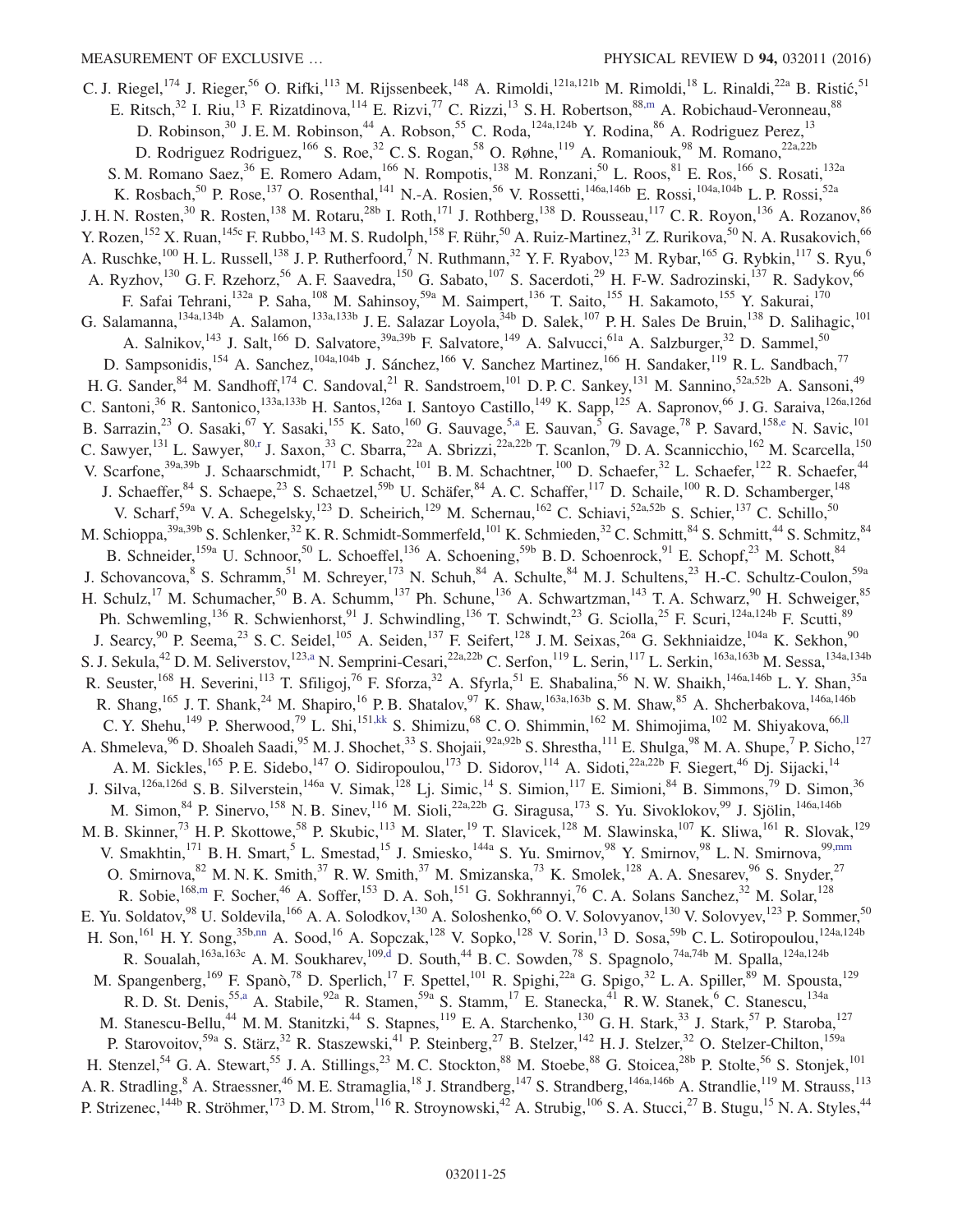<span id="page-26-0"></span>D. Su,<sup>143</sup> J. Su,<sup>125</sup> S. Suchek,<sup>59a</sup> Y. Sugaya,<sup>118</sup> M. Suk,<sup>128</sup> V. V. Sulin,<sup>96</sup> S. Sultansoy,<sup>4c</sup> T. Sumida,<sup>69</sup> S. Sun,<sup>58</sup> X. Sun,<sup>35a</sup> J. E. Sundermann,<sup>50</sup> K. Suruliz,<sup>149</sup> G. Susinno,<sup>39a,39b</sup> M. R. Sutton,<sup>149</sup> S. Suzuki,<sup>67</sup> M. Svatos,<sup>127</sup> M. Swiatlowski,<sup>33</sup> I. Sykora,<sup>144a</sup> T. Sykora,<sup>129</sup> D. Ta,<sup>50</sup> C. Taccini,<sup>134a,134b</sup> K. Tackmann,<sup>44</sup> J. Taenzer,<sup>158</sup> A. Taffard,<sup>162</sup> R. Tafirout,<sup>159a</sup> N. Taiblum,<sup>153</sup> H. Takai,<sup>27</sup> R. Takashima,<sup>70</sup> T. Takeshita,<sup>140</sup> Y. Takubo,<sup>67</sup> M. Talby,<sup>86</sup> A. A. Talyshev,<sup>109[,d](#page-30-2)</sup> K. G. Tan,<sup>89</sup> J. Tanaka,<sup>155</sup> M. Tanaka,<sup>157</sup> R. Tanaka,<sup>117</sup> S. Tanaka,<sup>67</sup> B. B. Tannenwald,<sup>111</sup> S. Tapia Araya,<sup>34b</sup> S. Tapprogge,<sup>84</sup> S. Tarem,<sup>152</sup> G. F. Tartarelli,<sup>92a</sup> P. Tas,<sup>129</sup> M. Tasevsky,<sup>127</sup> T. Tashiro,<sup>69</sup> E. Tassi,<sup>39a,39b</sup> A. Tavares Delgado,<sup>126a,126b</sup> Y. Tayalati,<sup>135e</sup> A. C. Taylor,<sup>105</sup> G. N. Taylor,<sup>89</sup> P. T. E. Taylor,<sup>89</sup> W. Taylor,<sup>159b</sup> F. A. Teischinger,<sup>32</sup> P. Teixeira-Dias,<sup>78</sup> K. K. Temming,<sup>50</sup> D. Temple,<sup>142</sup> H. Ten Kate,<sup>32</sup> P. K. Teng,<sup>151</sup> J. J. Teoh,<sup>118</sup> F. Tepel,<sup>174</sup> S. Terada,<sup>67</sup> K. Terashi,<sup>155</sup> J. Terron,<sup>83</sup> S. Terzo,<sup>101</sup> M. Testa,  $49$  R. J. Teuscher,  $158$ , m T. Theveneaux-Pelzer,  $86$  J. P. Thomas,  $19$  J. Thomas-Wilsker,  $78$  E. N. Thompson,  $37$ P. D. Thompson,<sup>19</sup> A. S. Thompson,<sup>55</sup> L. A. Thomsen,<sup>175</sup> E. Thomson,<sup>122</sup> M. Thomson,<sup>30</sup> M. J. Tibbetts,<sup>16</sup> R. E. Ticse Torres, <sup>86</sup> V. O. Tikhomirov, <sup>96,00</sup> Yu. A. Tikhonov, <sup>10[9,d](#page-30-2)</sup> S. Timoshenko, <sup>98</sup> P. Tipton, <sup>175</sup> S. Tisserant, <sup>86</sup> K. Todome, <sup>157</sup> T. Todorov, <sup>5[,a](#page-30-3)</sup> S. Todorova-Nova, <sup>129</sup> J. Tojo, <sup>71</sup> S. Tokár, <sup>144a</sup> K. Tokushuku, <sup>67</sup> E. Tolley, <sup>58</sup> L. Tomlinson, <sup>85</sup> M. Tomoto,  $^{103}$  L. Tompkins,  $^{143,pp}$  $^{143,pp}$  $^{143,pp}$  K. Toms,  $^{105}$  B. Tong,  $^{58}$  E. Torrence,  $^{116}$  H. Torres,  $^{142}$  E. Torró Pastor,  $^{138}$  J. Toth,  $^{86,qq}$  $^{86,qq}$  $^{86,qq}$ F. Touchard, <sup>86</sup> D. R. Tovey, <sup>139</sup> T. Trefzger, <sup>173</sup> A. Tricoli, <sup>27</sup> I. M. Trigger, <sup>159a</sup> S. Trincaz-Duvoid, <sup>81</sup> M. F. Tripiana, <sup>13</sup> W. Trischuk,<sup>158</sup> B. Trocmé,<sup>57</sup> A. Trofymov,<sup>44</sup> C. Troncon,<sup>92a</sup> M. Trottier-McDonald,<sup>16</sup> M. Trovatelli,<sup>168</sup> L. Truong,<sup>163a,163c</sup> M. Trzebinski,<sup>41</sup> A. Trzupek,<sup>41</sup> J. C-L. Tseng,<sup>120</sup> P. V. Tsiareshka,<sup>93</sup> G. Tsipolitis,<sup>10</sup> N. Tsirintanis,<sup>9</sup> S. Tsiskaridze,<sup>13</sup> V. Tsiskaridze,<sup>50</sup> E. G. Tskhadadze,<sup>53a</sup> K. M. Tsui,<sup>61a</sup> I. I. Tsukerman,<sup>97</sup> V. Tsulaia,<sup>16</sup> S. Tsuno,<sup>67</sup> D. Tsybychev,<sup>148</sup> Y. Tu,<sup>61b</sup> A. Tudorache,<sup>28b</sup> V. Tudorache,<sup>28b</sup> A. N. Tuna,<sup>58</sup> S. A. Tupputi,<sup>22a,22b</sup> S. Turchikhin,<sup>66</sup> D. Turecek,<sup>128</sup> D. Turgeman,<sup>171</sup> R. Turra,<sup>92a,92b</sup> A. J. Turvey,<sup>42</sup> P. M. Tuts,<sup>37</sup> M. Tyndel,<sup>131</sup> G. Ucchielli,<sup>22a,22b</sup> I. Ueda,<sup>155</sup> M. Ughetto,<sup>146a,146b</sup> F. Ukegawa,<sup>160</sup> G. Unal,<sup>32</sup> A. Undrus,<sup>27</sup> G. Unel,<sup>162</sup> F. C. Ungaro,<sup>89</sup> Y. Unno,<sup>67</sup> C. Unverdorben,<sup>100</sup> J. Urban,<sup>144b</sup> P. Urquijo,<sup>89</sup> P. Urrejola,<sup>84</sup> G. Usai,<sup>8</sup> A. Usanova,<sup>63</sup> L. Vacavant,<sup>86</sup> V. Vacek,<sup>128</sup> B. Vachon,<sup>88</sup> C. Valderanis,<sup>100</sup> E. Valdes Santurio,<sup>146a,146b</sup> N. Valencic,<sup>107</sup> S. Valentinetti,<sup>22a,22b</sup> A. Valero,<sup>166</sup> L. Valery,<sup>13</sup> S. Valkar,<sup>129</sup> J. A. Valls Ferrer,<sup>166</sup> W. Van Den Wollenberg,<sup>107</sup> P. C. Van Der Deijl,<sup>107</sup> H. van der Graaf,<sup>107</sup> N. van Eldik,<sup>152</sup> P. van Gemmeren, <sup>6</sup> J. Van Nieuwkoop, <sup>142</sup> I. van Vulpen, <sup>107</sup> M. C. van Woerden,<sup>32</sup> M. Vanadia,<sup>132a,132b</sup> W. Vandelli,<sup>32</sup> R. Vanguri,<sup>122</sup> A. Vaniachine,<sup>130</sup> P. Vankov,<sup>107</sup> G. Vardanyan,<sup>176</sup> R. Vari,<sup>132a</sup> E. W. Varnes,<sup>7</sup> T. Varol,<sup>42</sup> D. Varouchas,<sup>81</sup> A. Vartapetian,<sup>8</sup> K. E. Varvell,<sup>150</sup> J. G. Vasquez,<sup>175</sup> F. Vazeille,<sup>36</sup> T. Vazquez Schroeder,<sup>88</sup> J. Veatch,<sup>56</sup> V. Veeraraghavan,<sup>7</sup> L.M. Veloce,<sup>158</sup> F. Veloso,<sup>126a,126c</sup> S. Veneziano,<sup>132a</sup> A. Ventura,<sup>74a,74b</sup> M. Venturi,<sup>168</sup> N. Venturi,<sup>158</sup> A. Venturini,<sup>25</sup> V. Vercesi,<sup>121a</sup> M. Verducci,<sup>132a,132b</sup> W. Verkerke,<sup>107</sup> J. C. Vermeulen,<sup>107</sup> A. Vest,<sup>46[,rr](#page-31-15)</sup> M. C. Vetterli,<sup>14[2,e](#page-30-4)</sup> O. Viazlo,<sup>82</sup> I. Vichou,<sup>16[5,a](#page-30-3)</sup> T. Vickey,<sup>139</sup> O. E. Vickey Boeriu,<sup>139</sup> G. H. A. Viehhauser,<sup>120</sup> S. Viel,<sup>16</sup> L. Vigani,<sup>120</sup> M. Villa,<sup>22a,22b</sup> M. Villaplana Perez,<sup>92a,92b</sup> E. Vilucchi,<sup>49</sup> M. G. Vincter,<sup>31</sup> V. B. Vinogradov,<sup>66</sup> C. Vittori,<sup>22a,22b</sup> I. Vivarelli,<sup>149</sup> S. Vlachos,<sup>10</sup> M. Vlasak,<sup>128</sup> M. Vogel,<sup>174</sup> P. Vokac,<sup>128</sup> G. Volpi,<sup>124a,124b</sup> M. Volpi,  $89$  H. von der Schmitt,  $101$  E. von Toerne,  $23$  V. Vorobel,  $129$  K. Vorobev,  $98$  M. Vos,  $166$  R. Voss,  $32$  J. H. Vossebeld,  $75$ N. Vranjes,<sup>14</sup> M. Vranjes Milosavljevic,<sup>14</sup> V. Vrba,<sup>127</sup> M. Vreeswijk,<sup>107</sup> R. Vuillermet,<sup>32</sup> I. Vukotic,<sup>33</sup> Z. Vykydal,<sup>128</sup> P. Wagner,<sup>23</sup> W. Wagner, <sup>174</sup> H. Wahlberg,<sup>72</sup> S. Wahrmund,<sup>46</sup> J. Wakabayashi,<sup>103</sup> J. Walder,<sup>73</sup> R. Walker,<sup>100</sup> W. Walkowiak,<sup>141</sup> V. Wallangen,<sup>146a,146b</sup> C. Wang,<sup>35c</sup> C. Wang,<sup>35d,86</sup> F. Wang,<sup>172</sup> H. Wang,<sup>16</sup> H. Wang,<sup>42</sup> J. Wang,<sup>44</sup> J. Wang,<sup>150</sup> K. Wang,<sup>88</sup> R. Wang,  $^6$  S. M. Wang,  $^{151}$  T. Wang,  $^{23}$  T. Wang,  $^{37}$  W. Wang,  $^{35b}$  X. Wang,  $^{175}$  C. Wanotayaroj,  $^{116}$  A. Warburton,  $^{88}$  C. P. Ward,  $^{30}$ D. R. Wardrope,<sup>79</sup> A. Washbrook,<sup>48</sup> P. M. Watkins,<sup>19</sup> A. T. Watson,<sup>19</sup> M. F. Watson,<sup>19</sup> G. Watts,<sup>138</sup> S. Watts,<sup>85</sup> B. M. Waugh,<sup>79</sup> S. Webb,<sup>84</sup> M. S. Weber,<sup>18</sup> S. W. Weber,<sup>173</sup> J. S. Webster,<sup>6</sup> A. R. Weidberg,<sup>120</sup> B. Weinert,<sup>62</sup> J. Weingarten,<sup>56</sup> C. Weiser,<sup>50</sup> H. Weits,<sup>107</sup> P. S. Wells,<sup>32</sup> T. Wenaus,<sup>27</sup> T. Wengler,<sup>32</sup> S. Wenig,<sup>32</sup> N. Wermes,<sup>23</sup> M. Werner,<sup>50</sup> M. D. Werner,<sup>65</sup> P. Werner,<sup>32</sup> M. Wessels,<sup>59a</sup> J. Wetter,<sup>161</sup> K. Whalen,<sup>116</sup> N. L. Whallon,<sup>138</sup> A. M. Wharton,<sup>73</sup> A. White,<sup>8</sup> M. J. White,<sup>1</sup> R. White,  $34b$  D. Whiteson,  $162$  F. J. Wickens,  $131$  W. Wiedenmann,  $172$  M. Wielers,  $131$  P. Wienemann,  $23$  C. Wiglesworth,  $38$ L. A. M. Wiik-Fuchs,<sup>23</sup> A. Wildauer,<sup>101</sup> F. Wilk,<sup>85</sup> H. G. Wilkens,<sup>32</sup> H. H. Williams,<sup>122</sup> S. Williams,<sup>107</sup> C. Willis,<sup>91</sup> S. Willocq,  $8^7$  J. A. Wilson,  $19$  I. Wingerter-Seez,  $5$  F. Winklmeier,  $116$  O. J. Winston,  $149$  B. T. Winter,  $23$  M. Wittgen,  $143$ J. Wittkowski,<sup>100</sup> T. M. H. Wolf,<sup>107</sup> M. W. Wolter,<sup>41</sup> H. Wolters,<sup>126a,126c</sup> S. D. Worm,<sup>131</sup> B. K. Wosiek,<sup>41</sup> J. Wotschack,<sup>32</sup> M. J. Woudstra, <sup>85</sup> K. W. Wozniak, <sup>41</sup> M. Wu, <sup>57</sup> M. Wu, <sup>33</sup> S. L. Wu, <sup>172</sup> X. Wu, <sup>51</sup> Y. Wu, <sup>90</sup> T. R. Wyatt, <sup>85</sup> B. M. Wynne, <sup>48</sup> S. Xella,<sup>38</sup> D. Xu,<sup>35a</sup> L. Xu,<sup>27</sup> B. Yabsley,<sup>150</sup> S. Yacoob,<sup>145a</sup> D. Yamaguchi,<sup>157</sup> Y. Yamaguchi,<sup>118</sup> A. Yamamoto,<sup>67</sup> S. Yamamoto,<sup>155</sup> T. Yamanaka,<sup>155</sup> K. Yamauchi,<sup>103</sup> Y. Yamazaki,<sup>68</sup> Z. Yan,<sup>24</sup> H. Yang,<sup>35e</sup> H. Yang,<sup>172</sup> Y. Yang,<sup>151</sup> Z. Yang,<sup>15</sup> W-M. Yao,<sup>16</sup> Y. C. Yap,<sup>81</sup> Y. Yasu,<sup>67</sup> E. Yatsenko,<sup>5</sup> K. H. Yau Wong,<sup>23</sup> J. Ye,<sup>42</sup> S. Ye,<sup>27</sup> I. Yeletskikh,<sup>66</sup> A. L. Yen,<sup>58</sup> E. Yildirim,  $84$  K. Yorita,  $170$  R. Yoshida,  $6$  K. Yoshihara,  $122$  C. Young,  $143$  C. J. S. Young,  $32$  S. Youssef,  $24$  D. R. Yu,  $16$  J. Yu,  $8$ J. M. Yu,  $90$  J. Yu,  $^{65}$  L. Yuan,  $^{68}$  S. P. Y. Yuen,  $^{23}$  I. Yusuff,  $30,88$  B. Zabinski,  $^{41}$  R. Zaidan,  $^{35d}$  A. M. Zaitsev,  $^{130,ff}$  $^{130,ff}$  $^{130,ff}$  N. Zakharchuk,  $^{44}$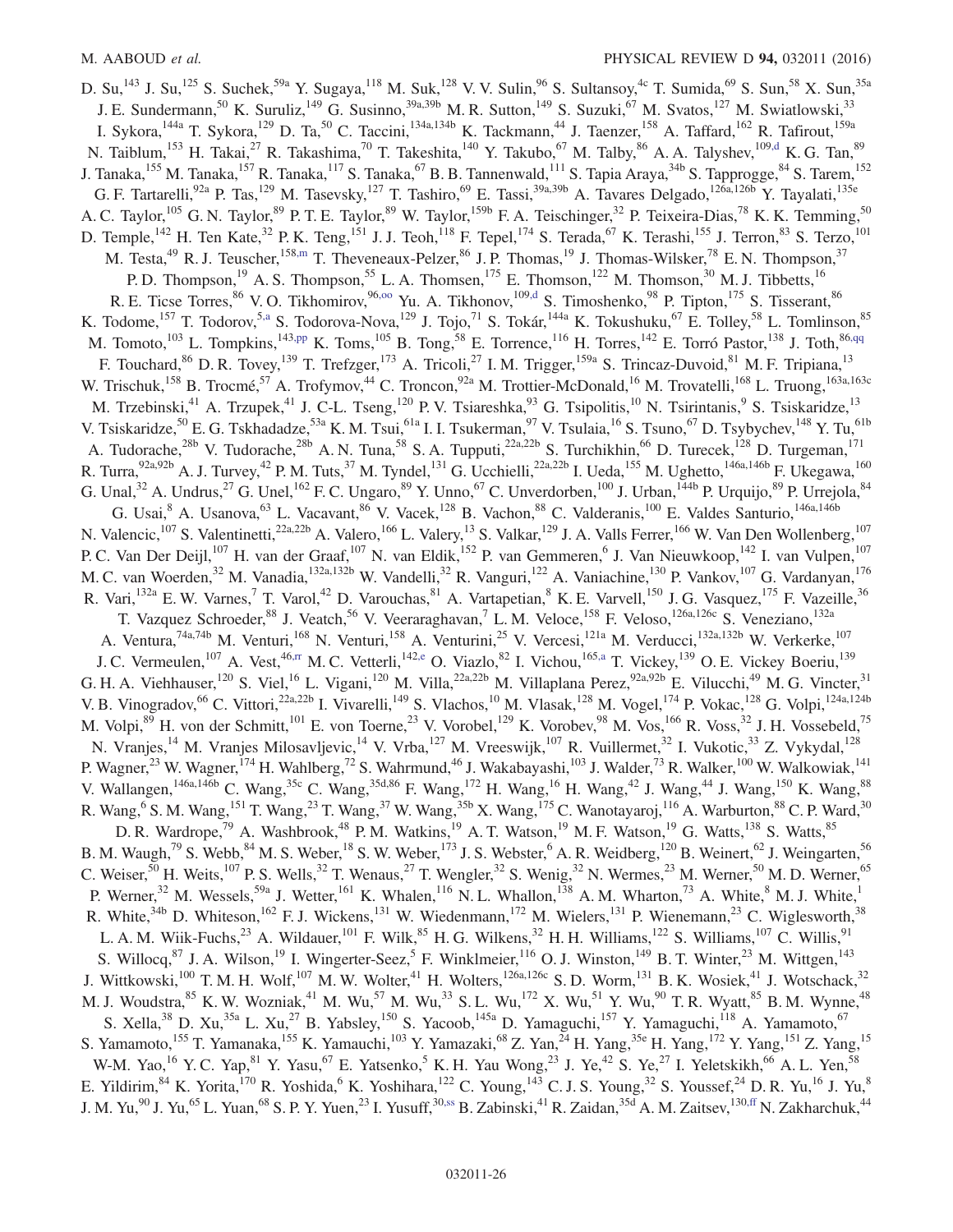J. Zalieckas,<sup>15</sup> A. Zaman,<sup>148</sup> S. Zambito,<sup>58</sup> L. Zanello,<sup>132a,132b</sup> D. Zanzi,<sup>89</sup> C. Zeitnitz,<sup>174</sup> M. Zeman,<sup>128</sup> A. Zemla,<sup>40a</sup> J. C. Zeng,<sup>165</sup> Q. Zeng,<sup>143</sup> K. Zengel,<sup>25</sup> O. Zenin,<sup>130</sup> T. Ženiš,<sup>144a</sup> D. Zerwas,<sup>117</sup> D. Zhang,<sup>90</sup> F. Zhang,<sup>172</sup> G. Zhang,<sup>35[b,nn](#page-31-11)</sup> H. Zhang,<sup>35c</sup> J. Zhang,<sup>6</sup> L. Zhang,<sup>50</sup> R. Zhang,<sup>23</sup> R. Zhang,<sup>35[b,tt](#page-31-17)</sup> X. Zhang,<sup>35d</sup> Z. Zhang,<sup>117</sup> X. Zhao,<sup>42</sup> Y. Zhao,<sup>35d</sup> Z. Zhao,<sup>35b</sup> A. Zhemchugov,<sup>66</sup> J. Zhong,<sup>120</sup> B. Zhou,<sup>90</sup> C. Zhou,<sup>47</sup> L. Zhou,<sup>37</sup> L. Zhou,<sup>42</sup> M. Zhou,<sup>148</sup> N. Zhou,<sup>35f</sup> C. G. Zhu,<sup>35d</sup> H. Zhu,<sup>35a</sup> J. Zhu,<sup>90</sup> Y. Zhu,<sup>35b</sup> X. Zhuang,<sup>35a</sup> K. Zhukov,<sup>96</sup> A. Zibell,<sup>173</sup> D. Zieminska,<sup>62</sup> N. I. Zimine,<sup>66</sup> C. Zimmermann,<sup>84</sup> S. Zimmermann,<sup>50</sup> Z. Zinonos,<sup>56</sup> M. Zinser,<sup>84</sup> M. Ziolkowski,<sup>141</sup> L. Živković,<sup>14</sup> G. Zobernig,<sup>172</sup> A. Zoccoli,<sup>22a,22b</sup> M. zur Nedden, $^{17}$  and L. Zwalinski<sup>32</sup>

(ATLAS Collaboration)

 ${}^{1}$ Department of Physics, University of Adelaide, Adelaide, Australia

<sup>2</sup>Physics Department, SUNY Albany, Albany, New York, USA

 $3$ Department of Physics, University of Alberta, Edmonton AB, Canada

<sup>4a</sup>Department of Physics, Ankara University, Ankara, Turkey

<sup>4b</sup>Istanbul Aydin University, Istanbul, Turkey

<sup>4c</sup>Division of Physics, TOBB University of Economics and Technology, Ankara, Turkey

<sup>5</sup>LAPP, CNRS/IN2P3 and Université Savoie Mont Blanc, Annecy-le-Vieux, France

<sup>6</sup>High Energy Physics Division, Argonne National Laboratory, Argonne, Illinois, USA

 $^7$ Department of Physics, University of Arizona, Tucson, Arizona, USA

<sup>8</sup>Department of Physics, The University of Texas at Arlington, Arlington, Texas, USA

<sup>9</sup>Physics Department, University of Athens, Athens, Greece

 $10P$ hysics Department, National Technical University of Athens, Zografou, Greece

 $11$ Department of Physics, The University of Texas at Austin, Austin, Texas, USA

 $12$ Institute of Physics, Azerbaijan Academy of Sciences, Baku, Azerbaijan

 $^{13}$ Institut de Física d'Altes Energies (IFAE), The Barcelona Institute of Science and Technology,

Barcelona, Spain

 $14$ Institute of Physics, University of Belgrade, Belgrade, Serbia

 $15$ Department for Physics and Technology, University of Bergen, Bergen, Norway

<sup>16</sup>Physics Division, Lawrence Berkeley National Laboratory and University of California, Berkeley,

California, USA

 $17$ Department of Physics, Humboldt University, Berlin, Germany

 $18$ Albert Einstein Center for Fundamental Physics and Laboratory for High Energy Physics,

University of Bern, Bern, Switzerland

<sup>19</sup>School of Physics and Astronomy, University of Birmingham, Birmingham, United Kingdom  $^{20a}$ Department of Physics, Bogazici University, Istanbul, Turkey

<sup>20b</sup>Department of Physics Engineering, Gaziantep University, Gaziantep, Turkey

<sup>20d</sup>Istanbul Bilgi University, Faculty of Engineering and Natural Sciences, Istanbul, Turkey

<sup>20e</sup>Bahcesehir University, Faculty of Engineering and Natural Sciences, Istanbul, Turkey

<sup>21</sup>Centro de Investigaciones, Universidad Antonio Narino, Bogota, Colombia

<sup>22a</sup>INFN Sezione di Bologna, Italy

<sup>22b</sup>Dipartimento di Fisica e Astronomia, Università di Bologna, Bologna, Italy

<sup>23</sup>Physikalisches Institut, University of Bonn, Bonn, Germany

 $^{24}$ Department of Physics, Boston University, Boston, Massachusetts, USA

<sup>25</sup>Department of Physics, Brandeis University, Waltham, Massachusetts, USA

<sup>26a</sup>Universidade Federal do Rio De Janeiro COPPE/EE/IF, Rio de Janeiro, Brazil

26bElectrical Circuits Department, Federal University of Juiz de Fora (UFJF), Juiz de Fora, Brazil

<sup>26c</sup>Federal University of Sao Joao del Rei (UFSJ), Sao Joao del Rei, Brazil

<sup>26d</sup>Instituto de Fisica, Universidade de Sao Paulo, Sao Paulo, Brazil

<sup>27</sup>Physics Department, Brookhaven National Laboratory, Upton, New York, USA

<sup>28a</sup>Transilvania University of Brasov, Brasov, Romania

<sup>28b</sup>National Institute of Physics and Nuclear Engineering, Bucharest, Romania

 $28c$ National Institute for Research and Development of Isotopic and Molecular Technologies,

Physics Department, Cluj Napoca, Romania

<sup>28d</sup>University Politehnica Bucharest, Bucharest, Romania

<sup>28e</sup>West University in Timisoara, Timisoara, Romania

 $^{29}$ Departamento de Física, Universidad de Buenos Aires, Buenos Aires, Argentina

 $30$ Cavendish Laboratory, University of Cambridge, Cambridge, United Kingdom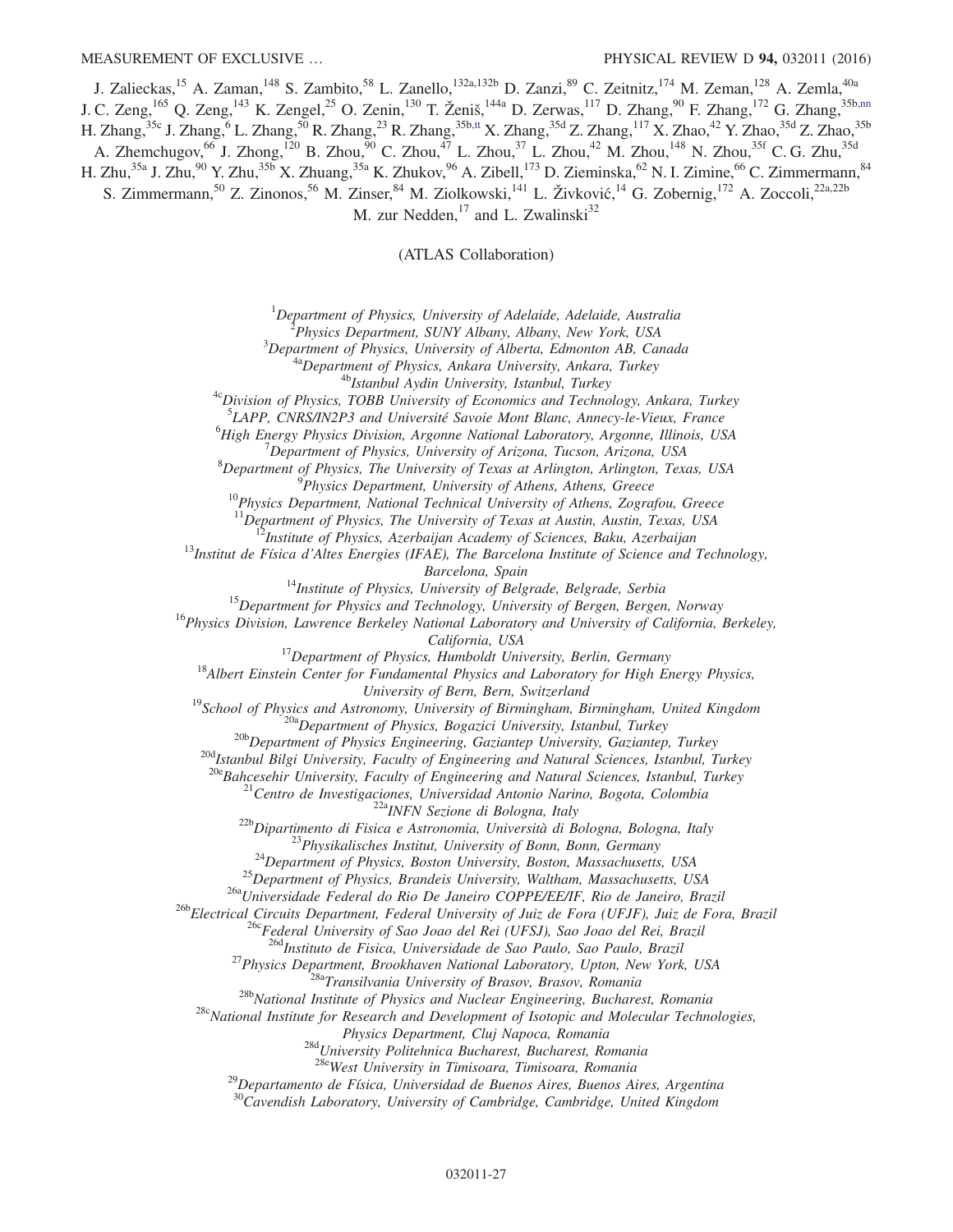$31$ Department of Physics, Carleton University, Ottawa ON, Canada

<sup>32</sup>CERN, Geneva, Switzerland

<sup>33</sup>Enrico Fermi Institute, University of Chicago, Chicago, Illinois, USA

 $34a$ Departamento de Física, Pontificia Universidad Católica de Chile, Santiago, Chile

<sup>34b</sup>Departamento de Física, Universidad Técnica Federico Santa María, Valparaíso, Chile

 $35a$ Institute of High Energy Physics, Chinese Academy of Sciences, Beijing, China

<sup>35b</sup>Department of Modern Physics, University of Science and Technology of China, Anhui, China

<sup>35c</sup>Department of Physics, Nanjing University, Jiangsu, China

35d School of Physics, Shandong University, Shandong, China

<sup>35e</sup>Department of Physics and Astronomy, Shanghai Key Laboratory for Particle Physics and Cosmology,

Shanghai Jiao Tong University, Shanghai; (also affiliated with PKU-CHEP), China

<sup>35f</sup>Physics Department, Tsinghua University, Beijing 100084, China

<sup>36</sup>Laboratoire de Physique Corpusculaire, Clermont Université and Université Blaise Pascal and

CNRS/IN2P3, Clermont-Ferrand, France

<sup>37</sup>Nevis Laboratory, Columbia University, Irvington, New York, USA

<sup>38</sup>Niels Bohr Institute, University of Copenhagen, Kobenhavn, Denmark

39aINFN Gruppo Collegato di Cosenza, Laboratori Nazionali di Frascati, Italy

<sup>39b</sup>Dipartimento di Fisica, Università della Calabria, Rende, Italy

 $40a$ <sup>40a</sup>AGH University of Science and Technology, Faculty of Physics and Applied Computer Science, Krakow, Poland

<sup>40b</sup>Marian Smoluchowski Institute of Physics, Jagiellonian University, Krakow, Poland

Institute of Nuclear Physics Polish Academy of Sciences, Krakow, Poland

Assume by *indicent Lusses Count Reducity* by **Section**<br><sup>42</sup>Physics Department, Southern Methodist University, Dallas, Texas, USA

<sup>43</sup>Physics Department, University of Texas at Dallas, Richardson, Texas, USA <sup>44</sup>DESY, Hamburg and Zeuthen, Germany

<sup>45</sup>Institut für Experimentelle Physik IV, Technische Universität Dortmund, Dortmund, Germany

<sup>46</sup>Institut für Kern- und Teilchenphysik, Technische Universität Dresden, Dresden, Germany

 $^{17}$ Department of Physics, Duke University, Durham, North Carolina, USA

<sup>48</sup>SUPA - School of Physics and Astronomy, University of Edinburgh, Edinburgh, United Kingdom

<sup>49</sup>INFN Laboratori Nazionali di Frascati, Frascati, Italy

<sup>50</sup>Fakultät für Mathematik und Physik, Albert-Ludwigs-Universität, Freiburg, Germany

<sup>51</sup>Section de Physique, Université de Genève, Geneva, Switzerland

52<sup>a</sup>INFN Sezione di Genova, Italy

52b Dipartimento di Fisica, Università di Genova, Genova, Italy

53aE. Andronikashvili Institute of Physics, Iv. Javakhishvili Tbilisi State University, Tbilisi, Georgia

<sup>53b</sup>High Energy Physics Institute, Tbilisi State University, Tbilisi, Georgia

<sup>54</sup>II Physikalisches Institut, Justus-Liebig-Universität Giessen, Giessen, Germany

55 SUPA - School of Physics and Astronomy, University of Glasgow, Glasgow, United Kingdom

<sup>56</sup>II Physikalisches Institut, Georg-August-Universität, Göttingen, Germany

<sup>57</sup>Laboratoire de Physique Subatomique et de Cosmologie, Université Grenoble-Alpes, CNRS/IN2P3, Grenoble, France

58Laboratory for Particle Physics and Cosmology, Harvard University, Cambridge, Massachusetts, USA <sup>59a</sup>Kirchhoff-Institut für Physik, Ruprecht-Karls-Universität Heidelberg, Heidelberg, Germany

<sup>59b</sup>Physikalisches Institut, Ruprecht-Karls-Universität Heidelberg, Heidelberg, Germany

<sup>59c</sup>ZITI Institut für technische Informatik, Ruprecht-Karls-Universität Heidelberg, Mannheim, Germany

 $^{60}$ Faculty of Applied Information Science, Hiroshima Institute of Technology, Hiroshima, Japan

<sup>61a</sup>Department of Physics, The Chinese University of Hong Kong, Shatin, N.T., Hong Kong, China

<sup>61b</sup>Department of Physics, The University of Hong Kong, Hong Kong, China

<sup>61c</sup>Department of Physics, The Hong Kong University of Science and Technology, Clear Water Bay, Kowloon, Hong Kong, China

 $^{62}$ Department of Physics, Indiana University, Bloomington, Indiana, USA

<sup>63</sup>Institut für Astro- und Teilchenphysik, Leopold-Franzens-Universität, Innsbruck, Austria <sup>64</sup>University of Iowa, Iowa City, Iowa, USA

<sup>65</sup>Department of Physics and Astronomy, Iowa State University, Ames, Iowa, USA

<sup>66</sup>Joint Institute for Nuclear Research, JINR Dubna, Dubna, Russia

<sup>67</sup>KEK, High Energy Accelerator Research Organization, Tsukuba, Japan

<sup>68</sup>Graduate School of Science, Kobe University, Kobe, Japan

<sup>3</sup>Faculty of Science, Kyoto University, Kyoto, Japan

 $70K$ yoto University of Education, Kyoto, Japan

 $17$ <sup>1</sup>Department of Physics, Kyushu University, Fukuoka, Japan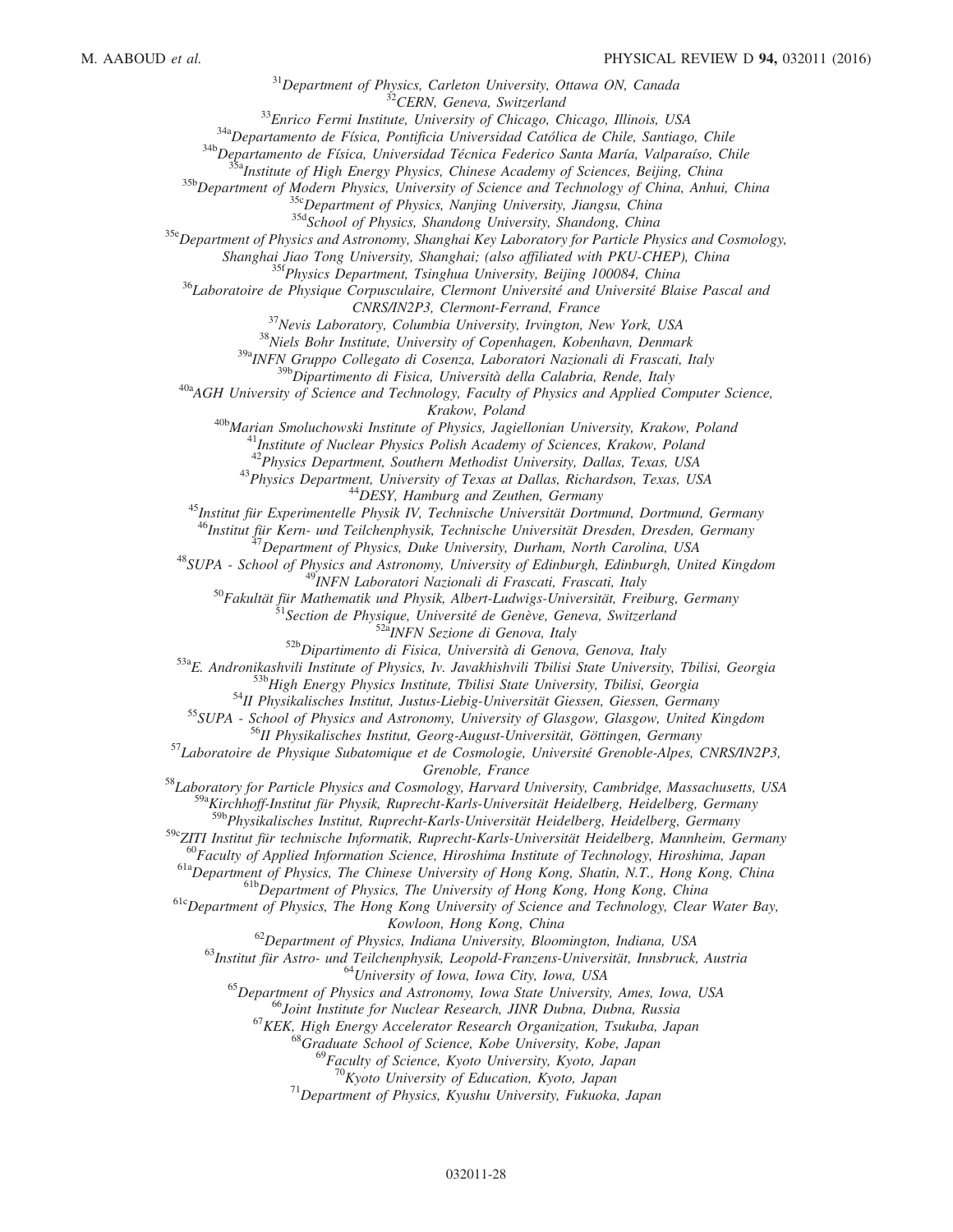$^{72}$ Instituto de Física La Plata, Universidad Nacional de La Plata and CONICET, La Plata, Argentina

 $^{73}$ Physics Department, Lancaster University, Lancaster, United Kingdom

<sup>74a</sup>INFN Sezione di Lecce, Italy

 $74b$ Dipartimento di Matematica e Fisica, Università del Salento, Lecce, Italy

 $75$ Oliver Lodge Laboratory, University of Liverpool, Liverpool, United Kingdom

 $^{76}$ Department of Physics, Jožef Stefan Institute and University of Ljubljana, Ljubljana, Slovenia

 $^{77}$ School of Physics and Astronomy, Queen Mary University of London, London, United Kingdom

 $^{78}$ Department of Physics, Royal Holloway University of London, Surrey, United Kingdom

 $79$ Department of Physics and Astronomy, University College London, London, United Kingdom

80<br>Bolisiana Tech University, Ruston, Los Angeles, USA

 $81$ Laboratoire de Physique Nucléaire et de Hautes Energies, UPMC and Université Paris-Diderot and

CNRS/IN2P3, Paris, France

 $82$ Fysiska institutionen, Lunds universitet, Lund, Sweden

83Departamento de Fisica Teorica C-15, Universidad Autonoma de Madrid, Madrid, Spain

84Institut für Physik, Universität Mainz, Mainz, Germany

<sup>85</sup>School of Physics and Astronomy, University of Manchester, Manchester, United Kingdom

<sup>86</sup>CPPM, Aix-Marseille Université and CNRS/IN2P3, Marseille, France

 $87$ Department of Physics, University of Massachusetts, Amherst, Massachusetts, USA

 $88$ Department of Physics, McGill University, Montreal QC, Canada

89 School of Physics, University of Melbourne, Victoria, Australia

 $^{90}$ Department of Physics, The University of Michigan, Ann Arbor, Michigan, USA

 $91$ Department of Physics and Astronomy, Michigan State University, East Lansing, Michigan, USA

92a<sub>INFN</sub> Sezione di Milano, Italy

92bDipartimento di Fisica, Università di Milano, Milano, Italy

93B.I. Stepanov Institute of Physics, National Academy of Sciences of Belarus, Minsk, Republic of Belarus

 $^{94}$ National Scientific and Educational Centre for Particle and High Energy Physics,

Minsk, Republic of Belarus

 $95$ Group of Particle Physics, University of Montreal, Montreal QC, Canada

<sup>96</sup>P.N. Lebedev Physical Institute of the Russian Academy of Sciences, Moscow, Russia

 $^{97}$ Institute for Theoretical and Experimental Physics (ITEP), Moscow, Russia

98 National Research Nuclear University MEPhI, Moscow, Russia

 $^{99}$ D.V. Skobeltsyn Institute of Nuclear Physics, M.V. Lomonosov Moscow State University, Moscow, Russia

 $^{100}$ Fakultät für Physik, Ludwig-Maximilians-Universität München, München, Germany

<sup>101</sup>Max-Planck-Institut für Physik (Werner-Heisenberg-Institut), München, Germany

<sup>102</sup>Nagasaki Institute of Applied Science, Nagasaki, Japan

<sup>103</sup>Graduate School of Science and Kobayashi-Maskawa Institute, Nagoya University, Nagoya, Japan <sup>104a</sup>INFN Sezione di Napoli, Italy

<sup>104b</sup>Dipartimento di Fisica, Università di Napoli, Napoli, Italy

<sup>105</sup>Department of Physics and Astronomy, University of New Mexico, Albuquerque, New Mexico, USA

<sup>106</sup>Institute for Mathematics, Astrophysics and Particle Physics, Radboud University Nijmegen/Nikhef,

Nijmegen, Netherlands

<sup>107</sup>Nikhef National Institute for Subatomic Physics and University of Amsterdam, Amsterdam, Netherlands

<sup>108</sup>Department of Physics, Northern Illinois University, DeKalb, Illinois, USA

<sup>109</sup>Budker Institute of Nuclear Physics, SB RAS, Novosibirsk, Russia

 $110$ Department of Physics, New York University, New York, New York, USA

 $111$ Ohio State University, Columbus, Ohio, USA

<sup>112</sup>Faculty of Science, Okayama University, Okayama, Japan

<sup>113</sup>Homer L. Dodge Department of Physics and Astronomy, University of Oklahoma, Norman, Oklahoma, USA

<sup>114</sup>Department of Physics, Oklahoma State University, Stillwater, Oklahoma, USA <sup>115</sup>Palacký University, RCPTM, Olomouc, Czech Republic

<sup>116</sup>Center for High Energy Physics, University of Oregon, Eugene, Oregon, USA

<sup>117</sup>LAL, Univ. Paris-Sud, CNRS/IN2P3, Université Paris-Saclay, Orsay, France

 $118$ Graduate School of Science, Osaka University, Osaka, Japan

<sup>119</sup>Department of Physics, University of Oslo, Oslo, Norway

 $120$ Department of Physics, Oxford University, Oxford, United Kingdom

<sup>121a</sup>INFN Sezione di Pavia, Italy

<sup>121b</sup>Dipartimento di Fisica, Università di Pavia, Pavia, Italy

 $122$ Department of Physics, University of Pennsylvania, Philadelphia, Pennsylvania, USA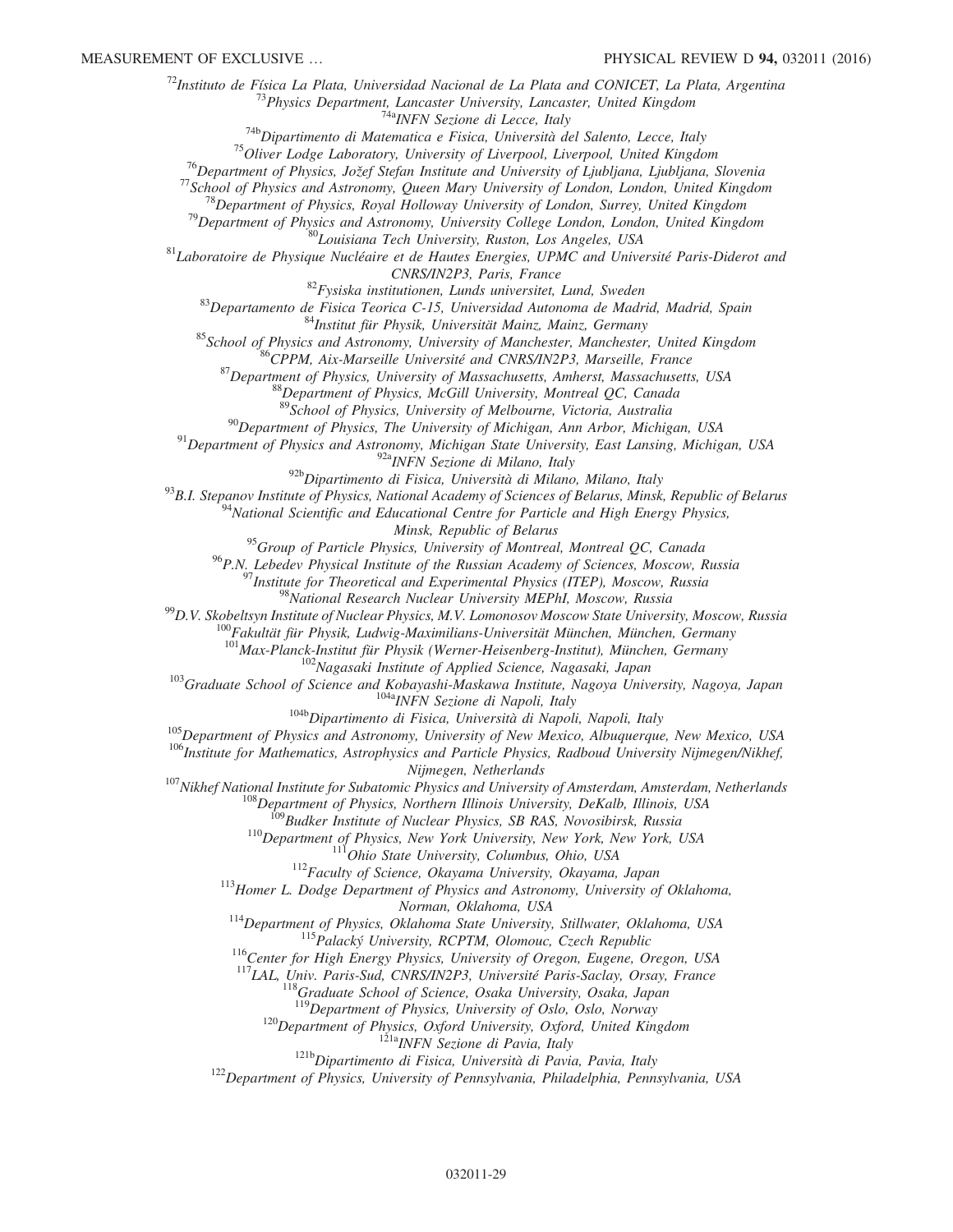<sup>123</sup>National Research Centre "Kurchatov Institute" B.P.Konstantinov Petersburg Nuclear Physics

Institute, St. Petersburg, Russia

<sup>124a</sup>INFN Sezione di Pisa, Italy

 $124b$ Dipartimento di Fisica E. Fermi, Università di Pisa, Pisa, Italy

<sup>125</sup>Department of Physics and Astronomy, University of Pittsburgh, Pittsburgh, Pennsylvania, USA

<sup>126a</sup>Laboratório de Instrumentação e Física Experimental de Partículas - LIP, Lisboa, Portugal

<sup>126b</sup>Faculdade de Ciências, Universidade de Lisboa, Lisboa, Portugal

 $126c$ Department of Physics, University of Coimbra, Coimbra, Portugal

<sup>126d</sup>Centro de Física Nuclear da Universidade de Lisboa, Lisboa, Portugal

<sup>126e</sup>Departamento de Fisica, Universidade do Minho, Braga, Portugal

 $126f$ Departamento de Fisica Teorica y del Cosmos and CAFPE, Universidad de Granada,

Granada, Spain

 $1268$ Dep Fisica and CEFITEC of Faculdade de Ciencias e Tecnologia, Universidade Nova de Lisboa,

Caparica, Portugal

 $127$ Institute of Physics, Academy of Sciences of the Czech Republic, Praha, Czech Republic

 $128C$ zech Technical University in Prague, Praha, Czech Republic

 $129$ Faculty of Mathematics and Physics, Charles University in Prague, Praha, Czech Republic

 $130$ State Research Center Institute for High Energy Physics (Protvino), NRC KI, Russia

<sup>131</sup> Particle Physics Department, Rutherford Appleton Laboratory, Didcot, United Kingdom

<sup>132a</sup>INFN Sezione di Roma, Italy

<sup>132b</sup>Dipartimento di Fisica, Sapienza Università di Roma, Roma, Italy

133aINFN Sezione di Roma Tor Vergata, Italy

<sup>133b</sup>Dipartimento di Fisica, Università di Roma Tor Vergata, Roma, Italy

<sup>134a</sup>INFN Sezione di Roma Tre, Italy

<sup>134b</sup>Dipartimento di Matematica e Fisica, Università Roma Tre, Roma, Italy

<sup>135a</sup>Faculté des Sciences Ain Chock, Réseau Universitaire de Physique des Hautes Energies - Université Hassan II, Casablanca, Morocco

<sup>135b</sup>Centre National de l'Energie des Sciences Techniques Nucleaires, Rabat, Morocco

<sup>135c</sup>Faculté des Sciences Semlalia, Université Cadi Ayyad, LPHEA-Marrakech, Morocco

<sup>135d</sup>Faculté des Sciences, Université Mohamed Premier and LPTPM, Oujda, Morocco

<sup>135e</sup>Faculté des sciences, Université Mohammed V, Rabat, Morocco

 $136$ DSM/IRFU (Institut de Recherches sur les Lois Fondamentales de l'Univers),

<span id="page-30-5"></span><span id="page-30-4"></span><span id="page-30-3"></span><span id="page-30-2"></span><span id="page-30-1"></span><span id="page-30-0"></span>CEA Saclay (Commissariat à l'Energie Atomique et aux Energies Alternatives), Gif-sur-Yvette, France

 $I$ Santa Cruz Institute for Particle Physics, University of California Santa Cruz,

Santa Cruz, California, USA

<sup>138</sup>Department of Physics, University of Washington, Seattle, Washington, USA

<sup>139</sup>Department of Physics and Astronomy, University of Sheffield, Sheffield, United Kingdom

 $140$ Department of Physics, Shinshu University, Nagano, Japan

<sup>141</sup>Fachbereich Physik, Universität Siegen, Siegen, Germany

 $142$ Department of Physics, Simon Fraser University, Burnaby BC, Canada

<sup>143</sup>SLAC National Accelerator Laboratory, Stanford, California, USA

<span id="page-30-13"></span><span id="page-30-12"></span><span id="page-30-11"></span><span id="page-30-10"></span><span id="page-30-9"></span><span id="page-30-8"></span><span id="page-30-7"></span><span id="page-30-6"></span><sup>144a</sup>Faculty of Mathematics, Physics & Informatics, Comenius University, Bratislava, Slovak Republic

<span id="page-30-17"></span><span id="page-30-16"></span><span id="page-30-15"></span><span id="page-30-14"></span><sup>144b</sup>Department of Subnuclear Physics, Institute of Experimental Physics of the Slovak Academy of

Sciences, Kosice, Slovak Republic

<sup>145a</sup>Department of Physics, University of Cape Town, Cape Town, South Africa

145b Department of Physics, University of Johannesburg, Johannesburg, South Africa

145cSchool of Physics, University of the Witwatersrand, Johannesburg, South Africa

<sup>146a</sup>Department of Physics, Stockholm University, Sweden

<sup>5b</sup>The Oskar Klein Centre, Stockholm, Sweden

 $147$ Physics Department, Royal Institute of Technology, Stockholm, Sweden

<sup>148</sup>Departments of Physics & Astronomy and Chemistry, Stony Brook University,

Stony Brook, New York, USA

<span id="page-30-20"></span><span id="page-30-19"></span><span id="page-30-18"></span><sup>149</sup>Department of Physics and Astronomy, University of Sussex, Brighton, United Kingdom

<sup>150</sup>School of Physics, University of Sydney, Sydney, Australia

<sup>151</sup>Institute of Physics, Academia Sinica, Taipei, Taiwan

 $152$ Department of Physics, Technion: Israel Institute of Technology, Haifa, Israel

<span id="page-30-27"></span><span id="page-30-26"></span><span id="page-30-25"></span><span id="page-30-24"></span><span id="page-30-23"></span><span id="page-30-22"></span><span id="page-30-21"></span><sup>153</sup>Raymond and Beverly Sackler School of Physics and Astronomy, Tel Aviv University, Tel Aviv, Israel

<sup>154</sup>Department of Physics, Aristotle University of Thessaloniki, Thessaloniki, Greece

<sup>155</sup>International Center for Elementary Particle Physics and Department of Physics,

The University of Tokyo, Tokyo, Japan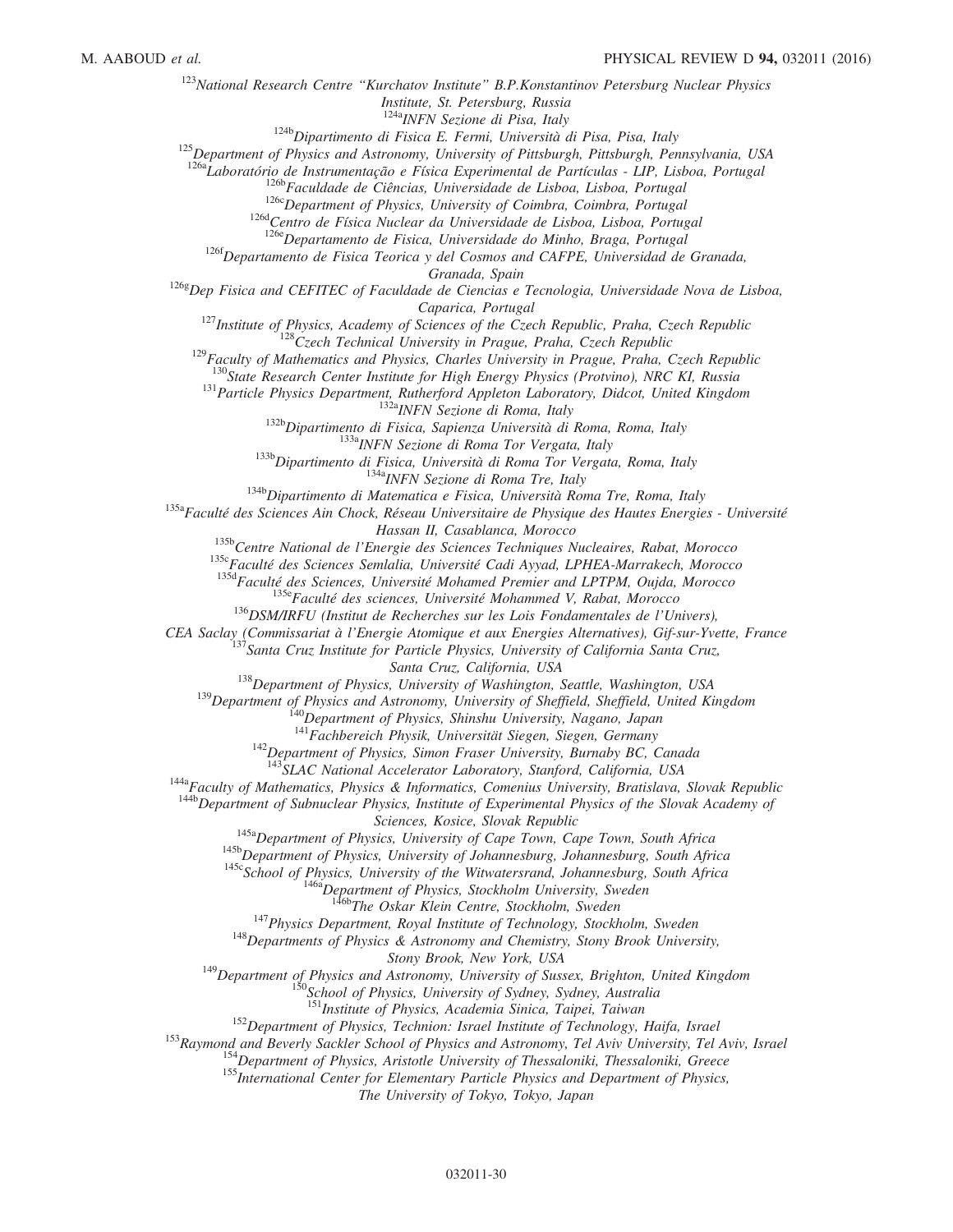<span id="page-31-0"></span><sup>156</sup>Graduate School of Science and Technology, Tokyo Metropolitan University, Tokyo, Japan

<sup>157</sup>Department of Physics, Tokyo Institute of Technology, Tokyo, Japan

<sup>158</sup>Department of Physics, University of Toronto, Toronto ON, Canada

<sup>159a</sup>TRIUMF, Vancouver BC, Canada

<sup>159b</sup>Department of Physics and Astronomy, York University, Toronto ON, Canada

<span id="page-31-8"></span><span id="page-31-7"></span><span id="page-31-6"></span><span id="page-31-5"></span><span id="page-31-4"></span><span id="page-31-3"></span><span id="page-31-2"></span><span id="page-31-1"></span><sup>160</sup>Faculty of Pure and Applied Sciences, and Center for Integrated Research in Fundamental Science and

Engineering, University of Tsukuba, Tsukuba, Japan

<sup>161</sup>Department of Physics and Astronomy, Tufts University, Medford, Massachusetts, USA

<span id="page-31-10"></span><span id="page-31-9"></span><sup>162</sup>Department of Physics and Astronomy, University of California Irvine, Irvine, California, USA

<sup>163a</sup>INFN Gruppo Collegato di Udine, Sezione di Trieste, Udine, Italy

<sup>163b</sup>ICTP, Trieste, Italy

<sup>163c</sup>Dipartimento di Chimica, Fisica e Ambiente, Università di Udine, Udine, Italy

<sup>164</sup>Department of Physics and Astronomy, University of Uppsala, Uppsala, Sweden

<sup>165</sup>Department of Physics, University of Illinois, Urbana, Illinois, USA

<span id="page-31-14"></span><span id="page-31-13"></span><span id="page-31-12"></span><span id="page-31-11"></span><sup>166</sup>Instituto de Fisica Corpuscular (IFIC) and Departamento de Fisica Atomica, Molecular y Nuclear and

<span id="page-31-17"></span><span id="page-31-16"></span><span id="page-31-15"></span>Departamento de Ingeniería Electrónica and Instituto de Microelectrónica de Barcelona (IMB-CNM),

University of Valencia and CSIC, Valencia, Spain

<sup>167</sup>Department of Physics, University of British Columbia, Vancouver BC, Canada

<sup>168</sup>Department of Physics and Astronomy, University of Victoria, Victoria BC, Canada

<sup>169</sup>Department of Physics, University of Warwick, Coventry, United Kingdom

170Waseda University, Tokyo, Japan

 $171$ Department of Particle Physics, The Weizmann Institute of Science, Rehovot, Israel

 $^{2}$ Department of Physics, University of Wisconsin, Madison, Wisconsin, USA

<sup>173</sup>Fakultät für Physik und Astronomie, Julius-Maximilians-Universität, Würzburg, Germany

 $14$ Fakultät für Mathematik und Naturwissenschaften, Fachgruppe Physik,

Bergische Universität Wuppertal, Wuppertal, Germany

<sup>175</sup>Department of Physics, Yale University, New Haven, Connecticut, USA

<sup>176</sup>Yerevan Physics Institute, Yerevan, Armenia

<sup>177</sup>Centre de Calcul de l'Institut National de Physique Nucléaire et de Physique des Particules (IN2P3),

Villeurbanne, France

[a](#page-18-8)Deceased.

<sup>[b](#page-18-9)</sup>Also at Department of Physics, King's College London, London, United Kingdom.

<sup>[c](#page-18-10)</sup>Also at Institute of Physics, Azerbaijan Academy of Sciences, Baku, Azerbaijan.

[d](#page-18-11)Also at Novosibirsk State University, Novosibirsk, Russia.

<sup>[e](#page-18-12)</sup>Also at TRIUMF, Vancouver BC, Canada.

[f](#page-18-13)Also at Department of Physics & Astronomy, University of Louisville, Louisville, Kentucky, USA.

<sup>[g](#page-18-14)</sup>Also at Department of Physics, California State University, Fresno, California, USA.

[h](#page-18-15)Also at Department of Physics, University of Fribourg, Fribourg, Switzerland.

[i](#page-19-0)Also at Departament de Fisica de la Universitat Autonoma de Barcelona, Barcelona, Spain.

<sup>[j](#page-19-1)</sup>Also at Departamento de Fisica e Astronomia, Faculdade de Ciencias, Universidade do Porto, Portugal.

[k](#page-19-2)Also at Tomsk State University, Tomsk, Russia.

<sup>1</sup>A[l](#page-19-3)so at Universita di Napoli Parthenope, Napoli, Italy.

[m](#page-19-4)Also at Institute of Particle Physics (IPP), Canada.

<sup>[n](#page-20-0)</sup>Also at National Institute of Physics and Nuclear Engineering, Bucharest, Romania.

<sup>[o](#page-20-1)</sup>Also at Department of Physics, St. Petersburg State Polytechnical University, St. Petersburg, Russia.

<su[p](#page-20-2)>p</sup>Also at Department of Physics, The University of Michigan, Ann Arbor, Michigan, USA.

<sup>[q](#page-20-3)</sup>Also at Centre for High Performance Computing, CSIR Campus, Rosebank, Cape Town, South Africa.

<sup>[r](#page-20-4)</sup>Also at Louisiana Tech University, Ruston, Los Angeles, USA.

[s](#page-20-5)Also at Institucio Catalana de Recerca i Estudis Avancats, ICREA, Barcelona, Spain.

[t](#page-21-0)Also at Graduate School of Science, Osaka University, Osaka, Japan.

<s[u](#page-21-1)p>u</sup>Also at Department of Physics, National Tsing Hua University, Taiwan.

[v](#page-21-2)Also at Institute for Mathematics, Astrophysics and Particle Physics, Radboud University Nijmegen/Nikhef, Nijmegen, Netherlands.

[w](#page-21-3)Also at Department of Physics, The University of Texas at Austin, Austin Texas, USA.

<sup>[x](#page-21-4)</sup> Also at Institute of Theoretical Physics, Ilia State University, Tbilisi, Georgia.

<sup>[y](#page-21-4)</sup>Also at CERN, Geneva, Switzerland.

<sup>[z](#page-21-5)</sup>Also at Georgian Technical University (GTU), Tbilisi, Georgia.

[aa](#page-21-6) Also at Ochadai Academic Production, Ochanomizu University, Tokyo, Japan.

[bb](#page-21-6)<sub>Also</sub> at Manhattan College, New York, New York, USA.